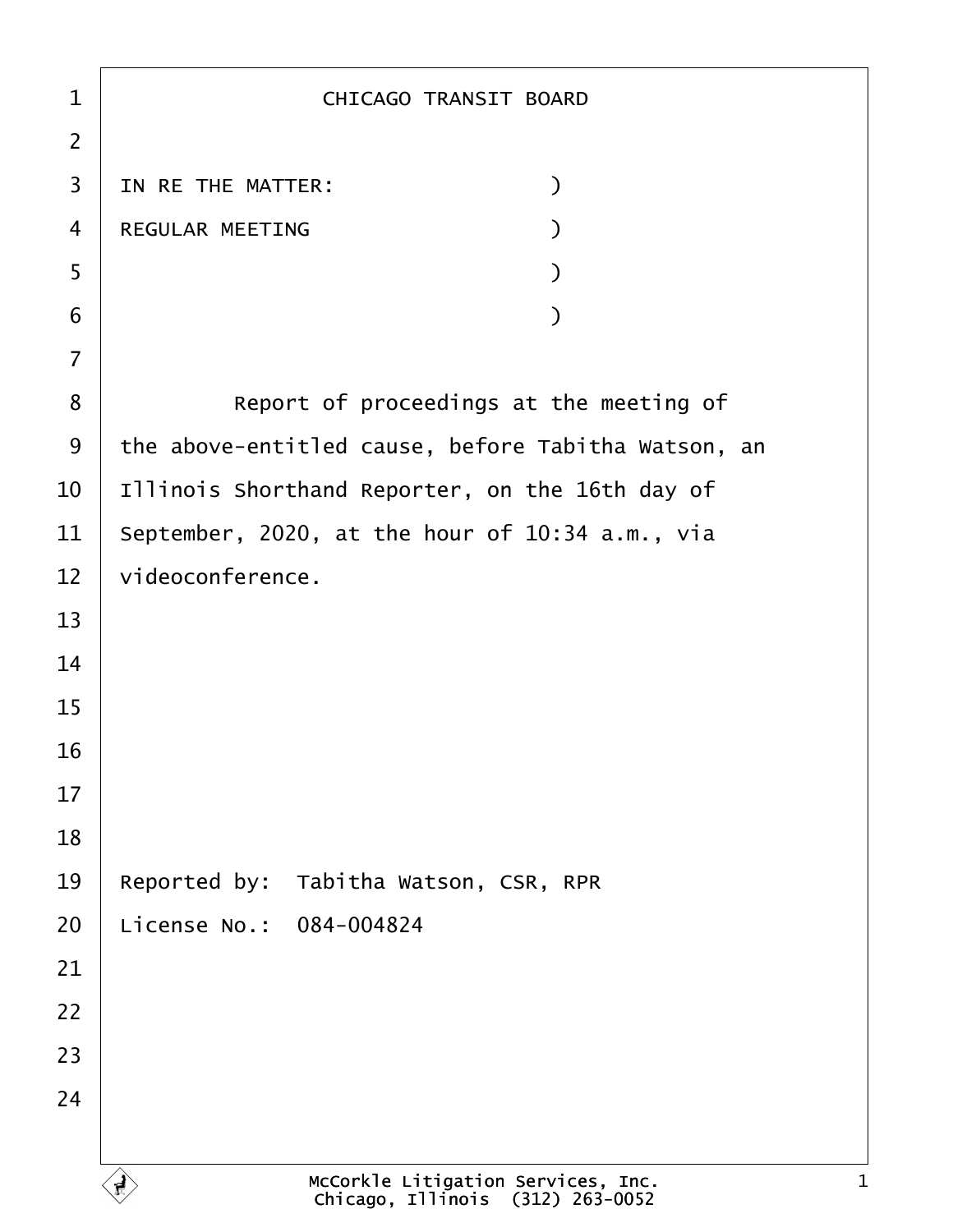| $\mathbf 1$    | <b>BOARD MEMBERS PRESENT:</b>         |
|----------------|---------------------------------------|
| $\overline{2}$ | ARABEL ALVA ROSALES, Chairperson      |
| 3              | <b>GLORIA CHEVERE</b>                 |
| 4              | <b>KEVIN IRVINE</b>                   |
| 5              | <b>BERNARD JAKES</b>                  |
| 6              | <b>JOHNNY MILLER</b>                  |
| $\overline{7}$ | <b>ALEJANDRO SILVA</b>                |
| 8              |                                       |
| 9              |                                       |
| 10             | <b>ALSO PRESENT:</b>                  |
| 11             | DORVAL R. CARTER, JR., President      |
| 12             | <b>GREGORY LONGHINI, Secretary</b>    |
| 13             | <b>KAREN SEIMETZ, General Counsel</b> |
| 14             | <b>CHRIS BUSHELL</b>                  |
| 15             | <b>BILL MOONEY</b>                    |
| 16             | <b>JUAN PABLO PRIETO</b>              |
| 17             |                                       |
| 18             |                                       |
| 19             | <b>PUBLIC COMMENT SPEAKERS:</b>       |
| 20             | <b>MOIKA LONG</b>                     |
| 21             | <b>GARY STEPHENS</b>                  |
| 22             |                                       |
| 23             |                                       |
| 24             |                                       |
|                |                                       |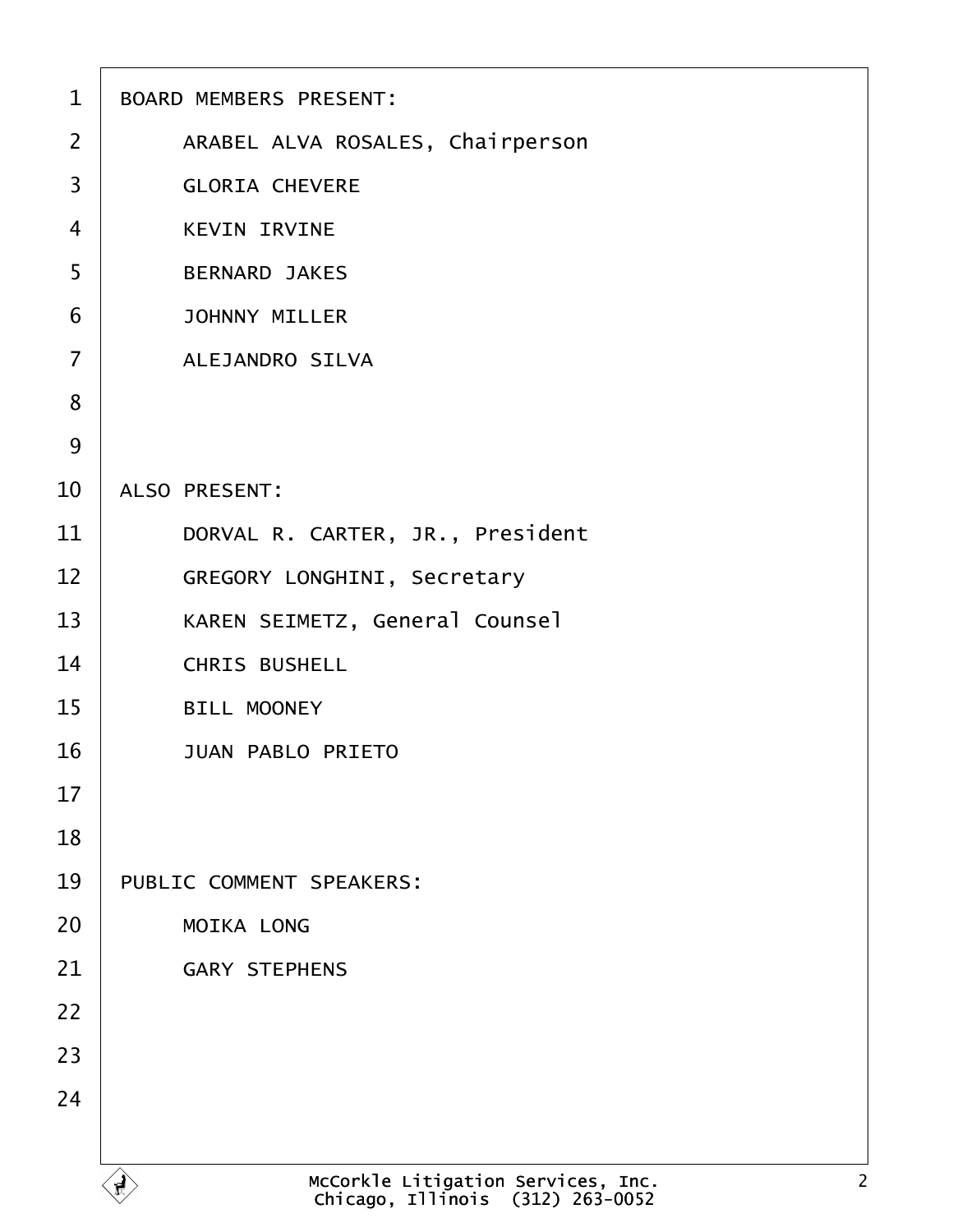<span id="page-2-0"></span>

| 1  | SECRETARY LONGHINI: Good morning. This is            |
|----|------------------------------------------------------|
| 2  | Gregory Longhini, Chicago Transit Board secretary.   |
| 3  | We are about to begin the board meeting of           |
| 4  | September 16th, 2020.                                |
| 5  | Chairman Alva Rosales, you may begin.                |
| 6  | CHAIRPERSON ALVA ROSALES: Good morning,              |
| 7  | everyone.                                            |
| 8  | SECRETARY LONGHINI: Good morning.                    |
| 9  | CHAIRPERSON ALVA ROSALES: I would like to call       |
| 10 | to order the regularly scheduled meeting of the      |
| 11 | Chicago Transit Board for September 16th, 2020.      |
| 12 | Would the secretary call the roll?                   |
| 13 | <b>SECRETARY LONGHINI: Yes.</b>                      |
| 14 | <b>Director Chevere?</b>                             |
| 15 | <b>DIRECTOR CHEVERE: Present.</b>                    |
| 16 | <b>SECRETARY LONGHINI: Director Miller? Director</b> |
| 17 | Miller?                                              |
| 18 | <b>DIRECTOR MILLER: Present.</b>                     |
| 19 | SECRETARY LONGHINI: Thank you.                       |
| 20 | Director Jakes?                                      |
| 21 | DIRECTOR JAKES: Here.                                |
| 22 | <b>SECRETARY LONGHINI: Director Irvine?</b>          |
| 23 | DIRECTOR IRVINE: I'm here.                           |
| 24 | <b>SECRETARY LONGHINI: Director Silva? Director</b>  |
|    |                                                      |

 $\Gamma$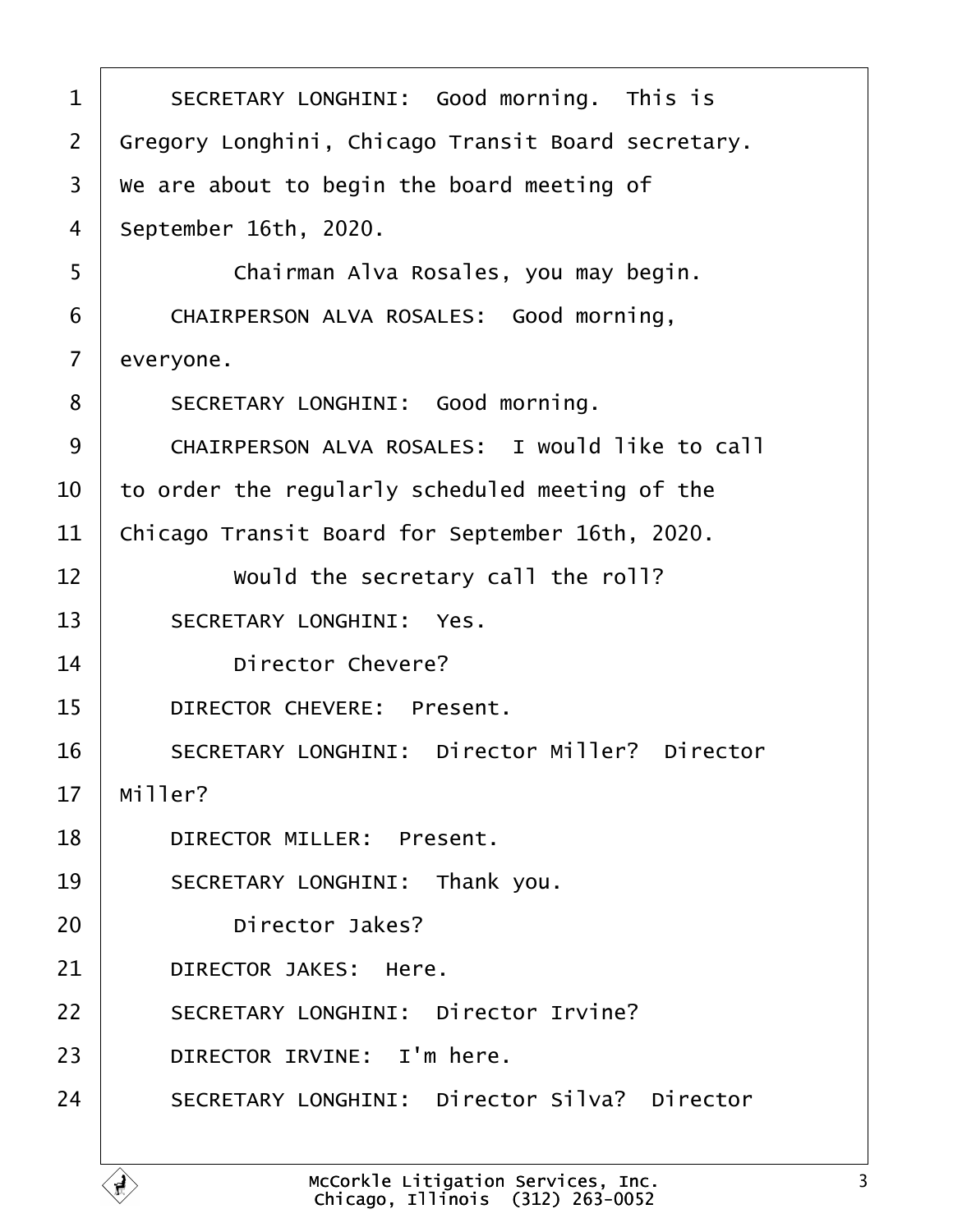<span id="page-3-0"></span>

| $\mathbf 1$    | Silva?                                             |
|----------------|----------------------------------------------------|
| 2              | DIRECTOR SILVA: Here. Can you hear me? Wait.       |
| 3              | SECRETARY LONGHINI: Yes, we can. Thank you.        |
| 4              | Loud and clear.                                    |
| 5              | Chairman Alva Rosales?                             |
| 6              | <b>CHAIRPERSON ALVA ROSALES: Here.</b>             |
| $\overline{7}$ | SECRETARY LONGHINI: We have a quorum of the        |
| 8              | Board with all six members present. Just for the   |
| 9              | record once again, President Carter, General       |
| 10             | Counsel Seimetz, and myself are all in the         |
| 11             | building, which is required in the Open Meetings   |
| 12             | Act.                                               |
| 13             | CHAIRPERSON ALVA ROSALES: Thank you. Our           |
| 14             | first order of business today is public comment.   |
| 15             | Greg?                                              |
| 16             | SECRETARY LONGHINI: Yes. We have two public        |
| 17             | comment speakers. They will both be calling in and |
| 18             | our first speaker is Ms. Long.                     |
| 19             | Is Ms. Long here?                                  |
| 20             | MOIKA LONG: Yes, I am.                             |
| 21             | SECRETARY LONGHINI: Hi. Ms. Long, thank you        |
| 22             | very much for calling in. You can address the      |
| 23             | Board and we ask that our speakers try to limit    |
| 24             | their comments to approximately three minutes. So  |
|                |                                                    |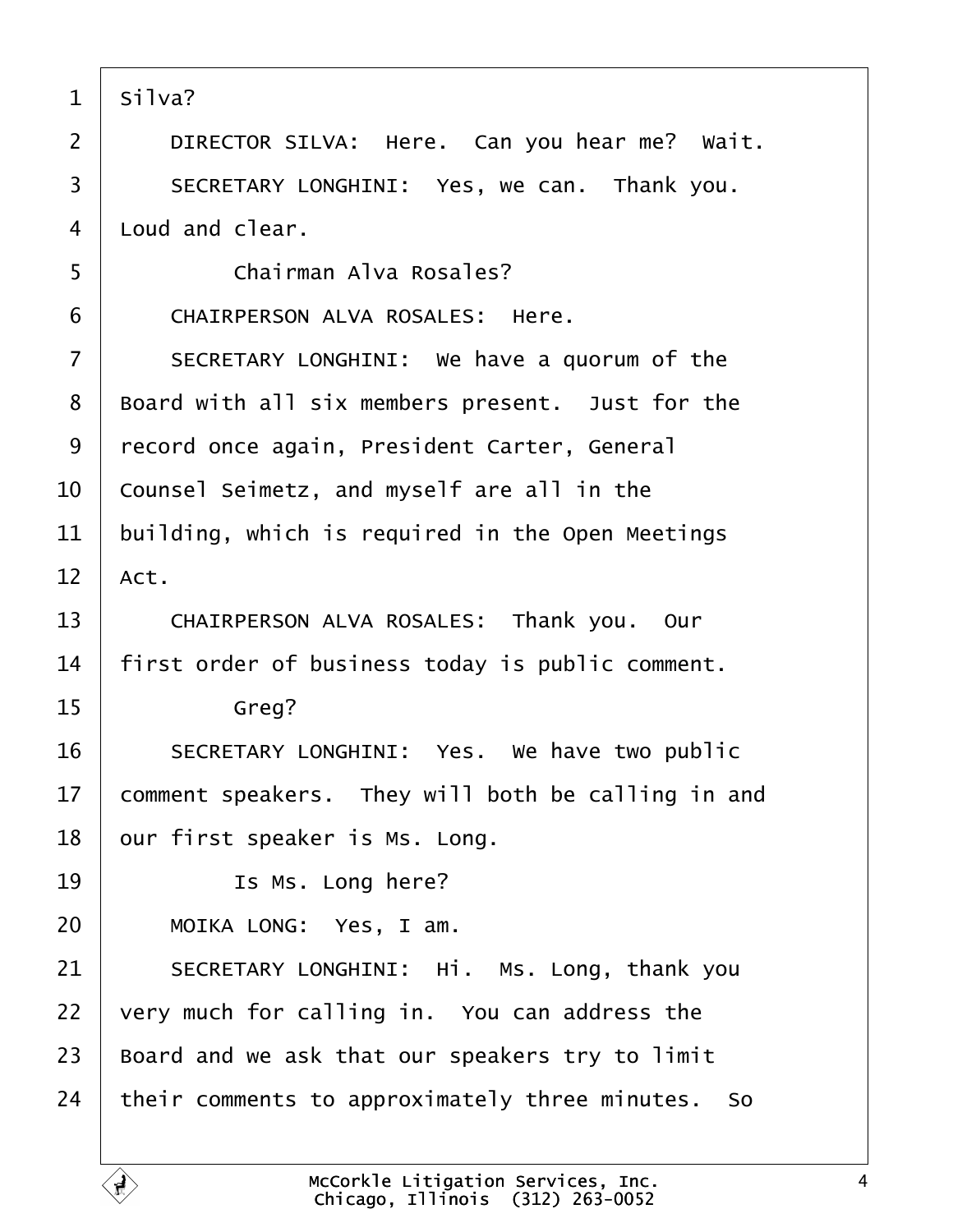<span id="page-4-0"></span>1 go right ahead, Ms. Long.

 $2 \mid$  MOIKA LONG: Okay. I'm calling as a person 3 with a disability who is taking public transit and 4 an incident that occurred on Saturday, 5 September 12th.  $6 \mid$  My issue with the CTA is many-fold, but 7 two-fold. As I was walking to the bus stop, I 8 looked at Transit Tracker and it indicated that 9 there was no bus. 201 specifically was what I was 10 looking for, 201 Central Ridge. It said that there 11 was no bus. The only buses going to the location 12 were actually coming southbound. I was trying to 13 **go northbound.**  $14$   $\phantom{1}$  So from almost the corner where that bus 15 stops, I walked away from the bus stop because the 16 tracker indicated that there was no bus. So as I'm 17 walking to the train station, this was at Howard 18 and Chicago Avenue, I was walking towards the 19 terminal -- the Howard Street terminal where buses 20 and trains come from. I saw a 201, or the display 21 indicated 201. It was stopped at a red light and I 22 actually got to the bus and I pointed up from 23 almost in front of the bus, asking the bus driver 24 was he the 201, because the tracker indicated that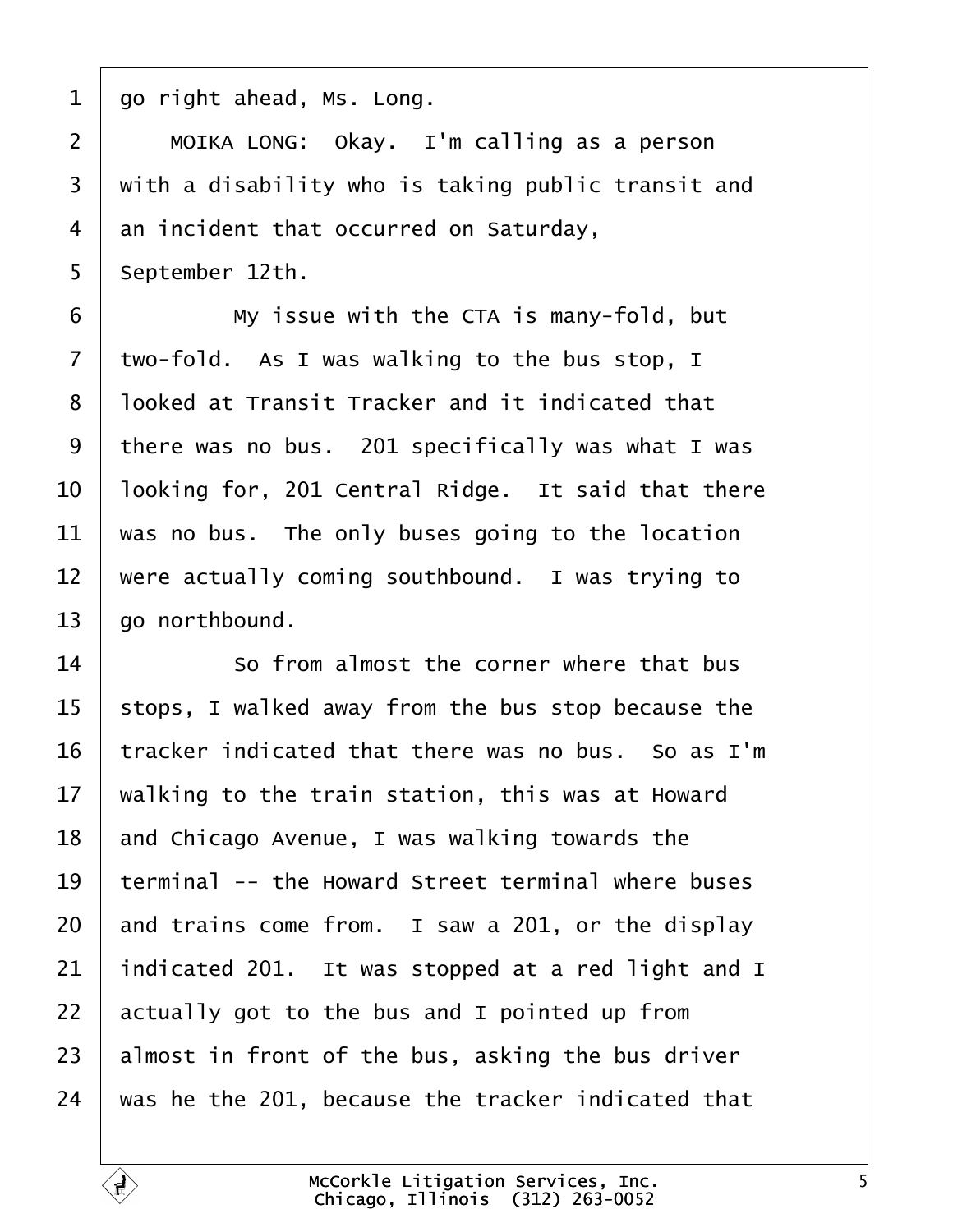<span id="page-5-0"></span>1 there was no 201.

 $2 \mid$  I guess he didn't hear me, so I walked 3 around to the door. The door was closed. The 4 driver's shield, the plexiglass shield was up and 5 he also had on a mask. He did not open the door. 6 He motioned like he didn't know, the I-don't-know 7 diniversal symbol. I thought that he would open the 8 door if not there, then at the turn that he was 9 about to make onto Howard Street maybe to get 10 bloser to the curb so that he wouldn't be holding 11 up traffic coming out of that station. 12 **I** instead of him pulling over or opening the 13 door, he -- when the light turned green, he 14 continued to turn on -- left onto Howard Street and 15 continued through. He did not stop, didn't open 16 the door, absolutely nothing.  $17$   $\parallel$  So that -- those two things are really my 18 **issue, that I was informed through Tracker that** 19 there was no bus and the bus driver didn't even 20 have the decency to open the door. He was fully 21 protected from COVID. While I didn't have on my 22 shield, I would have been six feet away from him. 23 Even with his plexiglass and his mask, he did not 24 bpen the door, but continued on.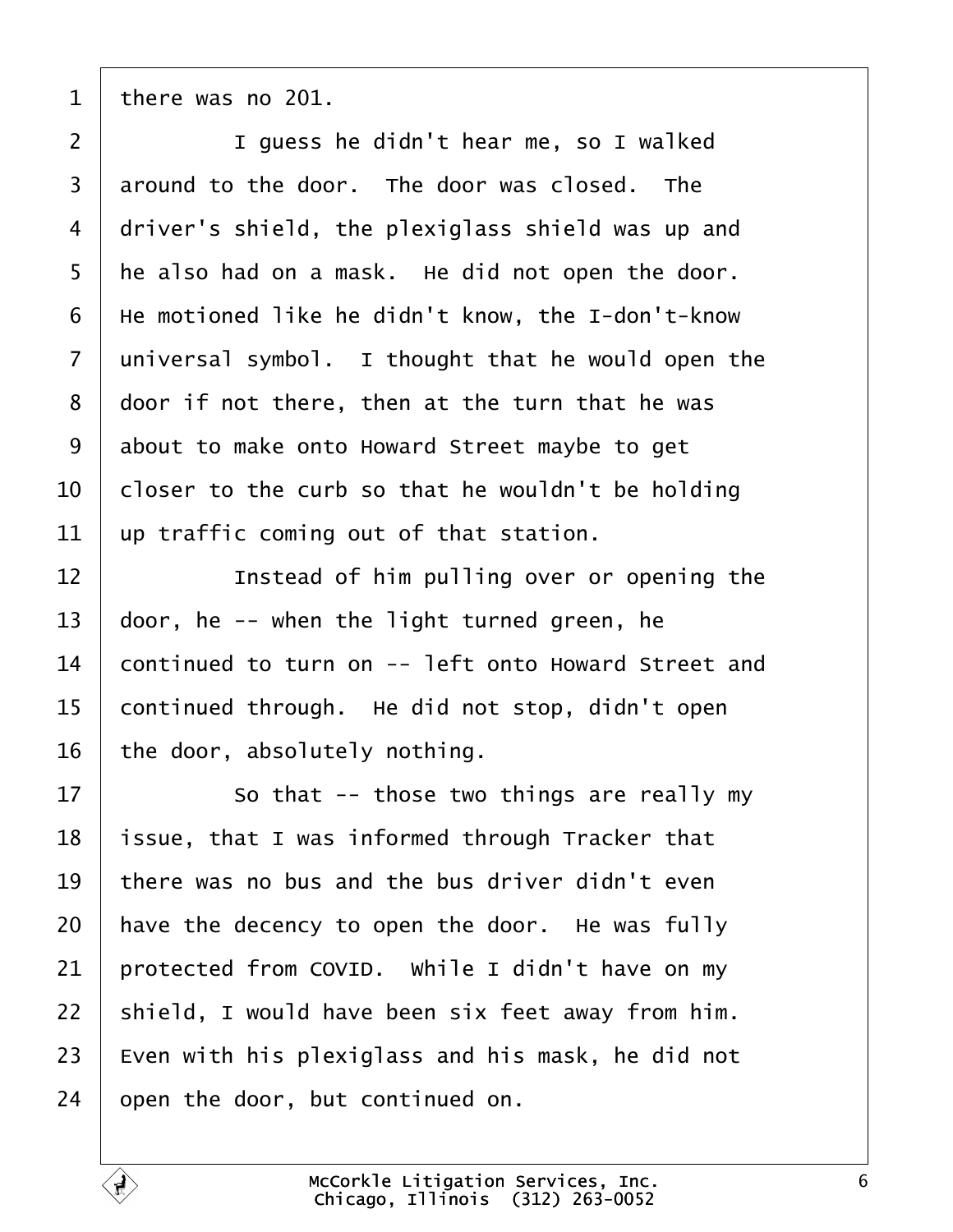<span id="page-6-0"></span> $1$   $\parallel$  That was the last bus leaving, the last 2 201 leaving. I have some mobility problems. That 3 bus takes me closest to where I live. I walked 4 back to the Chicago Avenue and Howard Street bus 5 stop hoping that there was a bus that would get me 6 doser to home and at some point a 97 turned onto 7 the street.

8 **But this really is an issue about the bus** 9 drivers being more customer friendly. I know we 10 all have to be protected against COVID, but that 11 was just common decency that he open the door 12 knowing that he was the last bus, the last 201. 13 And just out of common courtesy, no, ma'am, this 14 isn't a bus stop. I'm kind of new to riding. But 15 he could have said, no, ma'am, I'm not a bus stop, 16 as another bus driver told me. That bus driver 17 showed me where the bus stop was. I said thank 18 you. Thank you for picking me up and thank you for 19 letting me know where the bus stop was. This 20 gentleman did not even stop.  $21$   $\sim$  So that's an issue of me being in an area 22 that seems to be getting more unsafe with the 23 shooting in July, the shooting in May. I didn't 24 heed to be -- no one needs to be stuck when there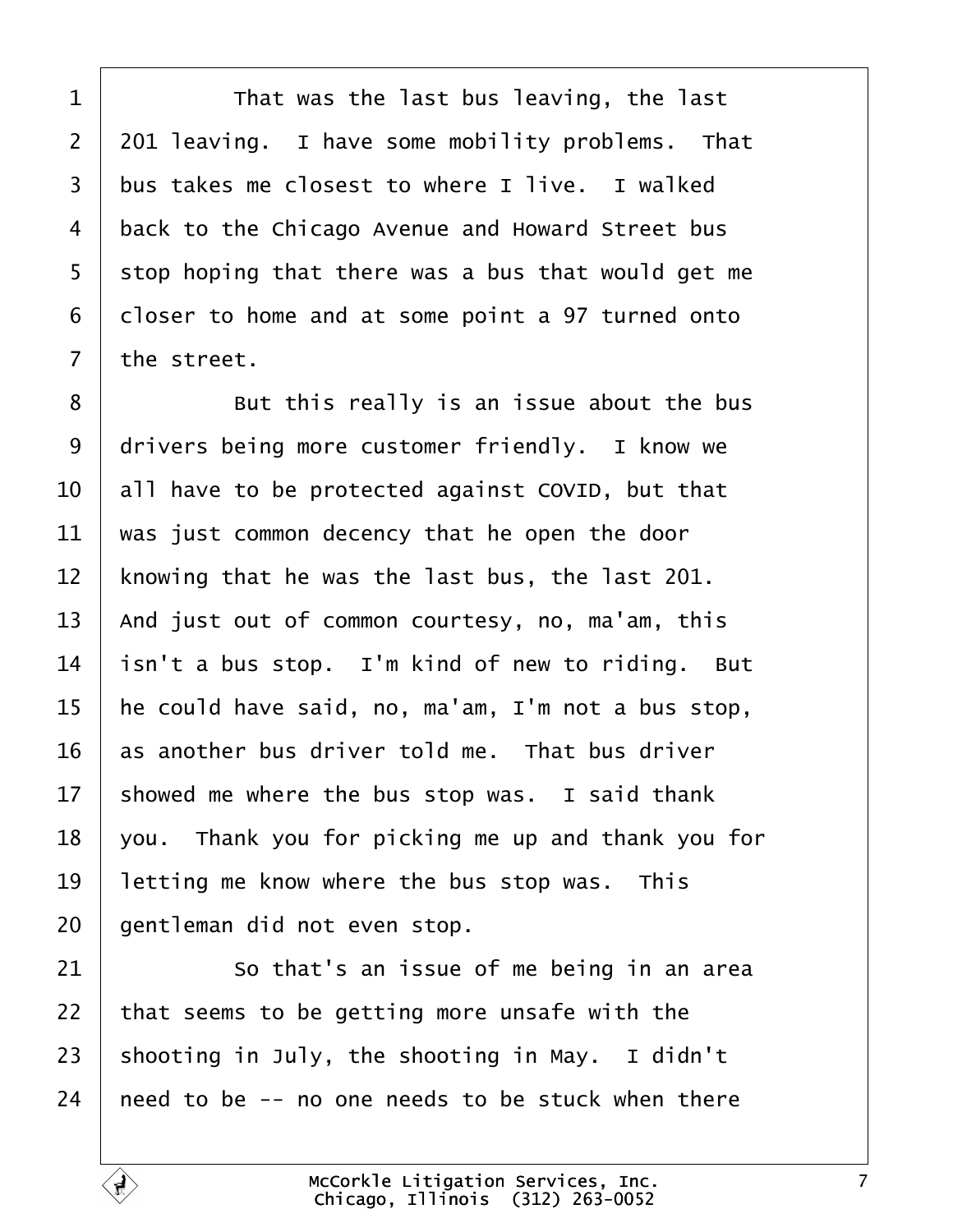<span id="page-7-0"></span>1 are buses there and no bus driver had the common 2 dourtesy to open the door. 3 **I** I wish that the bus drivers there would 4 dontinue to, you know, provide the service, but 5 think about this if they were in my position or in 6 any other customer's position. Would they want to 7 be left in the dark alone with no other bus? 8 **That is my comment.** Thank you very much 9 for listening. 10 CHAIRPERSON ALVA ROSALES: Ms. Long, this is 11 Arabel Alva Rosales. I'm chairing the meeting 12 today. 13 **First of all, I really want to thank you** 14 for taking the time to share this information with 15 us. I apologize that you had to go through that 16 situation. Number one, our apologies with regards 17 to the bus tracker and that information not being 18 relayed correctly to you. Our apologies on that.  $19$  | Also, the fact that the timing and 20 everything else and you were left there -- what I'd 21 like to do though  $-$  and, again, I really thank you 22 for doing this, for coming in front of us and 23 sharing this information. It's very important for 24 us to know this. What I'd like to do is connect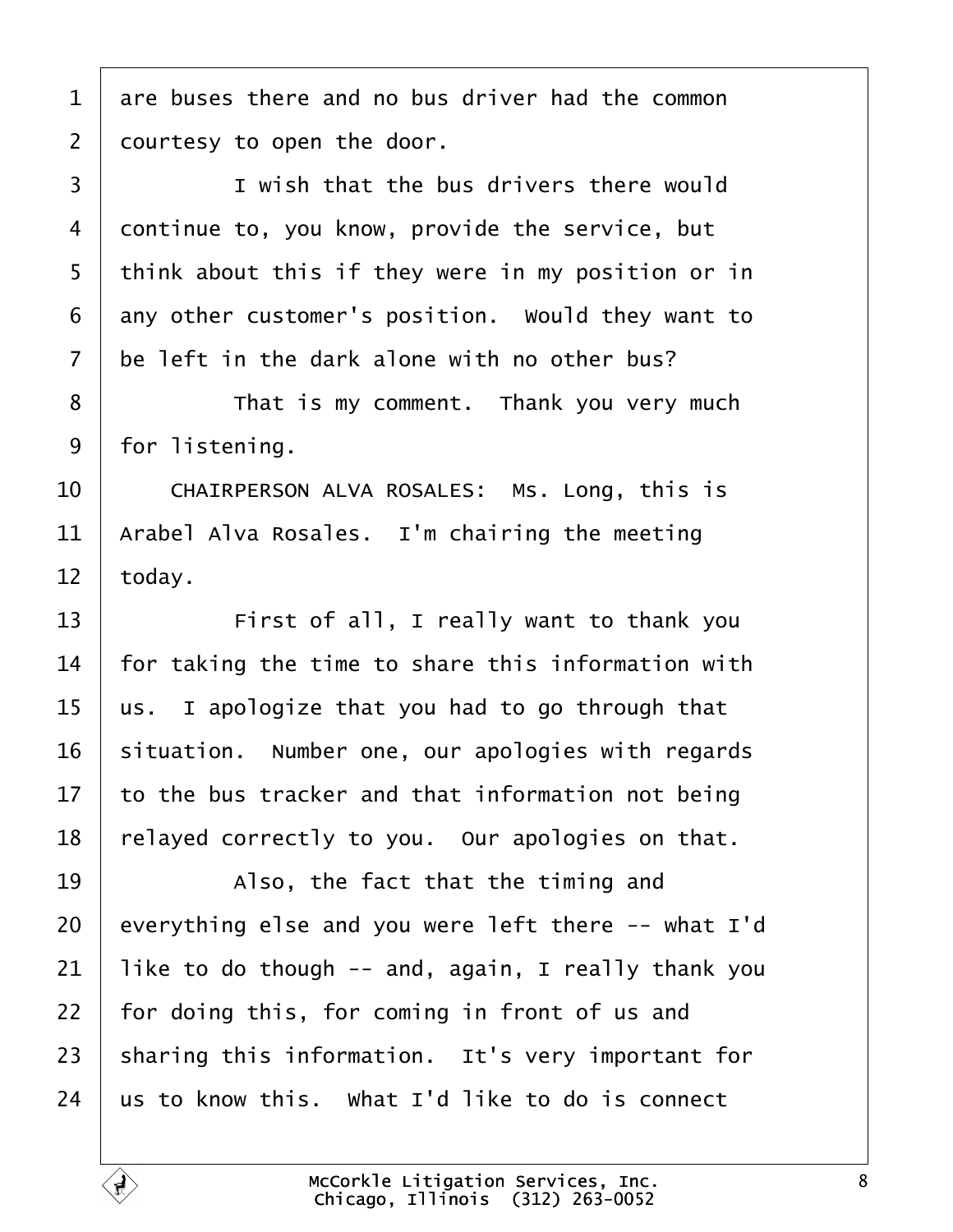<span id="page-8-0"></span>

| 1               | you with Jairo Naranjo, who is vice-president of   |
|-----------------|----------------------------------------------------|
| $\overline{2}$  | bus operations who could more specifically and     |
| 3               | directly talk to you with regards to the situation |
| 4               | that you went through.                             |
| 5               | MOIKA LONG: Okay.                                  |
| 6               | CHAIRPERSON ALVA ROSALES: And, again, I really     |
| 7               | thank you for the information and hopefully we can |
| 8               | bring some resolution to some of these things that |
| 9               | you brought before us. So thank you very much.     |
| 10              | MOIKA LONG: Okay. Thank you.                       |
| 11              | SECRETARY LONGHINI: Thank you, Ms. Long. And       |
| 12 <sub>2</sub> | Jairo will be reaching out to you. We have your    |
| 13              | contact information, so we will make that          |
| 14              | connection.                                        |
| 15              | MOIKA LONG: Okay. Thank you.                       |
| 16              | CHAIRPERSON ALVA ROSALES: Thank you.               |
| 17              | SECRETARY LONGHINI: Thank you, ma'am.              |
| 18              | All right. Now we're about to go to our            |
| 19              | second public comment speaker. Mr. Stephens, if    |
| 20              | you could just please state your name for the      |
| 21              | record and then address the Board of the CTA.      |
| 22              | Thank you.                                         |
| 23              | GARY STEPHENS: My name is Gary Stephens and I      |
| 24              | ride the CTA regularly. Can you hear me?           |
|                 |                                                    |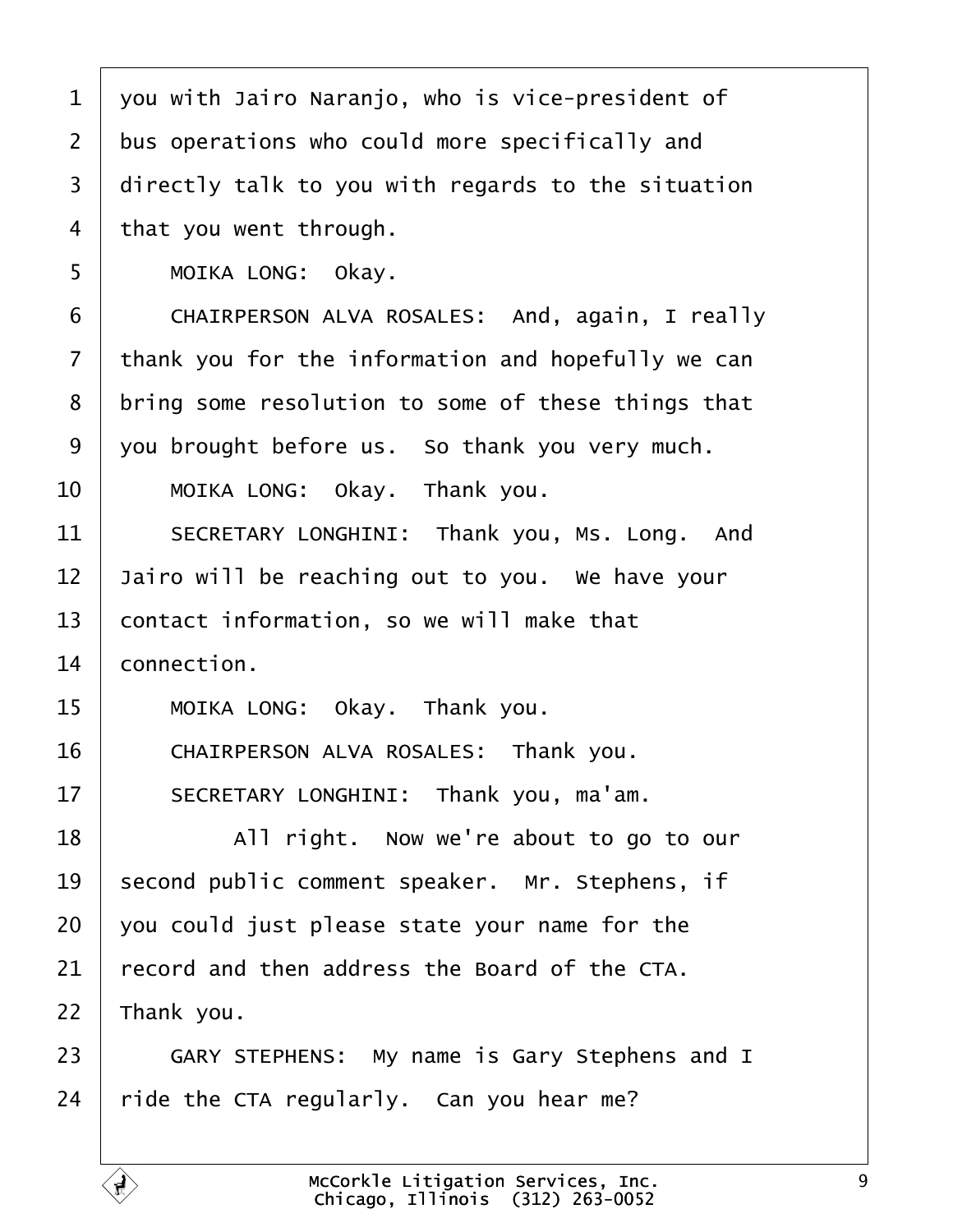<span id="page-9-0"></span>

| 1              | SECRETARY LONGHINI: Yes, we can, sir.               |
|----------------|-----------------------------------------------------|
| $\overline{2}$ | GARY STEPHENS: Great. Although Dr. Fauci            |
| 3              | recommends it and New York City Transit has adopted |
| 4              | an open-window policy on all buses, the CTA         |
| 5              | feedback team has repeatedly rejected for six weeks |
| 6              | my written suggestion to keep bus windows open.     |
| $\overline{7}$ | My first question is why can New York City          |
| 8              | Transit adopt this commonsense pandemic policy in   |
| 9              | early July and the CTA cannot?                      |
| 10             | Every day I board a CTA bus, the driver's           |
| 11             | window is open. Every time I attempt to open a      |
| 12             | transom window on the bus above my seat, they are   |
| 13             | locked or disabled. Why aren't passengers allowed   |
| 14             | this measure of protection during the pandemic      |
| 15             | that's allowed for the drivers?                     |
| 16             | From a September 1st New York Times                 |
| 17             | article regarding a documented super-spreader       |
| 18             | COVID-19 event in China on a bus, I quote, the only |
| 19             | factor that may have mitigated the risk of          |
| 20             | infection was sitting near a window that could be   |
| 21             | opened or near the door.                            |
| 22             | I've also requested from the CTA feedback           |
| 23             | team the number of CTA transit operators that have  |
| 24             | tested positive for COVID-19. I can find this       |
|                |                                                     |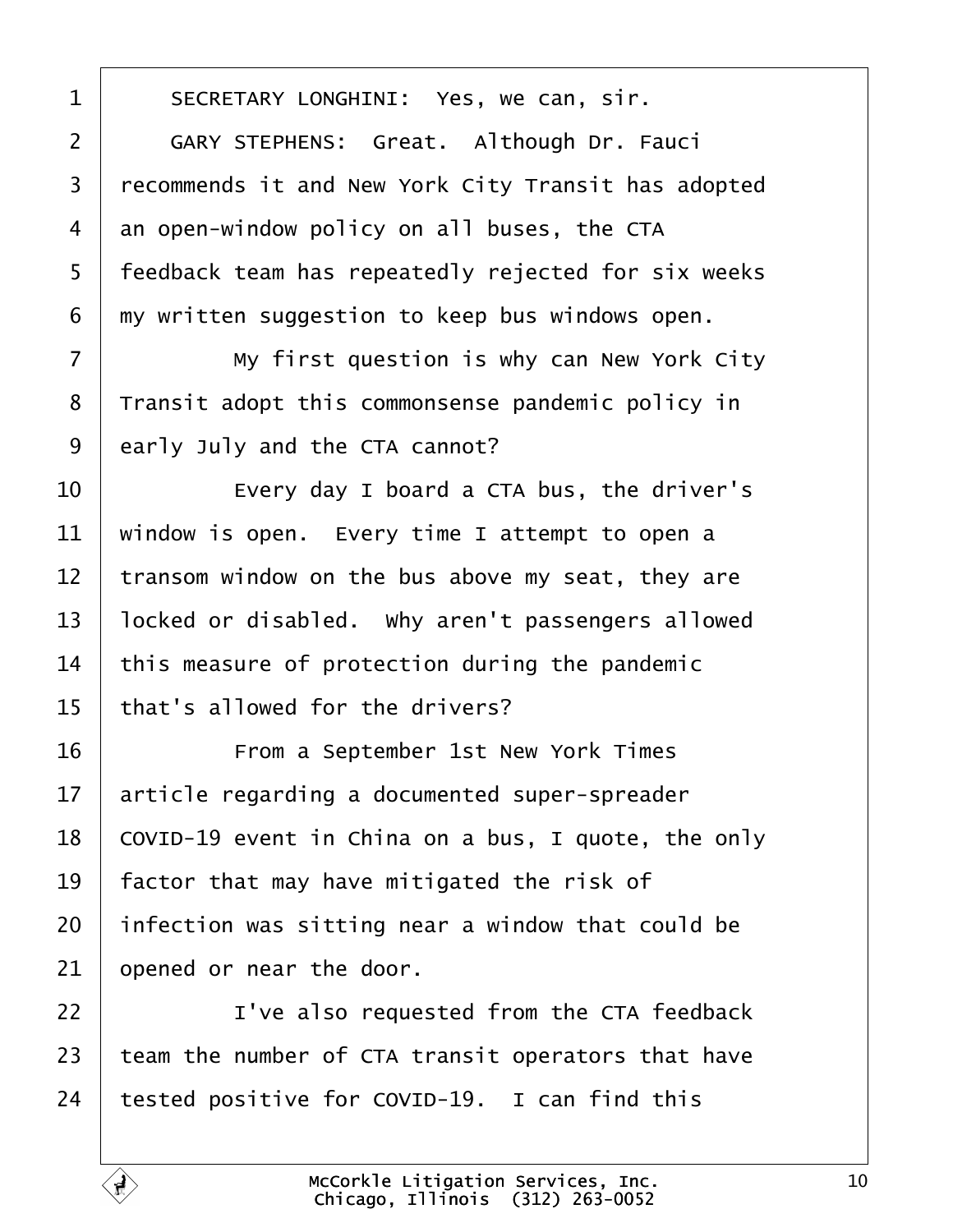<span id="page-10-0"></span>

| $\mathbf 1$    | information easily in the New York Times. As of     |
|----------------|-----------------------------------------------------|
| 2              | August 26th, over 4,000 New York City transit       |
| 3              | workers have tested positive, 90 percent of whom    |
| 4              | work for the division that runs the city's subways  |
| 5              | and buses. Why this information isn't published or  |
| 6              | transparent with the CTA and then the City of       |
| $\overline{7}$ | Chicago, I do not understand. Please answer that    |
| 8              | question as well.                                   |
| 9              | Per CTA rules, bus drivers are not allowed          |
| 10             | to ask someone to put their mask on and they are    |
| 11             | not allowed to refuse service to someone who        |
| 12             | doesn't have a mask on. Why on earth is there no    |
| 13             | CTA rule requiring all passengers wear masks?       |
| 14             | I also wonder, why is the CTA feedback              |
| 15             | team anonymous?                                     |
| 16             | I also wonder how many passengers and               |
| 17             | their families and friends have to be infected with |
| 18             | COVID-19 before the CTA does something as simple as |
| 19             | keeping the bus windows open.                       |
| 20             | Lastly, I would like to ask each board              |
| 21             | director a yes or no question. Have you rode on a   |
| 22             | CTA bus or train since the pandemic began?          |
| 23             | Thank you.                                          |
| 24             | CHAIRPERSON ALVA ROSALES: Mr. Stephens, this        |
|                |                                                     |

 $\sqrt{ }$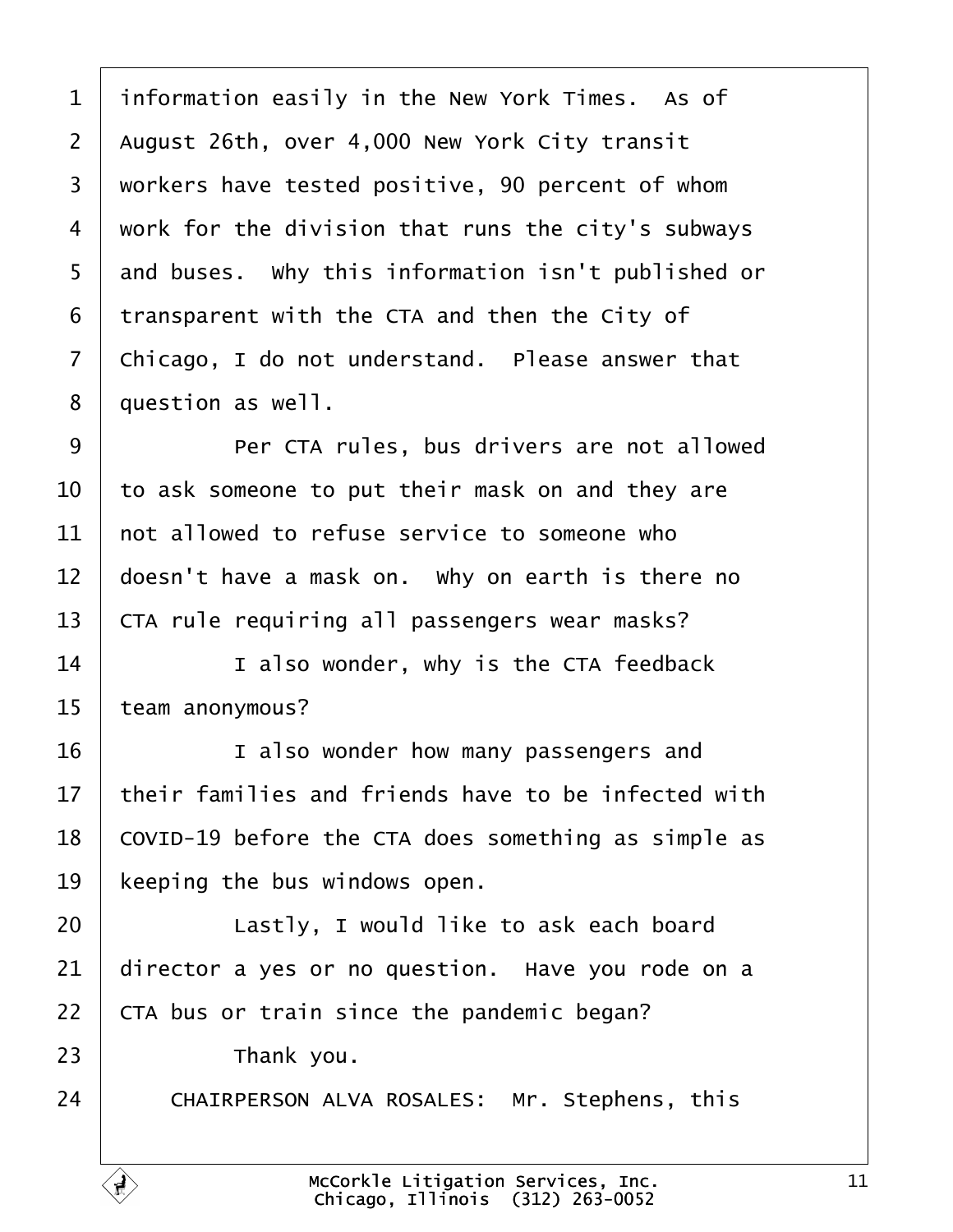<span id="page-11-0"></span>

| $\mathbf 1$    | is Arabel Alva Rosales. I'm chairing the meeting    |
|----------------|-----------------------------------------------------|
| $\overline{2}$ | today.                                              |
| 3              | First of all, I want to thank you for               |
| 4              | being with us here today. You know, I've got to     |
| 5              | tell you that during this very difficult time of    |
| 6              | the pandemic, we appreciate the input that we get   |
| $\overline{7}$ | from our riders with regards to better helping us   |
| 8              | service those that utilize the system.              |
| 9              | I do have to tell you, though, that                 |
| 10             | although we are a transportation system and we can  |
| 11             | be comparable to other systems, there are           |
| 12             | intricacies with regards to the way we do things    |
| 13             | here. We're hoping to do things as best as we can.  |
| 14             | I'm not sure, Greg, that we have a lot of           |
| 15             | time today with regards to going individually to    |
| 16             | each one. So normally -- unfortunately --           |
| 17             | SECRETARY LONGHINI: Correct. We do not have         |
| 18             | that kind of time today.                            |
| 19             | CHAIRPERSON ALVA ROSALES: Yeah.                     |
| 20             | SECRETARY LONGHINI: General response and            |
| 21             | follow-up with some other people --                 |
| 22             | CHAIRPERSON ALVA ROSALES: Yes. And I know you       |
| 23             | have a series of questions that I want to make sure |
| 24             | that we answer them correctly.                      |
|                |                                                     |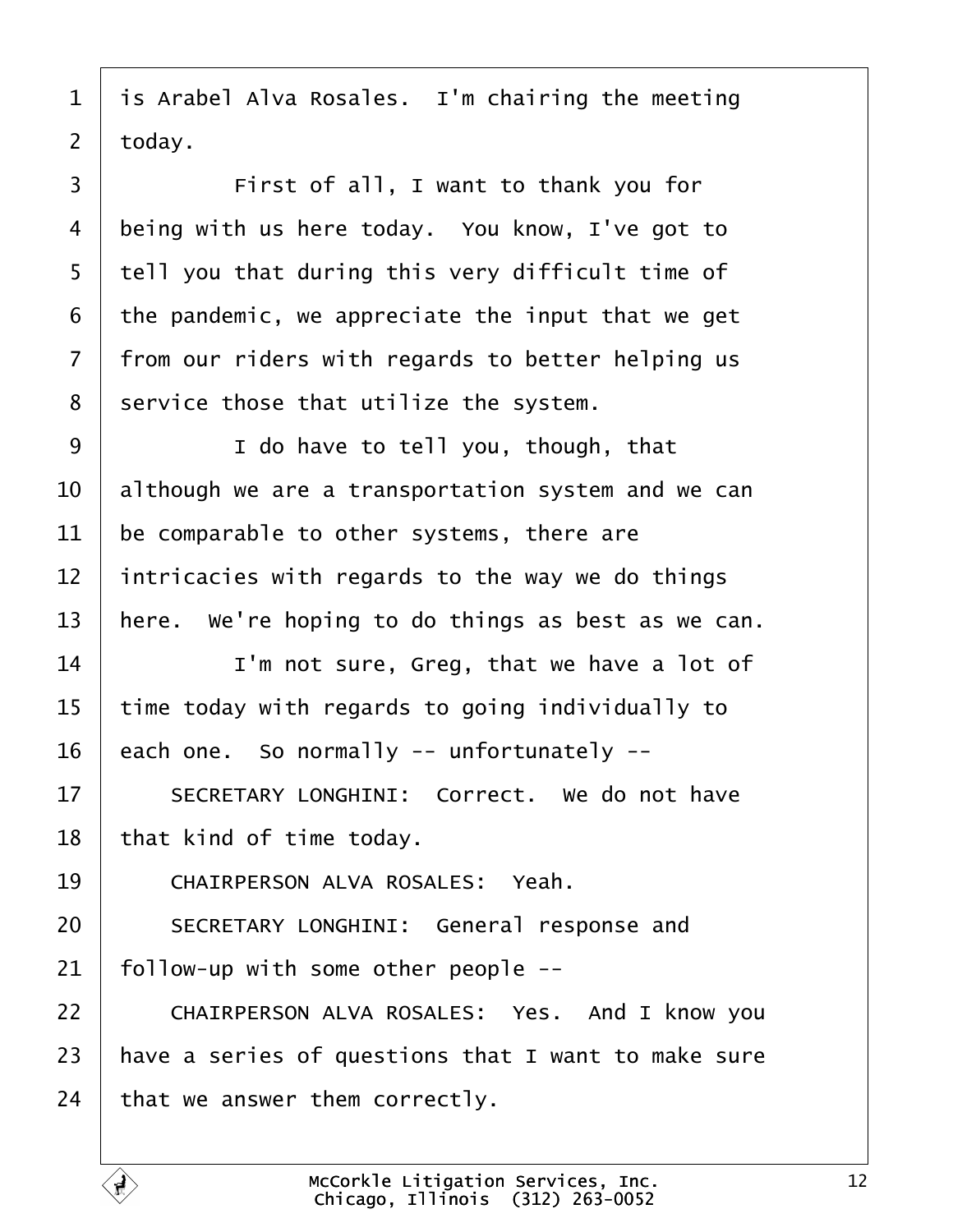<span id="page-12-0"></span>

| 1              | GARY STEPHENS: Today, can you please answer         |
|----------------|-----------------------------------------------------|
| $\overline{2}$ | one of the questions?                               |
| 3              | SECRETARY LONGHINI: That's not the way this         |
| 4              | works, sir. I'm sorry. I mean, we've got your       |
| 5              | domments in, they're transcribed, and we will get   |
| 6              | back to you, sir, the best that we can to answer    |
| $\overline{7}$ | every question that --                              |
| 8              | <b>GARY STEPHENS: Each board director can take</b>  |
| 9              | two seconds to answer yes or no, have you rode on a |
| 10             | CTA bus or train since the pandemic began? It's a   |
| 11             | quick, easy question.                               |
| 12             | SECRETARY LONGHINI: It is a --                      |
| 13             | DIRECTOR CHEVERE: I'd like to answer that           |
| 14             | question, if that's okay, Mr. Secretary and         |
| 15             | Ms. Chair.                                          |
| 16             | <b>SECRETARY LONGHINI: Sure.</b>                    |
| 17             | CHAIRPERSON ALVA ROSALES: Sure. Go ahead.           |
| 18             | DIRECTOR CHEVERE: Public Speaker Number 2, I        |
| 19             | am Director Gloria Chevere on the CTA Board. I      |
| 20             | live five doors away from one of the Brown Line     |
| 21             | stations on the CTA system. I use the Chicago       |
| 22             | Transit Authority system almost every day.          |
| 23             | I was partially blinded by a stroke back            |
| 24             | in April of 2010, so I no longer drive in the       |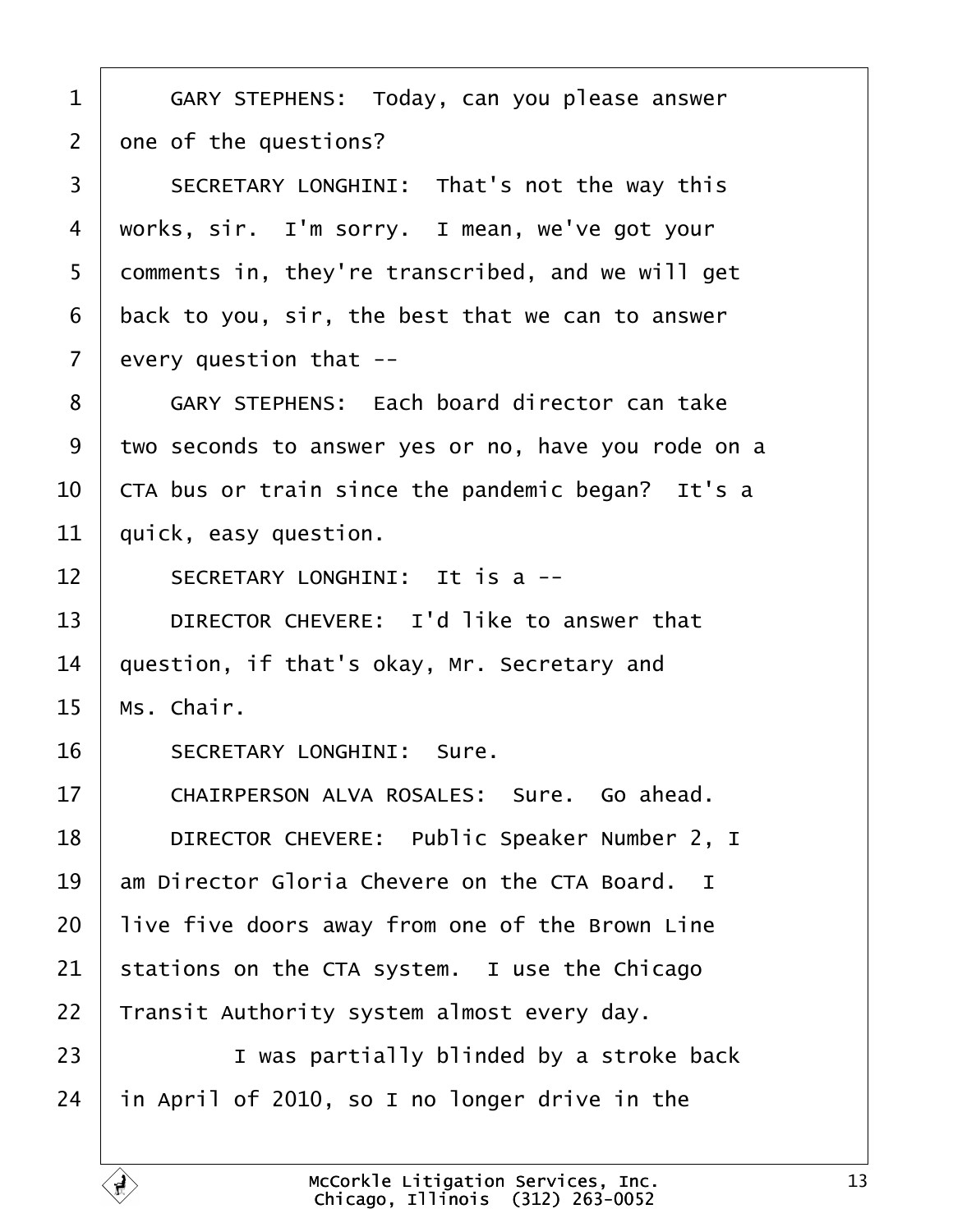<span id="page-13-0"></span>1 difternoons or evenings or anything like that. I am 2 a heavy user of the CTA, heavy user of the Brown 3 Line and the bus lines on the north side, and I can 4 tell you with an absolute degree of certainty that 5 the system is clean, cleaner than it was before the 6 pandemic. I know that because the cleanliness on 7 the system has been a pet peeve of mine for a long 8 time. 9 | I have noticed the improvements. I have 10 hoticed the fact that social distancing is 11 maintained and encouraged. I know that part of 12 that is because there are less riders right now 13 because we're not back to normal yet or whatever 14 the new normal will be, but I can tell you that 15 when I get on a train or a bus, there's a lot of 16 space between the passengers. I can actually -- I 17 can actually distinguish between the way those --18 that rolling stop, both the rail car and the buses, 19 how they smelled before the pandemic and how they 20  $\epsilon$  smell now and how they look now. And I, for one, 21 am very proud of the work the Chicago Transit 22 Authority is doing, their facilities and 23 maintenance people, their cleaning people. 24 **Because like I said, I use the system**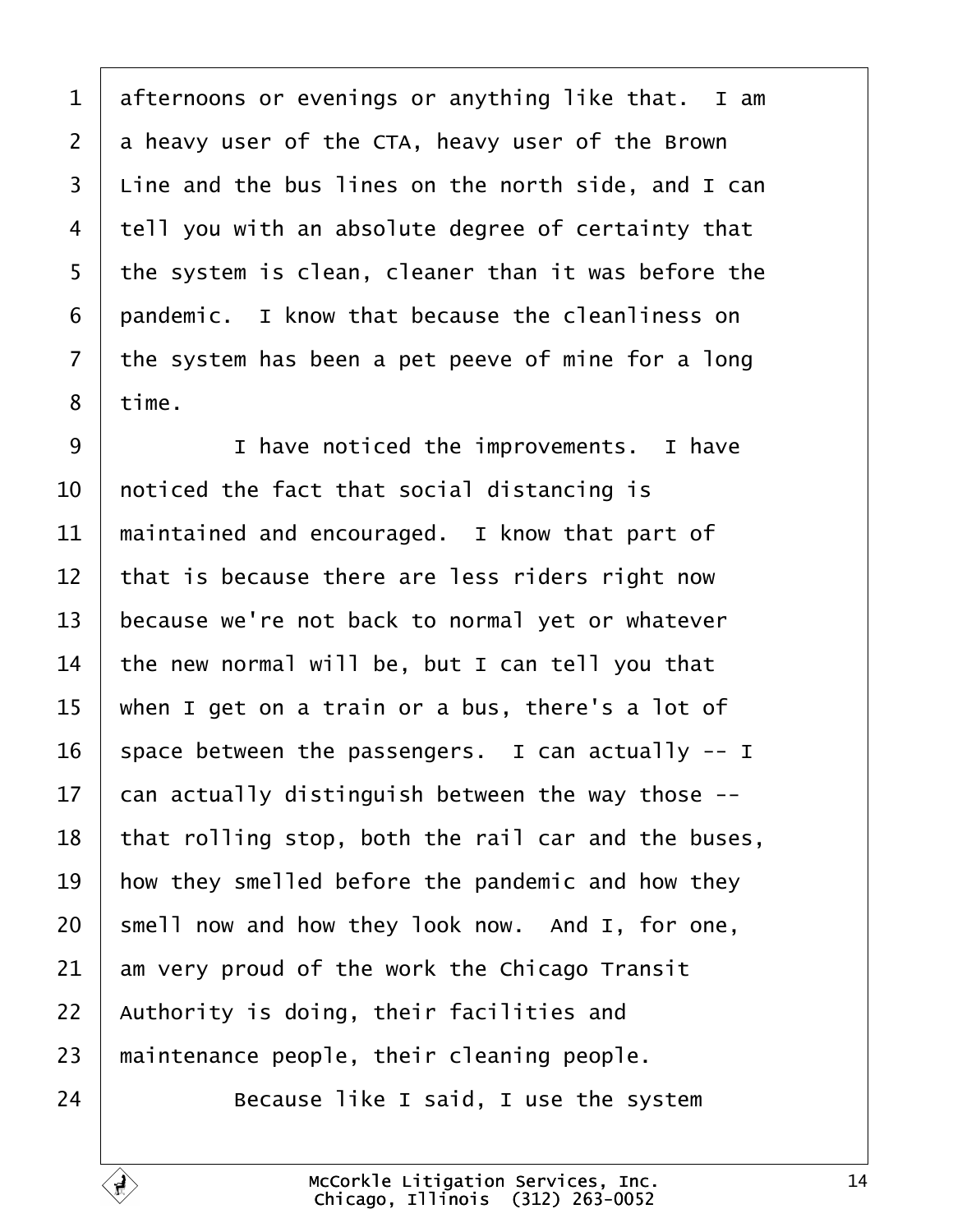<span id="page-14-0"></span>

| 1              | almost every day and I appreciate your input, by    |
|----------------|-----------------------------------------------------|
| $\overline{2}$ | the way, in keeping our feet to the fire, but I     |
| 3              | have nothing but a high regard for the job that the |
| 4              | <b>CTA</b> is doing.                                |
| 5              | GARY STEPHENS: I'm sorry, but the last time I       |
| 6              | was on a bus, there were two passengers without     |
| $\overline{7}$ | masks.                                              |
| 8              | DIRECTOR CHEVERE: I believe your question was       |
| 9              | whether we rode the system or not. I'm answering    |
| 10             | that question. I ride the system every day.         |
| 11             | GARY STEPHENS: Okay. Can I hear from the            |
| 12             | other boards directors?                             |
| 13             | DIRECTOR IRVINE: Chair Alva Rosales, it's           |
| 14             | Director Kevin Irvine. And, Mr. Stephens, thank     |
| 15             | you for your comments. I do ride the bus and the    |
| 16             | train and I have since the pandemic. Much less      |
| 17             | frequently because I'm working remotely like many   |
| 18             | of us.                                              |
| 19             | President Carter, I'm wondering if you              |
| 20             | could just talk about the issues of the windows and |
| 21             | masks because I know all of us are concerned about  |
| 22             | safety of all of our customers.                     |
| 23             | CHAIRPERSON ALVA ROSALES: Director Irvine and       |
| 24             | President Dorval, if you'd like to quickly. Yes,    |
|                |                                                     |

 $\Gamma$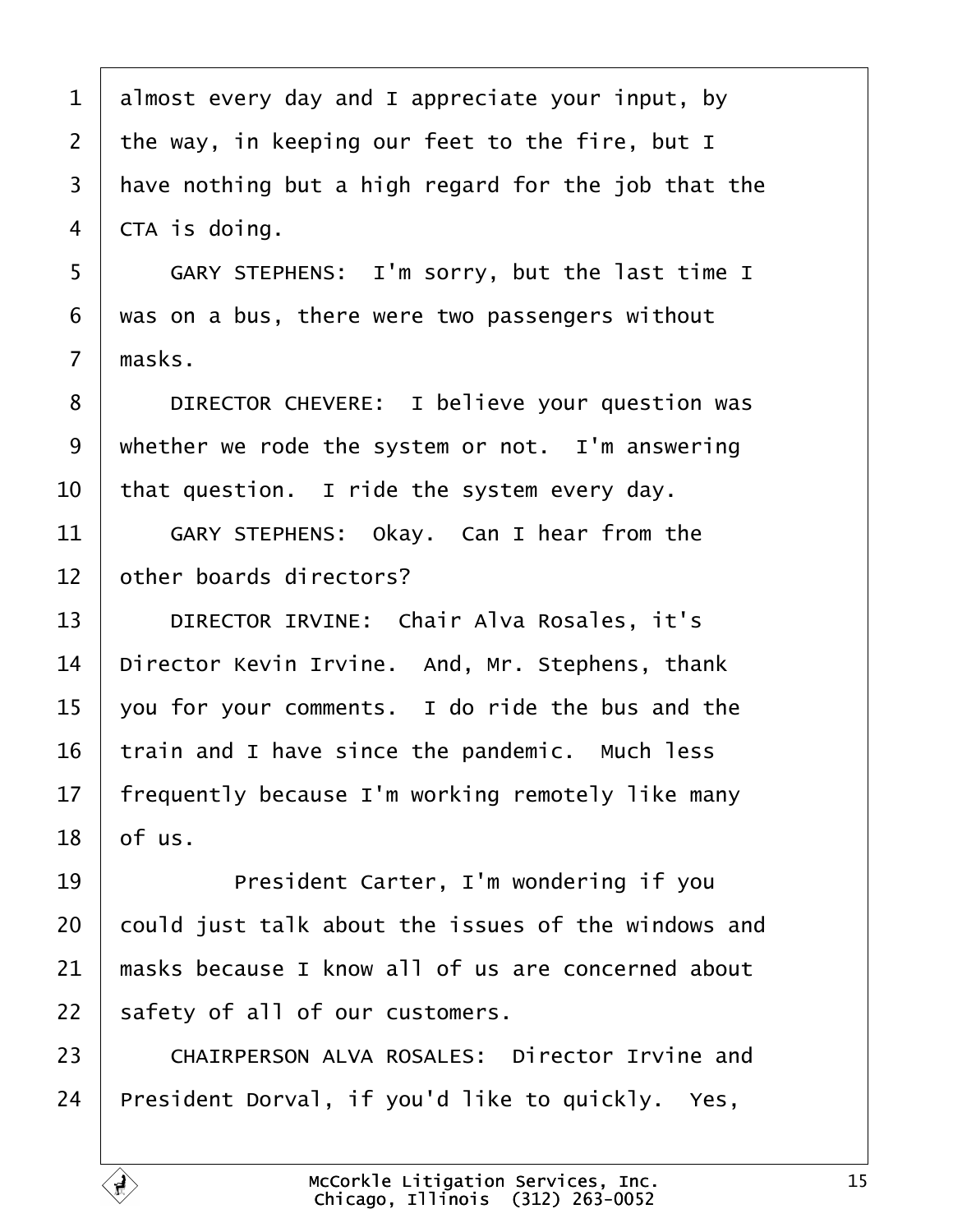<span id="page-15-0"></span>

| 1              | I've ridden and I think most of us have here. I do  |
|----------------|-----------------------------------------------------|
| $\overline{2}$ | want to keep this -- we have a long agenda as well  |
| 3              | and very honestly, one of the things that we had    |
| 4              | discussed, and I'll let President Dorval comment    |
| 5              | quickly, but there is a long list of questions that |
| 6              | need to be addressed and I would really like to     |
| $\overline{7}$ | direct it to the best person to do that so that     |
| 8              | they can walk through these issues.                 |
| 9              | <b>DIRECTOR MILLER: Yes.</b>                        |
| 10             | PRESIDENT DORVAL CARTER: So thank you,              |
| 11             | Director Alva Rosales -- Chairman Rosales. I am     |
| 12             | familiar with this issue. I'm also familiar with    |
| 13             | the New York Times article discussing New York MTA  |
| 14             | and what -- and how they operate the railcars.      |
| 15             | As you indicated and as Director Chevere            |
| 16             | indicated, there are substantial differences        |
| 17             | between New York MTA's vehicles and CTA's vehicles. |
| 18             | The one thing I will state and I think that --      |
| 19             | well, what really needs to happen is that I need to |
| 20             | have my head of transit operations, Don Bonds,      |
| 21             | follow up with Mr. Stephens and he can give him a   |
| 22             | more detailed explanation of what we do and how --  |
| 23             | what action we take to protect our customers.       |
| 24             | But the ventilation systems that we                 |
|                |                                                     |

 $\sqrt{ }$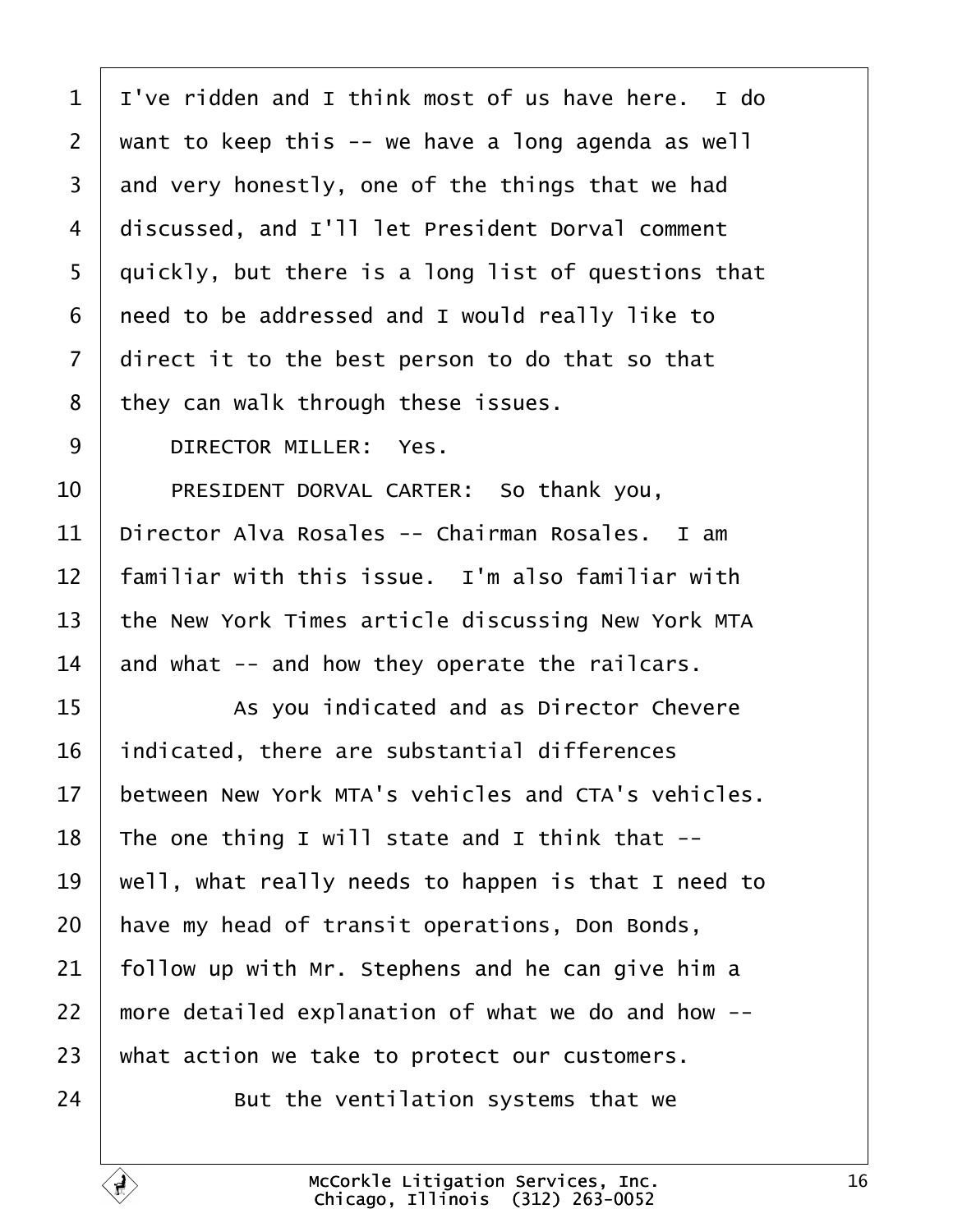<span id="page-16-0"></span>

| $\mathbf 1$    | utilize in our vehicles, buses, and trains is       |
|----------------|-----------------------------------------------------|
| $\overline{2}$ | better than the ventilation system that you would   |
| 3              | find in most indoor homes, restaurants, or other    |
| 4              | businesses. The air is circulated through those     |
| 5              | vehicles numerous times over the course of an hour  |
| 6              | and, in fact, ours, while not identical to what you |
| 7              | would experience on an airplane, are closer to what |
| 8              | you experience in airplanes than what you would     |
| 9              | dompare to in your own home.                        |
| 10             | So there are measures in place to protect           |
| 11             | customers from airborne viruses and we also         |
| 12             | recognize the impact of opening windows and our     |
| 13             | ability to maintain a proper level of heating or    |
| 14             | cooling within our buses and trains. But I think    |
| 15             | that the best way to handle this instead of having  |
| 16             | a back and forth is to have my Chief Transportation |
| 17             | Officer Don Bonds follow up with Mr. Stephens and   |
| 18             | explain to him in more detail what we do and how we |
| 19             | do it and as you indicated, indicate all the steps  |
| 20             | that we do take to make it safe for our customers,  |
| 21             | including rules that we do have in place that       |
| 22             | requires customers to wear masks.                   |
| 23             | INTERPRETER: Hi. This is the interpreter.           |
| 24             | 'm going to interrupt one moment. We're going to    |
|                |                                                     |

 $\Gamma$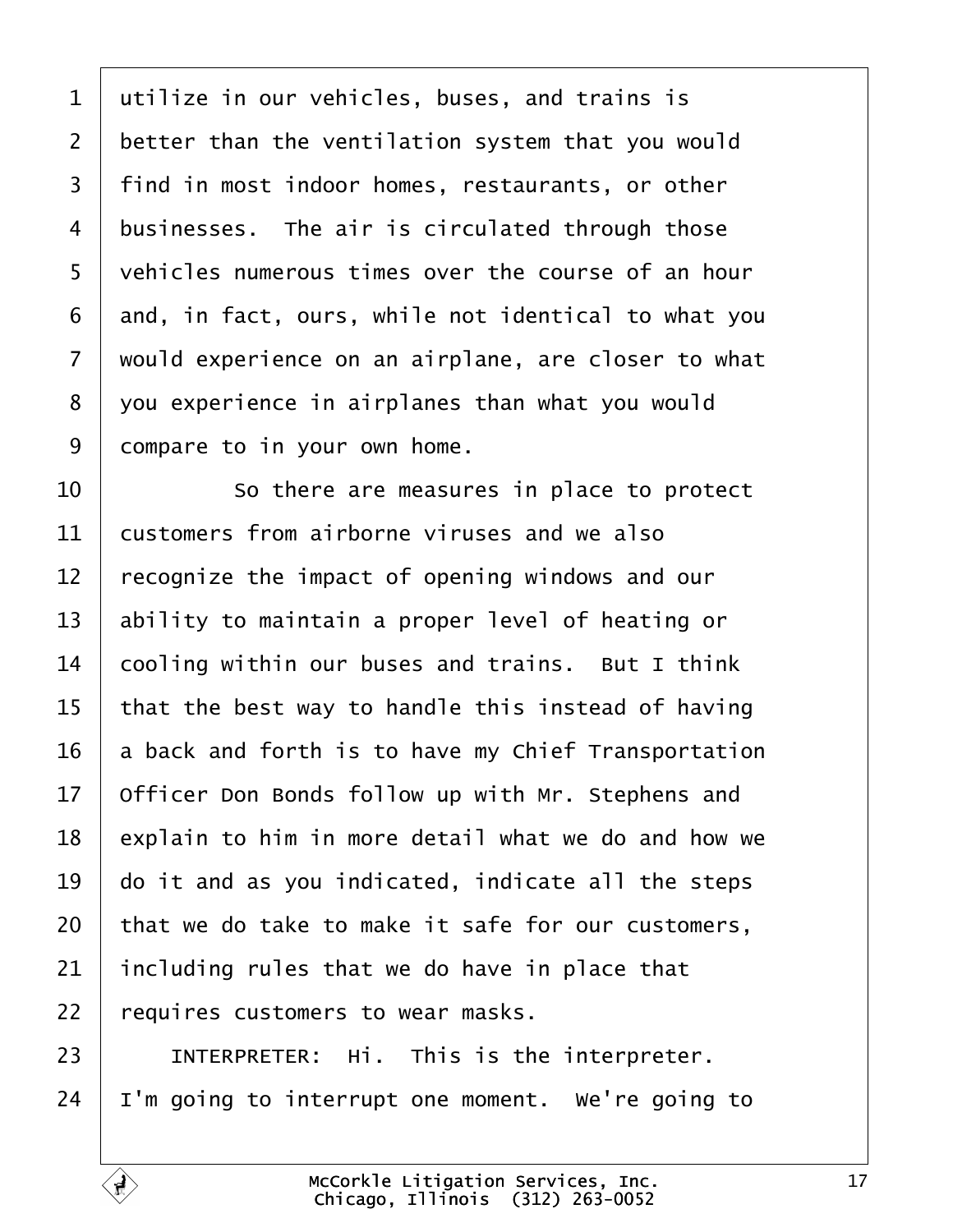<span id="page-17-0"></span>

| switch interpreters now.<br>1                                          |  |
|------------------------------------------------------------------------|--|
| SECRETARY LONGHINI: Okay. Wait until Alyssa<br>$\overline{2}$          |  |
| 3<br>i\$ on.                                                           |  |
| INTERPRETER: The host has to allow me to get<br>4                      |  |
| back on.<br>5                                                          |  |
| SECRETARY LONGHINI: Is Alyssa on?<br>6                                 |  |
| $\overline{7}$<br><b>INTERPRETER: Interpreter Number 2 needs to go</b> |  |
| 8<br>on the screen.                                                    |  |
| SECRETARY LONGHINI: Right. Is it a problem<br>9                        |  |
| 10<br>with Interpreter Number 2 coming on the screen?                  |  |
| 11<br>'m confused.                                                     |  |
| 12<br><b>INTERPRETER: Hi. This is Interpreter Number</b>               |  |
| 13<br>2. The host needs to allow me to get my thingy to                |  |
| switch me out. I'm going to start my video now.<br>14                  |  |
| 15<br>We're all good.                                                  |  |
| SECRETARY LONGHINI: Okay. Chairman Alva<br>16                          |  |
| 17<br>Rosales, I guess we can wrap this up then.                       |  |
| CHAIRPERSON ALVA ROSALES: Yeah. I know we're<br>18                     |  |
| over our limit on this. Mr. Stephens, again, thank<br>19               |  |
| you so much. As our president stated to you,<br>20                     |  |
| Mr. Donald Bonds, who is the Chief Transit Officer,<br>21              |  |
| 22<br>is going to follow up with you because you do have               |  |
| a long list that we would like to make sure that<br>23                 |  |
| you get the proper information on. So we're going<br>24                |  |
|                                                                        |  |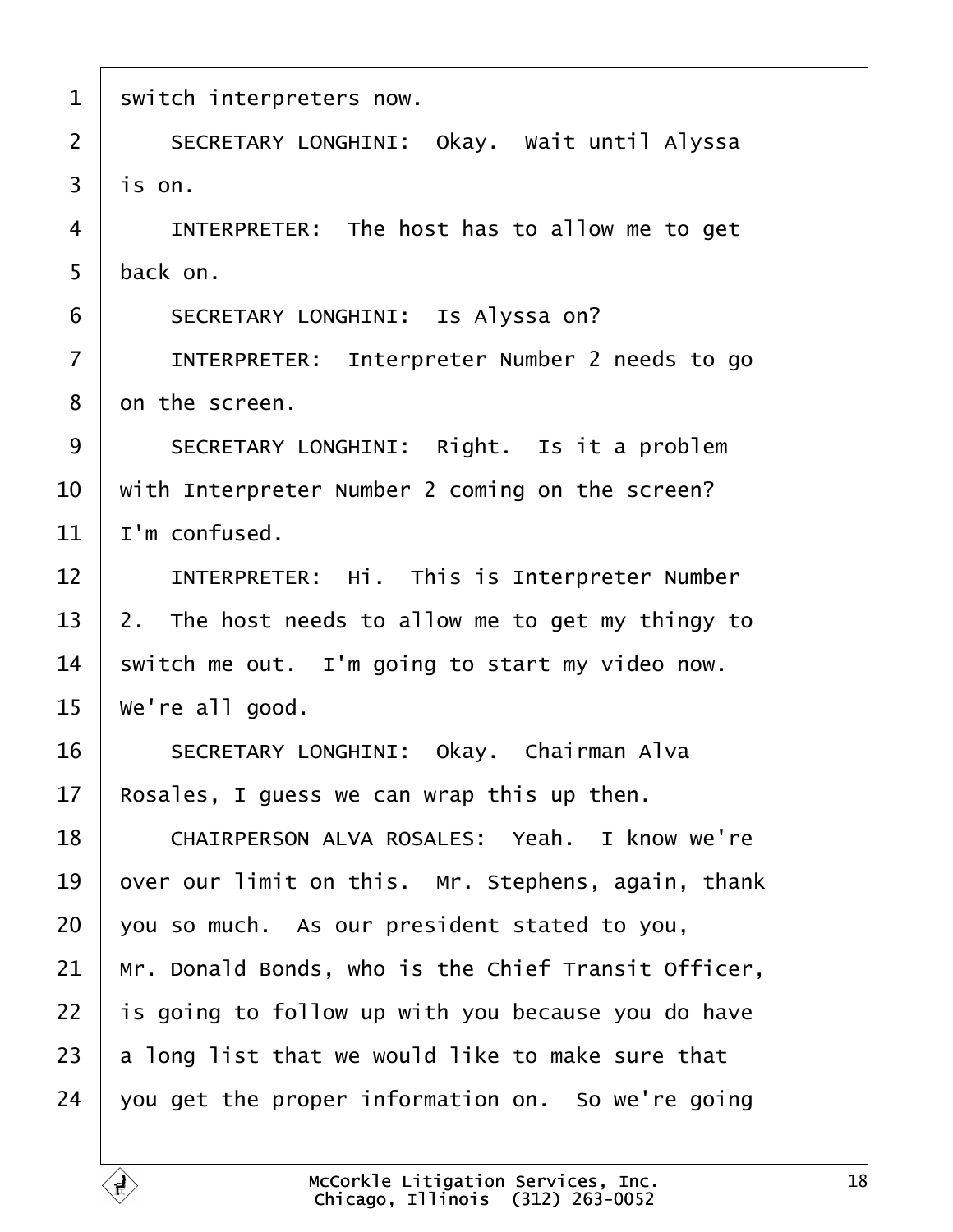<span id="page-18-0"></span>

|  |  |  | to do that. |  |
|--|--|--|-------------|--|
|--|--|--|-------------|--|

- 2 | I would like, President Dorval, if we
- 3 dould get just a follow-up for the Board with
- 4 regards to some of the answers to those questions.
- 5 That would be helpful.
- 6 | PRESIDENT DORVAL CARTER: Yes. As you know,
- 7 Chairman Rosales, as is our normal practice, we
- 8 will provide the Board follow-up for both public
- 9 domment speakers and the information provided to
- 10 them and the way we attempted to resolve their
- 11 *concerns*.
- 12 | CHAIRPERSON ALVA ROSALES: Thank you. And,
- 13 Mr. Stephens, thank you. We're somewhat limited in
- 14 this format that we have, but I really want to
- 15 thank you for your interest and we're going to
- 16 follow up with you. You've got the best person
- 17 assigned to you with regards to this. Thank you.
- 18 **Thank you, Greg.**
- 19 | SECRETARY LONGHINI: Thank you, Chairman. And
- 20 that concludes the public comment section of
- 21 today's meeting, Chairman Alva Rosales.
- 22 | CHAIRPERSON ALVA ROSALES: Okay. Our next
- 23 brder of business for today is the approval of the
- 24 August 12th, 2020 board meeting minutes. The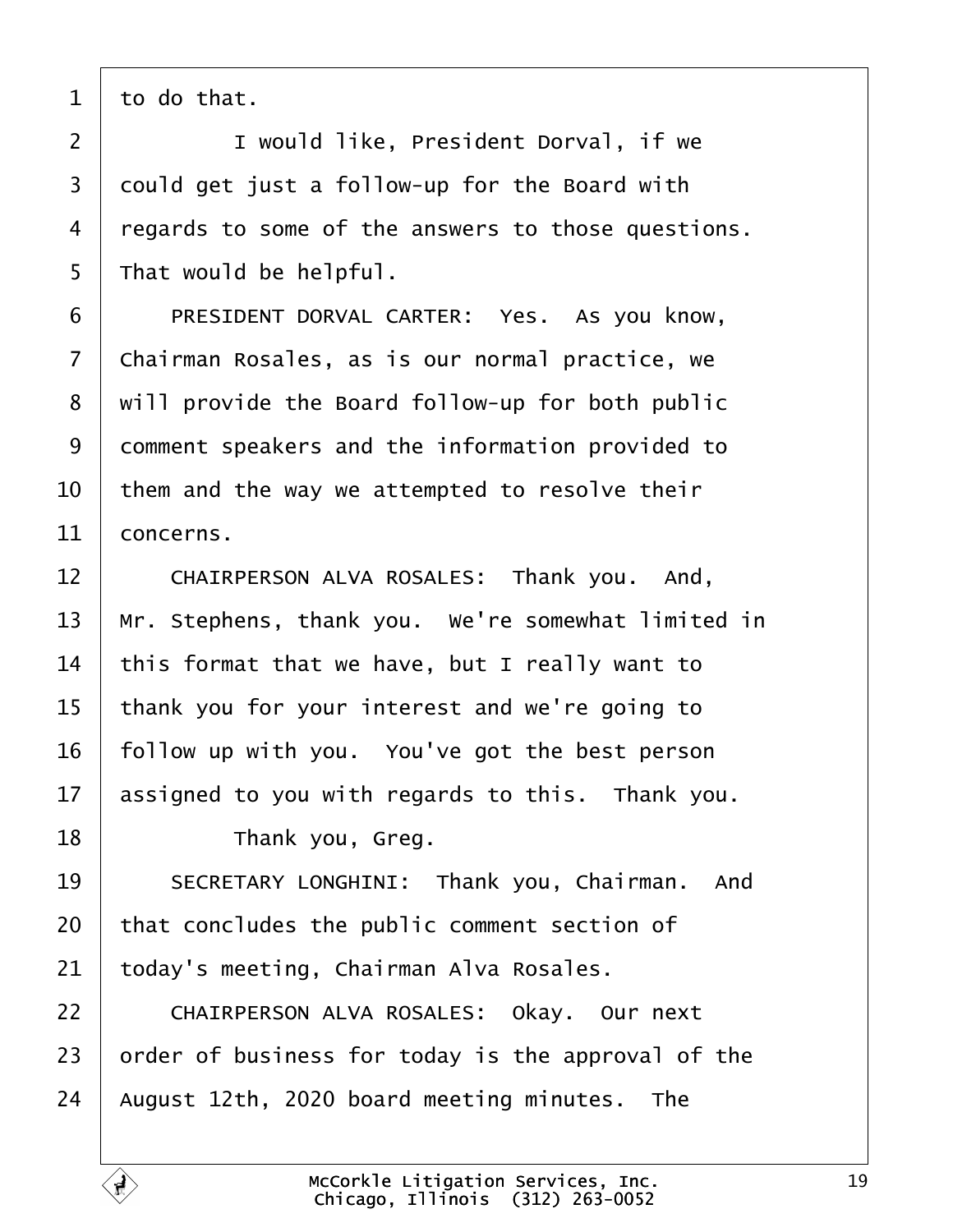<span id="page-19-0"></span>

| 1  | minutes were previously distributed to everyone and |
|----|-----------------------------------------------------|
| 2  | I will now entertain a motion to approve the        |
| 3  | minutes of the regular board meeting of August 12,  |
| 4  | 2020.                                               |
| 5  | DIRECTOR JAKES: So moved.                           |
| 6  | DIRECTOR IRVINE: Second.                            |
| 7  | SECRETARY LONGHINI: That motion was moved by        |
| 8  | Director Jakes, seconded by Director Irvine. I'll   |
| 9  | take a rollcall vote.                               |
| 10 | Director Chevere?                                   |
| 11 | DIRECTOR CHEVERE: Yes.                              |
| 12 | <b>SECRETARY LONGHINI: Director Miller?</b>         |
| 13 | <b>DIRECTOR MILLER: Yes.</b>                        |
| 14 | <b>SECRETARY LONGHINI: Director Jakes?</b>          |
| 15 | <b>DIRECTOR JAKES: Yes.</b>                         |
| 16 | <b>SECRETARY LONGHINI: Director Irvine?</b>         |
| 17 | <b>DIRECTOR IRVINE: Yes.</b>                        |
| 18 | <b>SECRETARY LONGHINI: Director Silva?</b>          |
| 19 | <b>DIRECTOR SILVA: Yes.</b>                         |
| 20 | <b>SECRETARY LONGHINI: Chairman Alva Rosales?</b>   |
| 21 | <b>CHAIRPERSON ALVA ROSALES: Yes.</b>               |
| 22 | SECRETARY LONGHINI: That motion is approved         |
| 23 | with six yes votes.                                 |
| 24 | CHAIRPERSON ALVA ROSALES: Our next order of         |
|    |                                                     |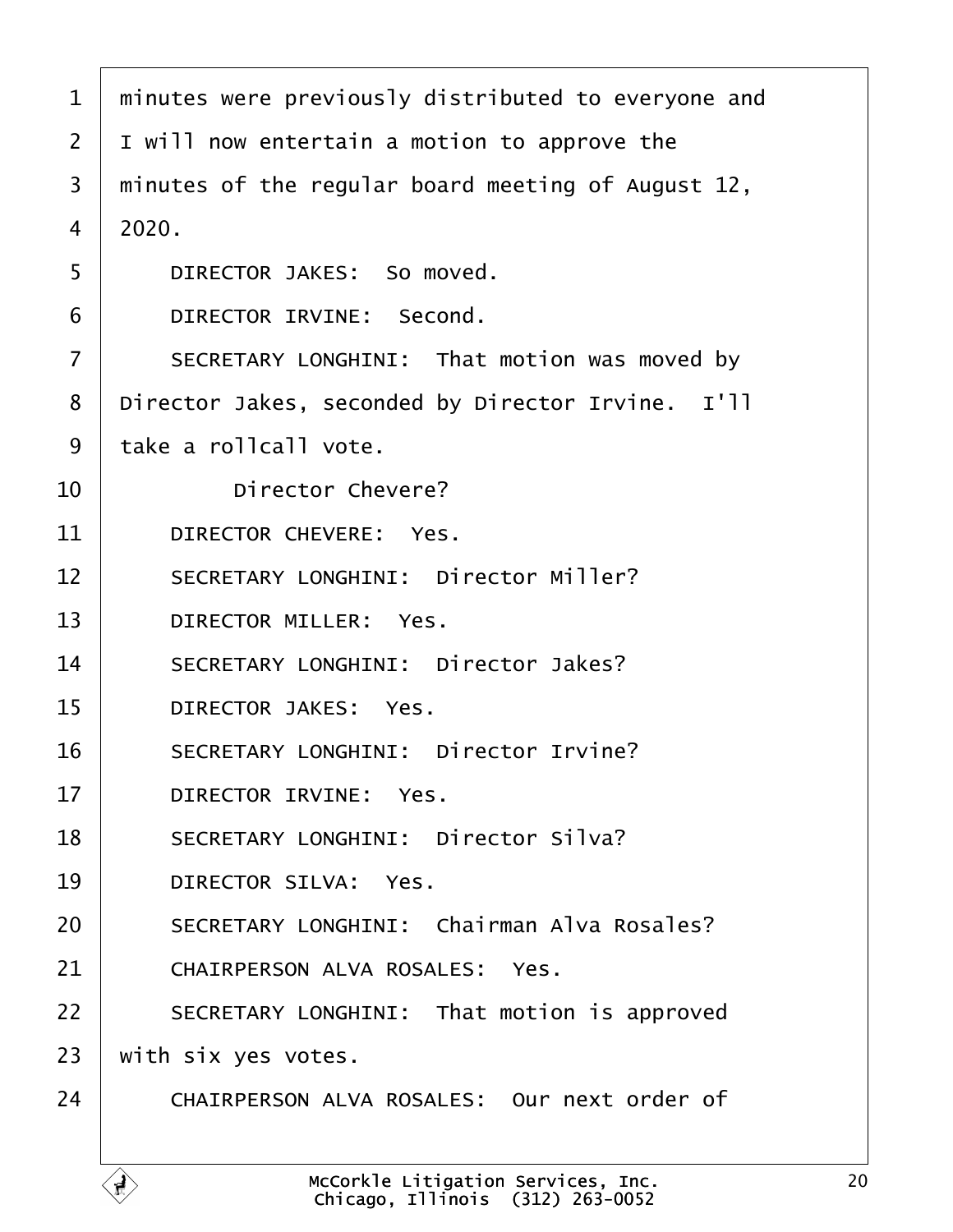<span id="page-20-0"></span>

| 1              | business today is executive session. It is my       |
|----------------|-----------------------------------------------------|
| 2              | understanding, Karen, that there is no executive    |
| 3              | session, is that correct?                           |
| 4              | ATORRNEY SEIMETZ: That is correct, Vice Chair.      |
| 5              | There is no executive session today.                |
| 6              | CHAIRPERSON ALVA ROSALES: Thank you. Then our       |
| $\overline{7}$ | next order of business on the board agenda today is |
| 8              | resolution number five. This is a resolution which  |
| 9              | is an appreciation to Terry Peterson, our former    |
| 10             | chairman.                                           |
| 11             | Before we take a vote to approve, I would           |
| 12             | like to ask Greg to please read this resolution.    |
| 13             | SECRETARY LONGHINI: I'd be happy to.                |
| 14             | Resolution of appreciation to Mr. Terry             |
| 15             | Peterson.                                           |
| 16             | Whereas, Terry Peterson served as the               |
| 17             | Chicago Transit Board Chairman for 11 years after   |
| 18             | being appointed by Mayor Richard M. Daley in 2009.  |
| 19             | And whereas, Terry Peterson is the longest          |
| 20             | tenured Board Chairman in the history of the        |
| 21             | Chicago Transit Authority.                          |
| 22             | And whereas, Terry Peterson oversaw more            |
| 23             | than 8 billion, with a B, in capital investment for |
| 24             | the Authority, including the Red and Purple         |
|                |                                                     |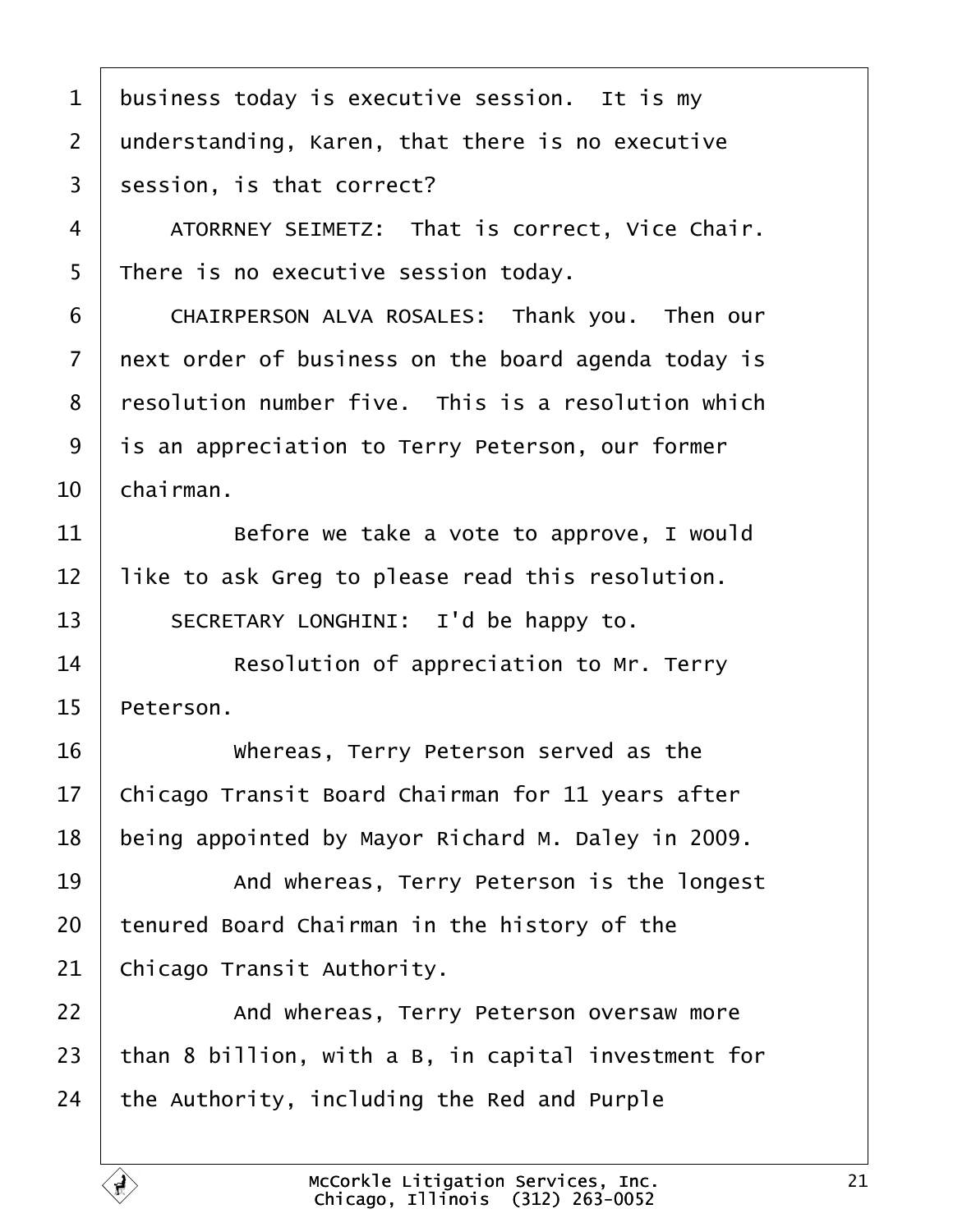<span id="page-21-0"></span>

| 1  | Modernization Project, the 95th Street Terminal     |
|----|-----------------------------------------------------|
| 2  | Improvement Project, the Wilson Street              |
| 3  | Reconstruction Project, the Garfield Gateway        |
| 4  | Project, and many more needed improvements.         |
| 5  | And whereas, Terry Peterson has overseen            |
| 6  | the initial planning for the 2.3 billion Red Line   |
| 7  | Extension Project.                                  |
| 8  | And whereas, Terry Peterson oversaw the             |
| 9  | planning and building for five new rail stations    |
| 10 | and improvements to another 40 stations.            |
| 11 | And whereas, during Terry Peterson's                |
| 12 | tenure as Board Chairman, the percentage of the     |
| 13 | Authority's accessible rail stations went from      |
| 14 | 50 percent to over 70 percent.                      |
| 15 | And whereas, Terry Peterson oversaw the             |
| 16 | epair of over 70 miles of track and the             |
| 17 | replacement or overhaul of almost the Authority's   |
| 18 | entire fleet.                                       |
| 19 | And whereas, Terry Peterson initiated               |
| 20 | expanded programs to improve job and contracting    |
| 21 | opportunities in disadvantaged business enterprises |
| 22 | on the Authority's construction projects.           |
| 23 | And whereas, during the Red Line                    |
| 24 | construction project --                             |
|    |                                                     |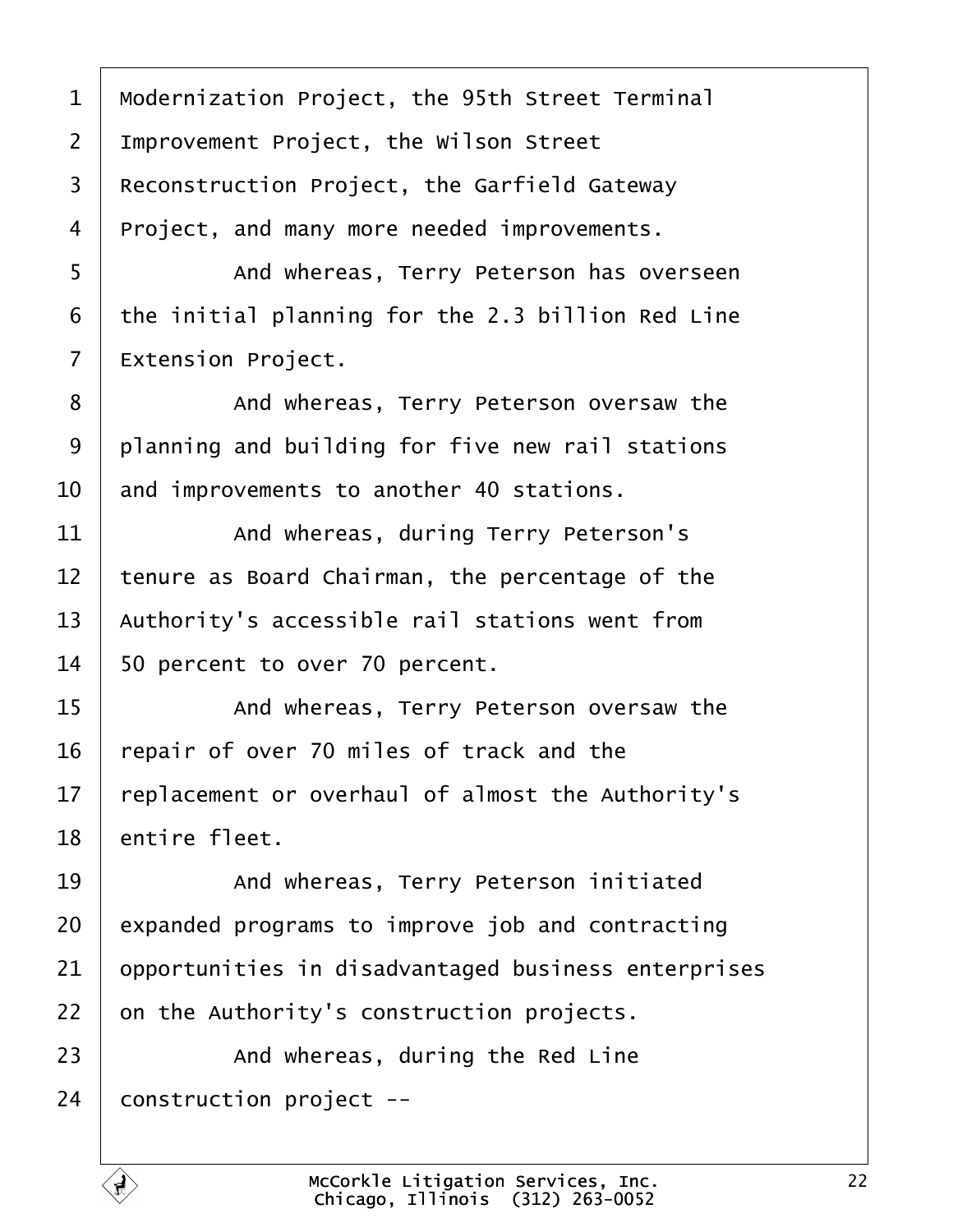<span id="page-22-0"></span>

| 1              | DIRECTOR MILLER: (Audio feedback.)                  |
|----------------|-----------------------------------------------------|
| $\overline{2}$ | DIRECTOR JAKES: Director Miller, we need you        |
| 3              | to mute your line.                                  |
| 4              | SECRETARY LONGHINI: Thank you.                      |
| 5              | During the Red Line -- I did that.                  |
| 6              | Whereas, Terry Peterson was a proponent of          |
| $\overline{7}$ | <b>CTA's Second Chance Program, which assists</b>   |
| 8              | ex-offenders in finding job opportunities and       |
| 9              | offering other holistic support at the Authority    |
| 10             | resulting in more than 1300 participates.           |
| 11             | And whereas, Terry Peterson offered                 |
| 12             | guidance, resources, and support to the many        |
| 13             | Authority employees who were honored to work with   |
| 14             | him.                                                |
| 15             | And whereas, Terry Peterson's commitment            |
| 16             | to improve the customer experience, service,        |
| 17             | security, and amenities improved the quality of     |
| 18             | life of the many diverse communities served for the |
| 19             | Authority and was evidenced for the 4,006 days that |
| 20             | he served as chairman.                              |
| 21             | And whereas, Terry Peterson presided over           |
| 22             | 131 Transit Board meetings with grace and humor and |
| 23             | respect and never missed a single meeting in his    |
| 24             | 11 years of service.                                |
|                |                                                     |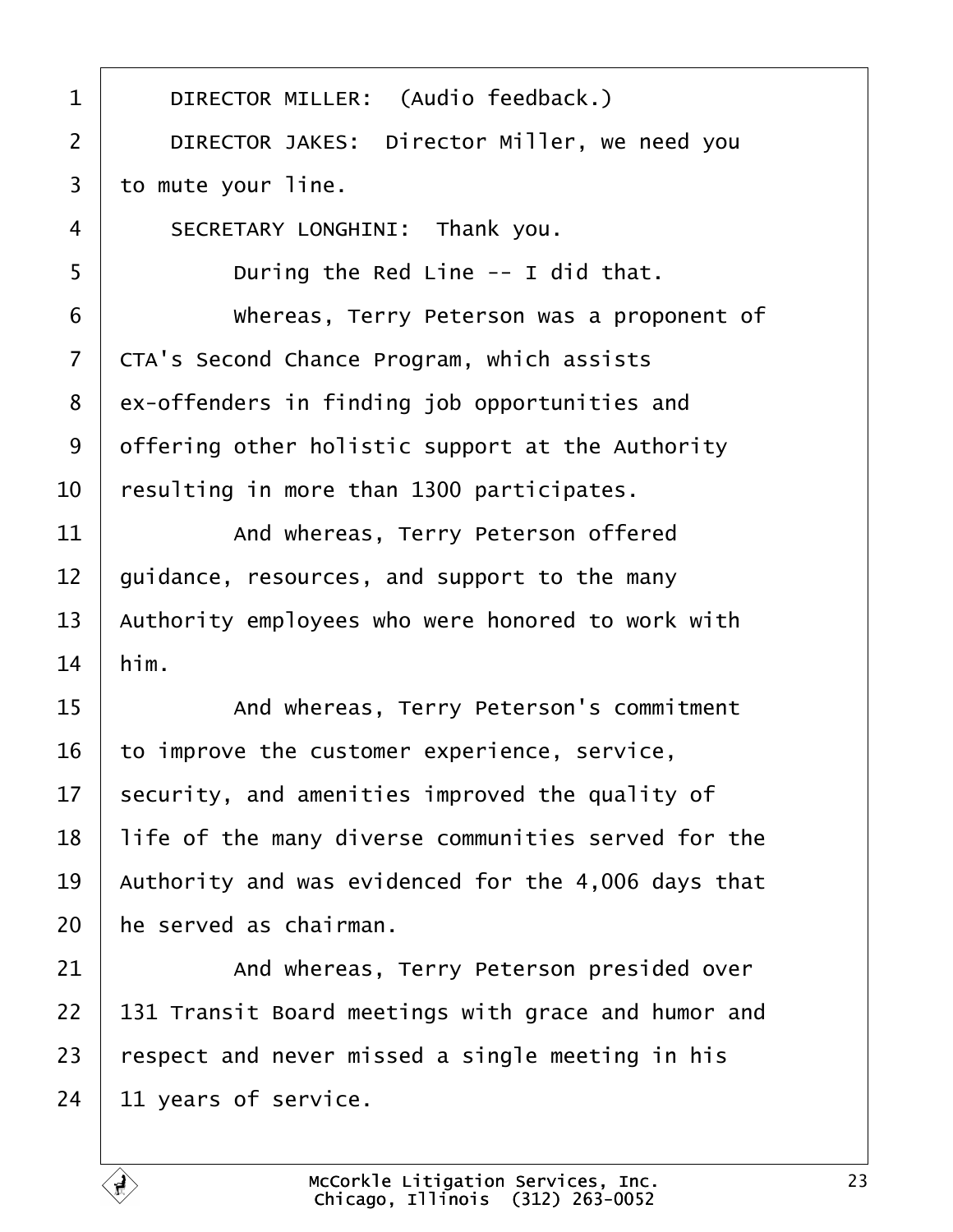<span id="page-23-0"></span>

| 1              | Whereas, Terry Peterson always welcomed             |
|----------------|-----------------------------------------------------|
| $\overline{2}$ | and appreciated the many individuals who provided   |
| 3              | public comment at the Transit Board meeting and     |
| 4              | testimony at public hearings.                       |
| 5              | And whereas, Terry Peterson welcomed and            |
| 6              | appreciated all the employees of the Authority,     |
| 7              | whatever their position, who received commendations |
| 8              | and recognition at Transit Board meetings.          |
| 9              | Now, therefore, be it resolved that the             |
| 10             | members of the Chicago Transit Board recognize the  |
| 11             | extraordinary positive impact that Terry Peterson   |
| 12             | provided to the Chicago Transit Authority and the   |
| 13             | egion's public transportation system.               |
| 14             | Be it further resolved that the members of          |
| 15             | the Transit Board thank Terry Peterson for the      |
| 16             | leadership he provided the Board for the past       |
| 17             | 11 years.                                           |
| 18             | And, finally, be it further resolved that           |
| 19             | the members of the Transit Board wish Terry         |
| 20             | Peterson blessings, good health, and happiness in   |
| 21             | the coming days.                                    |
| 22             | CHAIRPERSON ALVA ROSALES: First of all, before      |
| 23             | go and ask for a motion to approve this             |
| 24             | esolution, I just -- and I know we all said a       |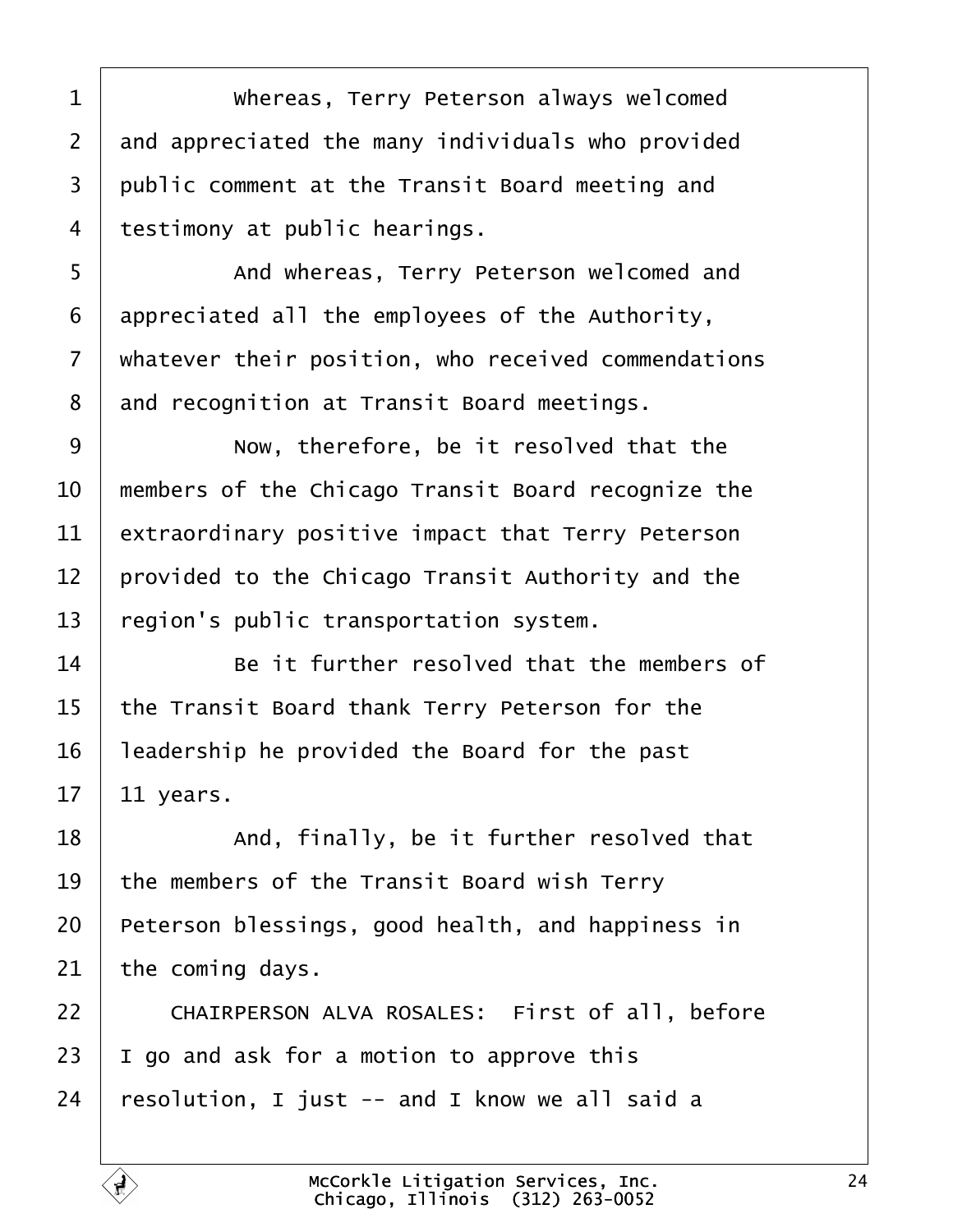<span id="page-24-0"></span>

| $\mathbf 1$ | number of things directly to our former chairman    |
|-------------|-----------------------------------------------------|
| 2           | the last time, but he will be missed. What a great  |
| 3           | leader I think to all of us. And I know the one     |
| 4           | thing that makes me feel good about this is he said |
| 5           | he's not more than a phone call away, which is a    |
| 6           | very good thing.                                    |
| 7           | The resolution I think summed it up, said           |
| 8           | a lot of good things. But if anyone else on our     |
| 9           | board would like to make a few comments before we   |
| 10          | go to approve this, go ahead and do so.             |
| 11          | I think we all said a lot the last time             |
| 12          | and I know a few people had tears in their eyes the |
| 13          | last time as well, so why don't we move forward and |
| 14          | 'Il entertain a motion to approve board agenda      |
| 15          | tem number 5, which is a resolution honoring Terry  |
| 16          | Peterson.                                           |
| 17          | DIRECTOR JAKES: So moved.                           |
| 18          | DIRECTOR IRVINE: And I second.                      |
| 19          | <b>SECRETARY LONGHINI: Moved by Director Jakes</b>  |
| 20          | and seconded by Director Irvine. I'll take a vote.  |
| 21          | <b>Director Chevere?</b>                            |
| 22          | DIRECTOR CHEVERE: Absolutely.                       |
| 23          | <b>SECRETARY LONGHINI: Director Miller?</b>         |
| 24          | <b>DIRECTOR MILLER: Yes.</b>                        |
|             |                                                     |

Г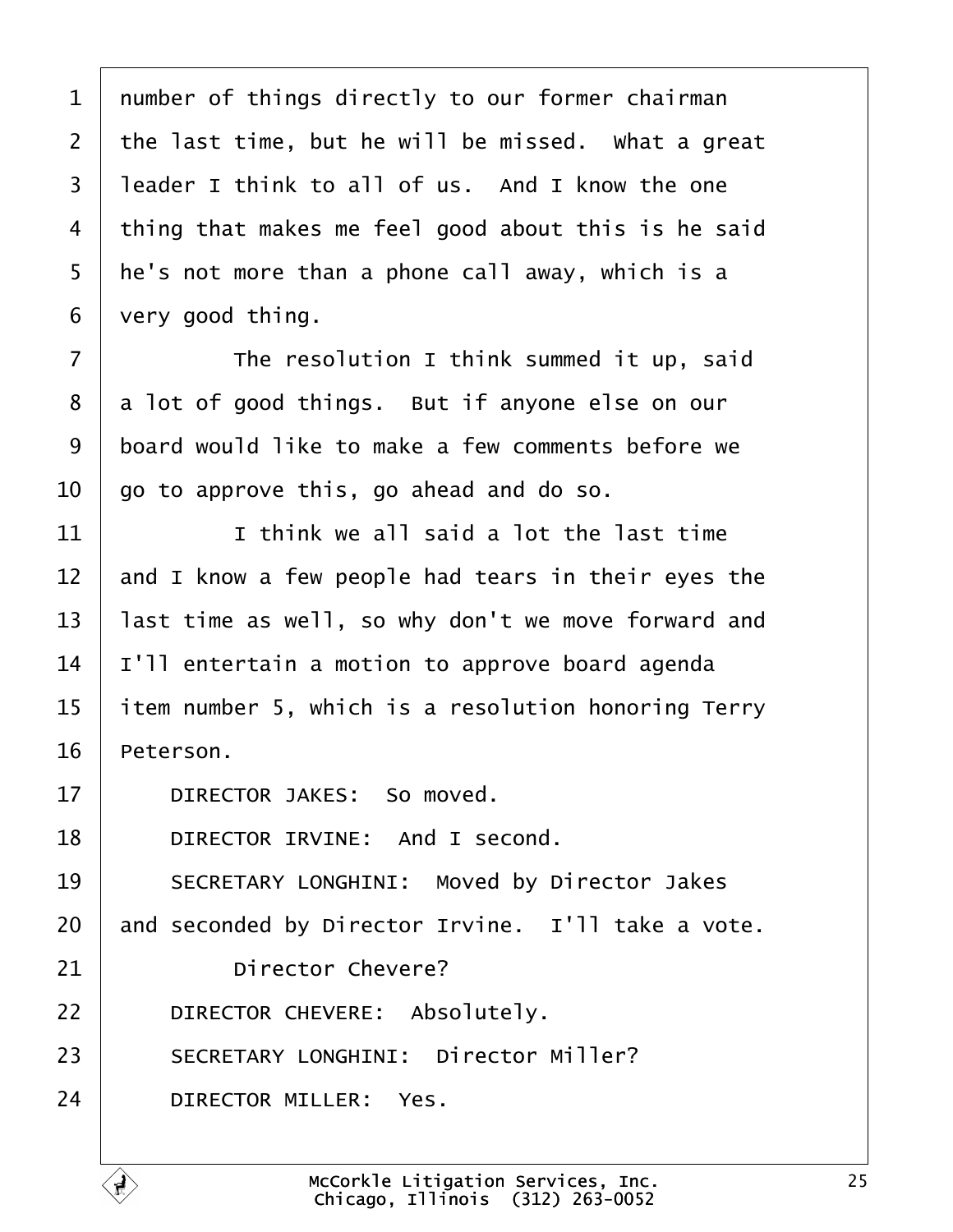<span id="page-25-0"></span>

| 1              | SECRETARY LONGHINI: Okay. Director Jakes?          |
|----------------|----------------------------------------------------|
| 2              | <b>DIRECTOR JAKES: Yes.</b>                        |
| 3              | <b>SECRETARY LONGHINI: Director Irvine?</b>        |
| 4              | DIRECTOR IRVINE: Absolutely.                       |
| 5              | <b>SECRETARY LONGHINI: Director Silva?</b>         |
| 6              | DIRECTOR SILVA: Absolutely.                        |
| $\overline{7}$ | <b>SECRETARY LONGHINI: Chairman Alva Rosales?</b>  |
| 8              | CHAIRPERSON ALVA ROSALES: Absolutely.              |
| 9              | SECRETARY LONGHINI: Not surprisingly, that         |
| 10             | motion passes with six yes votes.                  |
| 11             | DIRECTOR CHEVERE: Mr. -- Secretary Longhini,       |
| 12             | may I address the Chairman and the President?      |
| 13             | <b>SECRETARY LONGHINI: Yes.</b>                    |
| 14             | DIRECTOR CHEVERE: Ms. Chairman and                 |
| 15             | Mr. President, I have a prior commitment, a        |
| 16             | pressing matter that I need to take care of and I  |
| 17             | heed to excuse myself from the remainder of this   |
| 18             | meeting.                                           |
| 19             | Chairman Rosales, I trust that you will            |
| 20             | still have a quorum since I believe you will have  |
| 21             | at least five directors left. So if you'll indulge |
| 22             | me, I will leave this meeting and I will hopefully |
| 23             | see all of you next month hopefully in person, but |
| 24             | if not, via Zoom again.                            |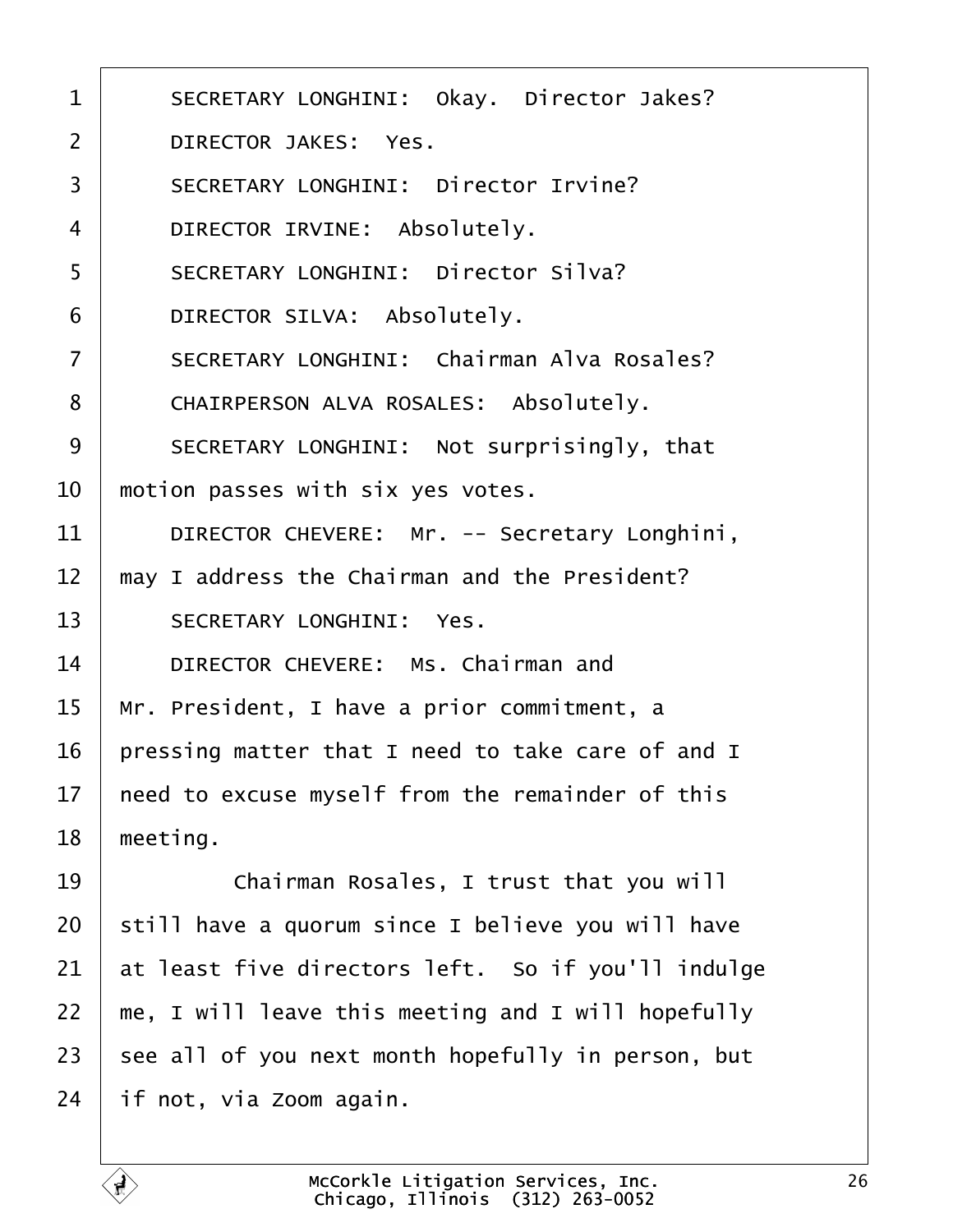<span id="page-26-0"></span>

| 1              | CHAIRPERSON ALVA ROSALES: Thank you, Director       |
|----------------|-----------------------------------------------------|
| $\overline{2}$ | Judge Chevere. Thank you so much. Have a good       |
| 3              | day, the rest of it.                                |
| 4              | DIRECTOR CHEVERE: You too.                          |
| 5              | CHAIRPERSON ALVA ROSALES: Our next order of         |
| 6              | business is a report from the Committee on Finance, |
| 7              | Audit and Budget.                                   |
| 8              | <b>Director Silva?</b>                              |
| 9              | DIRECTOR SILVA: The Committee of Finance,           |
| 10             | Audit and Budget met earlier this morning via Zoom  |
| 11             | video-teleconference. The Committee approved the    |
| 12             | August 12, 2020 minutes. The Committee reviewed     |
| 13             | the finance report. The Committee also reviewed     |
| 14             | the following four ordinances.                      |
| 15             | An ordinance authorizing an additional              |
| 16             | experimental University Pass Program Agreement with |
| 17             | the City Colleges of Chicago for part-time students |
| 18             | for the fall 2020 and spring 2021 semesters.        |
| 19             | Two ordinances each authorizing an                  |
| 20             | intergovernmental agreement with the City of        |
| 21             | Chicago through its Department of Planning and      |
| 22             | Development for tax increment finance funds for     |
| 23             | improvements to the Dearborn Street subway and to   |
| 24             | the Lake Street bridge.                             |
|                |                                                     |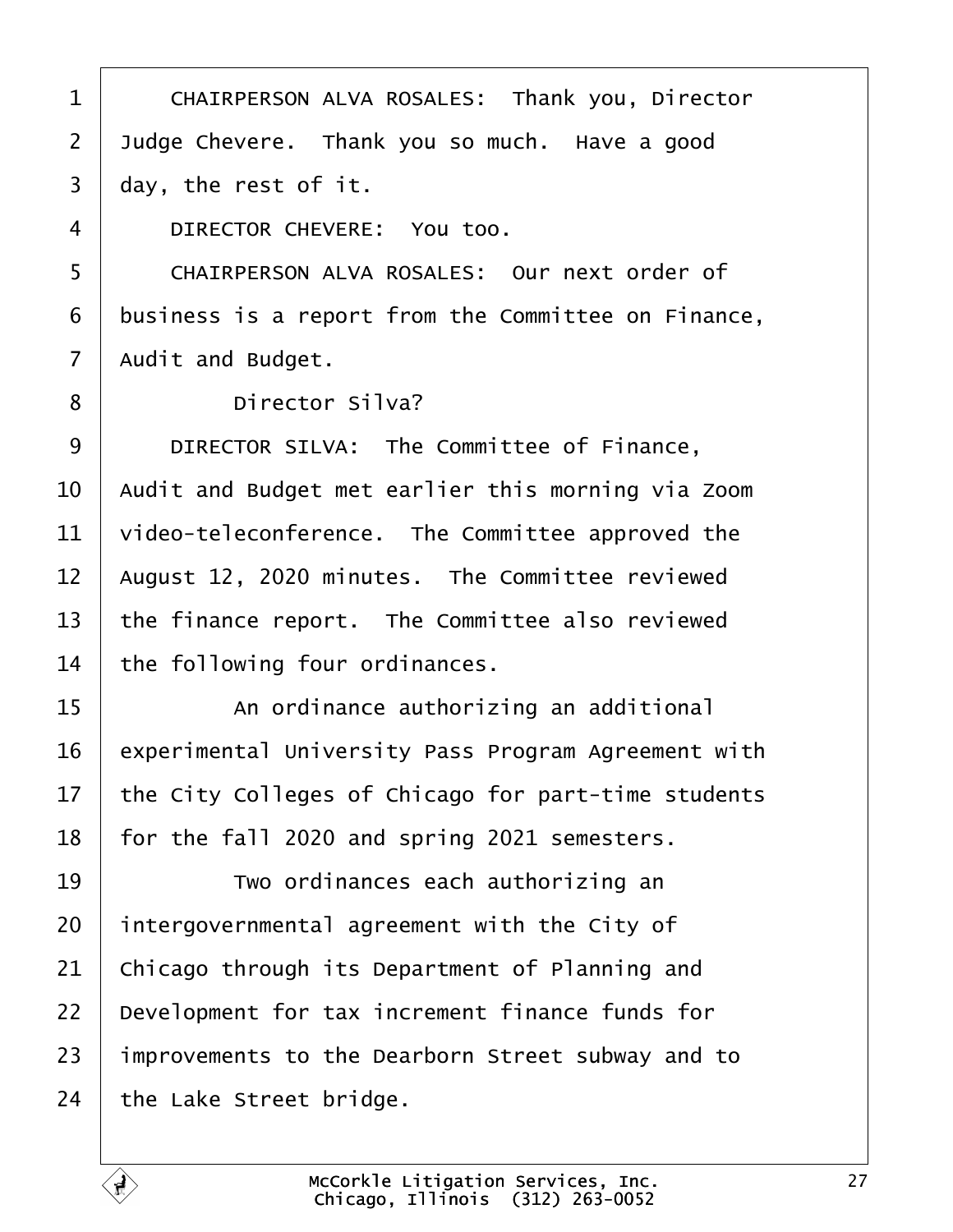<span id="page-27-0"></span>

| 1  | An ordinance authorizing additional                 |
|----|-----------------------------------------------------|
| 2  | funding for contract number B1B2 [sic] OP 04206,    |
| 3  | with Genuine Parts Company doing business as NAPA.  |
| 4  | The Committee also reviewed 12 purchases            |
| 5  | and sales award recommendations. The Committee      |
| 6  | approved all items and recommends Board approval of |
| 7  | all items. The Committee placed all four            |
| 8  | drdinances and all 12 contracts on the omnibus.     |
| 9  | And that concludes my report, Chairman              |
| 10 | Alva Rosales.                                       |
| 11 | CHAIRPERSON ALVA ROSALES: Thank you, Director       |
| 12 | Silva.                                              |
| 13 | May I now have a motion to approve the              |
| 14 | omnibus as stated by Director Silva?                |
| 15 | DIRECTOR JAKES: So moved.                           |
| 16 | DIRECTOR IRVINE: I second.                          |
| 17 | SECRETARY LONGHINI: Moved by Director Jakes,        |
| 18 | seconded by Director Irvine. I will now take a      |
| 19 | rollcall vote.                                      |
| 20 | Director Miller? Director Miller, the               |
| 21 | rollcall vote on the omnibus?                       |
| 22 | DIRECTOR MILLER: Yes.                               |
| 23 | SECRETARY LONGHINI: Thank you.                      |
| 24 | Director Jakes?                                     |
|    |                                                     |

Г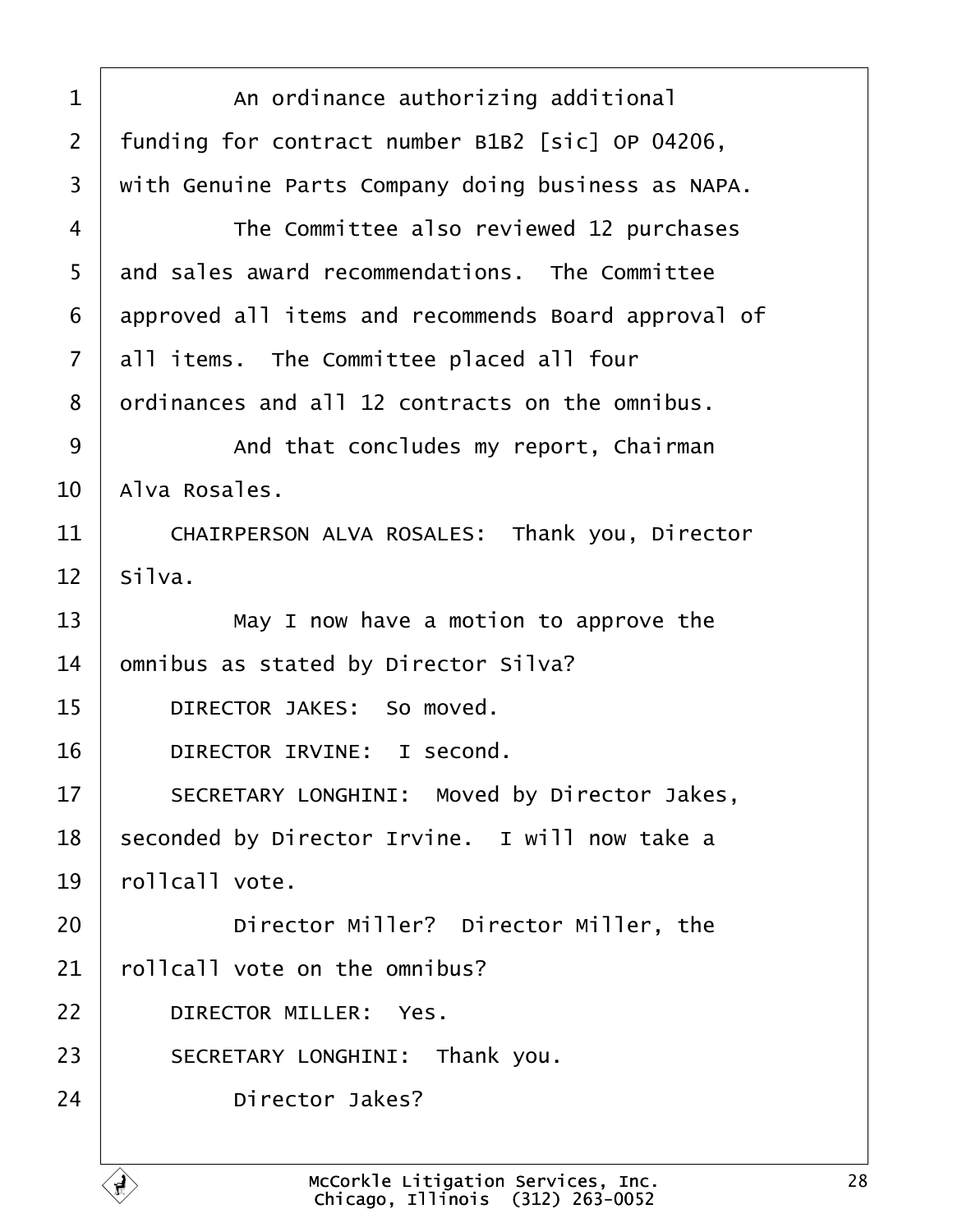<span id="page-28-0"></span>

| 1                 | <b>DIRECTOR JAKES: Yes.</b>                         |
|-------------------|-----------------------------------------------------|
| 2                 | <b>SECRETARY LONGHINI: Director Irvine?</b>         |
| 3                 | DIRECTOR IRVINE: Yes.                               |
| $\overline{4}$    | <b>SECRETARY LONGHINI: Director Silva?</b>          |
| 5                 | <b>DIRECTOR SILVA: Yes.</b>                         |
| 6                 | <b>SECRETARY LONGHINI: Chairman Alva Rosales?</b>   |
| $\overline{7}$    | <b>CHAIRPERSON ALVA ROSALES: Yes.</b>               |
| 8                 | SECRETARY LONGHINI: The motion to approve the       |
| 9                 | dmnibus passes with five yes votes.                 |
| 10                | CHAIRPERSON ALVA ROSALES: Thank you, Greg.          |
| 11                | Our next order of business is the                   |
| $12 \overline{ }$ | construction report. Bill Mooney.                   |
| 13                | J.P. PRIETO: Bill, you're on mute.                  |
| 14                | BILL MOONEY: Sorry. I'm Bill Mooney, your           |
| 15                | Chief Infrastructure Office and joining me today    |
| 16                | are Chris Bushell and Juan Pablo Prieto. They join  |
| 17                | an interest in (inaudible).                         |
| 18                | We'll go -- start where we normally do,             |
| 19                | our Jefferson Park to O'Hare signal project         |
| 20                | upgrade. If you flip forward to slide five.         |
| 21                | Since we last spoke, we continue the                |
| 22                | cutover of the Jefferson Park relay house, which we |
| 23                | delivered the prior month and I showed you pictures |
| 24                | of that delivery. We've actually been in the        |
|                   |                                                     |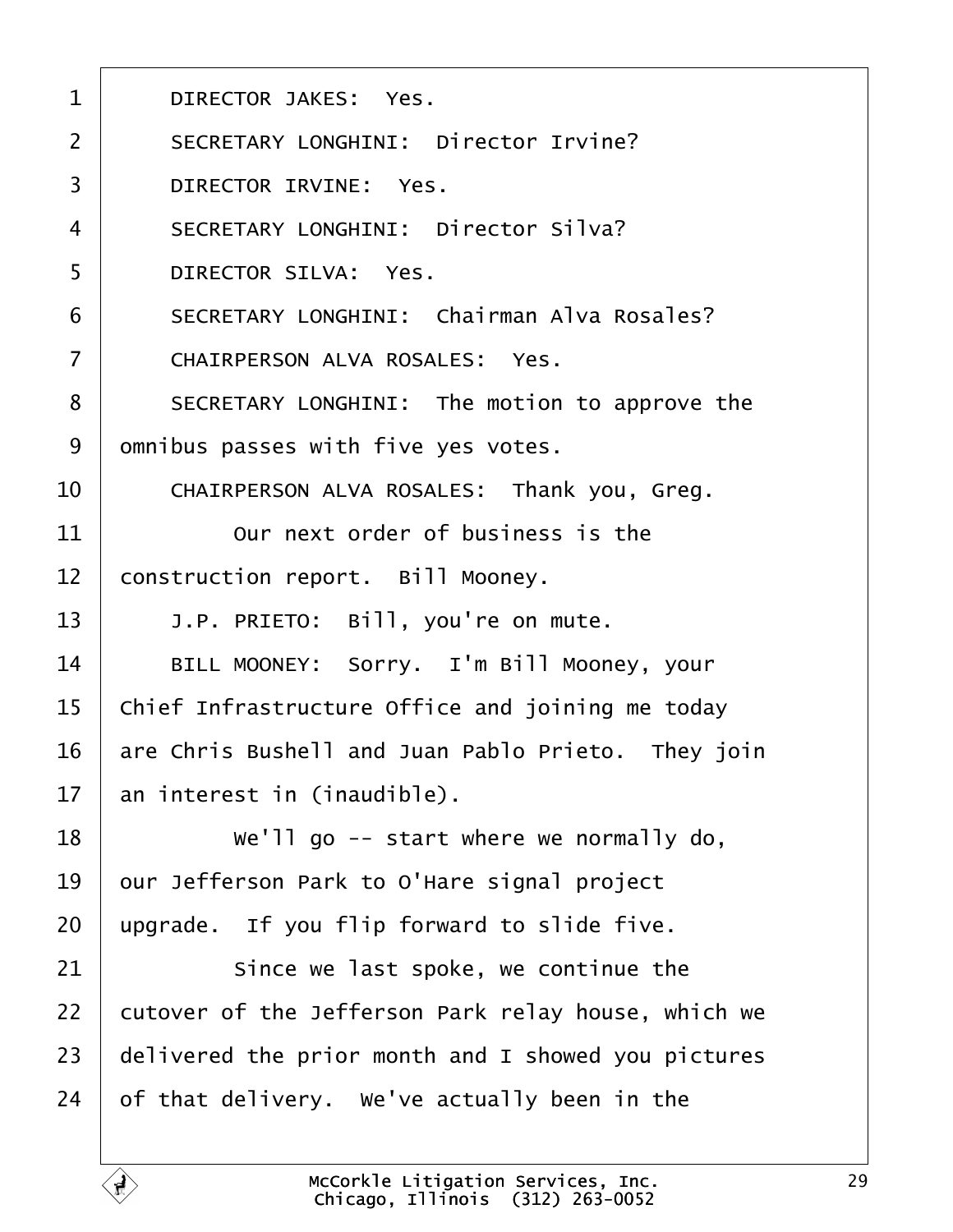<span id="page-29-0"></span>

| 1              | process of testing and commissioning that new      |
|----------------|----------------------------------------------------|
| $\overline{2}$ | system at Jefferson Park. We are currently running |
| 3              | on the new cab (phonetic) controls, which is what  |
| 4              | allows the train -- safe train movements. And      |
| 5              | they're also working on commissioning the actual   |
| 6              | interlocking at Jefferson Park. So we're making    |
| 7              | progress there.                                    |
| 8              | We also have advanced wiring and design of         |
| 9              | additional houses at Foster, Central, Nagel, and   |
| 10             | the Harlem design has been approved and moved into |
| 11             | shop fabrication wiring, which is very exciting.   |
| 12             | The project remains on budget and tight to         |
| 13             | schedule.                                          |
| 14             | We continue to struggle kind of in the             |
| 15             | COVID environment, social distancing in tight      |
| 16             | locations and being able to operate appropriate    |
| 17             | manpower.                                          |
| 18             | Moving forward to slide six, this is a             |
| 19             | picture of a train stop at the interlocking at     |
| 20             | Jefferson Park. This is the new wayside equipment  |
| 21             | installed and being tested in service.             |
| 22             | Slide seven shows you some work. So we             |
| 23             | continue to do some prep work for future           |
| 24             | installations and major underground up near        |
|                |                                                    |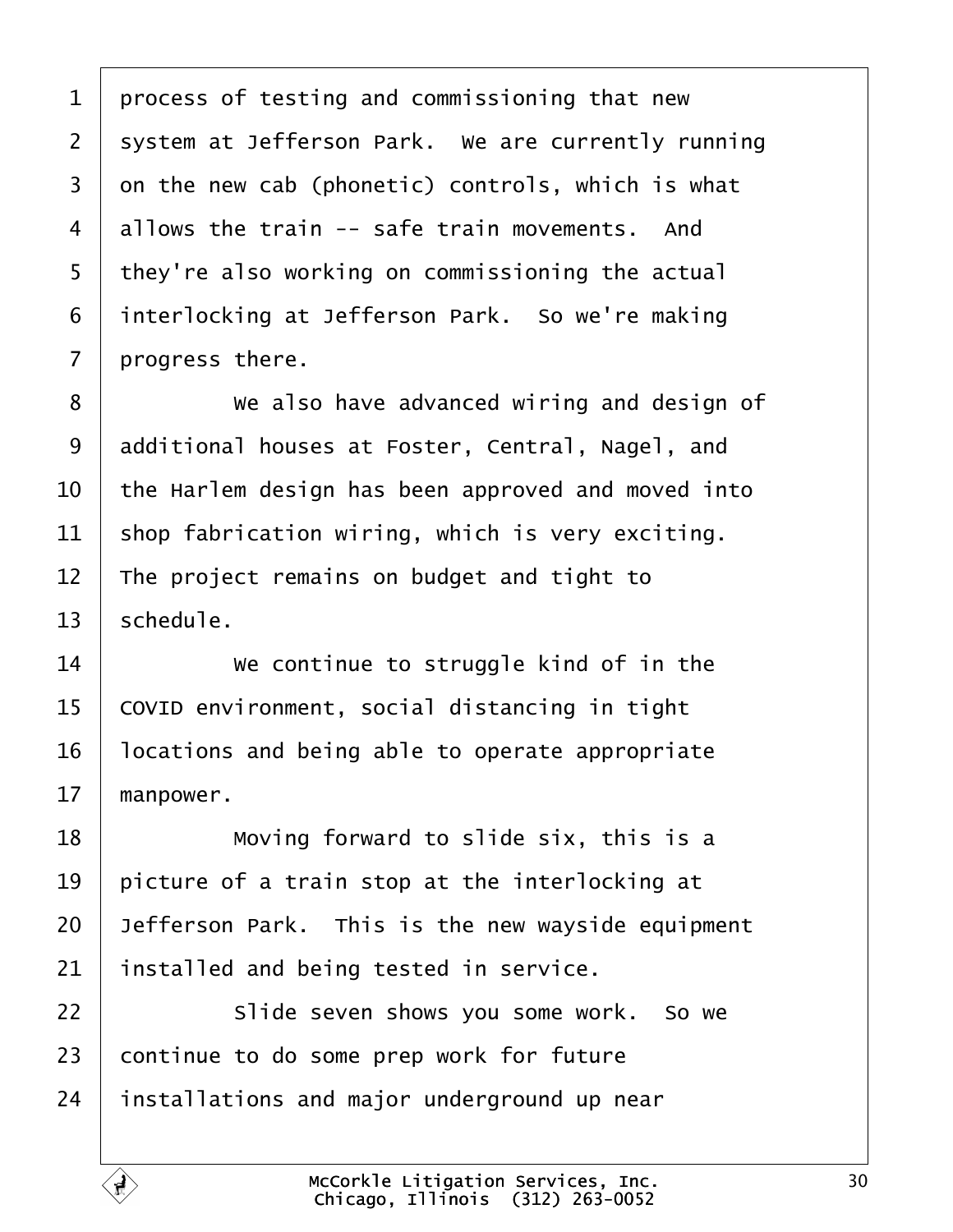<span id="page-30-0"></span>1 Rosemont yard. I showed you some pictures of this 2 work last month. Here's some more foundation and 3 donduit duct bank work being installed up there. 4 **Slide eight, this is one of the new switch** 5 machines being installed and commissioned as part 6 of the Jefferson Park interlocking. 7 **So my next project is our Logan Square** 8 station rehab project as we move kind of forward. 9 As I mentioned in previous months, all the focus is 10  $\,$  on the elevators.  $11$  · · So the first elevator unit is in service 12 as we speak. It is fully recommissioned. So if 13 you move to slide 12 please, this is the new 14  $\,$  elevator in service. This is -- the first one is 15 completed and fully functional at this point. The 16 second one has now been taken out of service and 17 they have started demolition and reconstruction of 18  $$ 19 **Slide 13 shows you the new control** 20 features with this elevator and the modernization 21 that goes with it. So the second unit should be --22 will be coming on line in the next month or so. 23 | My next project is our e-bus -- electric 24 or e-bus charging stations. The project remains on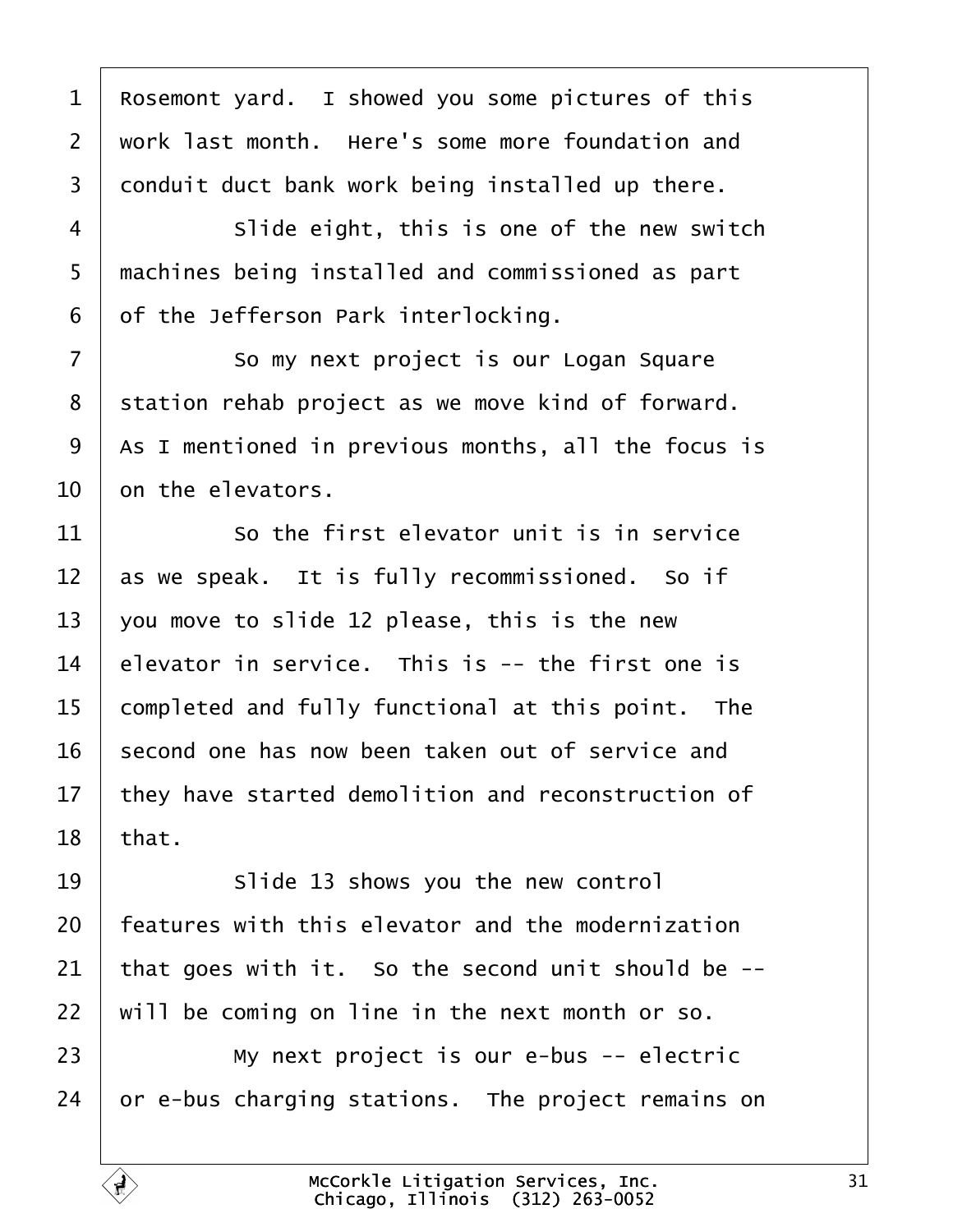<span id="page-31-0"></span>1 schedule and tight to budget. Moving kind of 2 forward on it, most of the activity remains at Navy 3 Pier. 4 **8** So if we can advance to slide 17. This is 5 the new substation being built at that site. I've 6 shown you some of the underground work kind of 7 going on there. This is the actual building going 8 up. It's starting to have walls and look like an 9 *actual building*.  $10$   $\blacksquare$  Slide 18 is the advance of that foundation 11 to that. So last month, I showed you kind of some 12 of the pouring on the edges and them starting to 13 set the conduit for the in-ground work here. 14 They've actually poured the whole foundation and 15 done waterproofing associated with that foundation. 16 And slide 19 shows you some more of that 17 exterior construction. The site continues to 18 progress. Chicago Austin and Chicago garage are 19 finalizing their UL commissioning for the brand-new 20 equipment. 21 **One of those unique things I mentioned a** 22 couple times in this project, this is the first 23 time this equipment is being used in the country. 24 And as such, it actually hasn't been certified by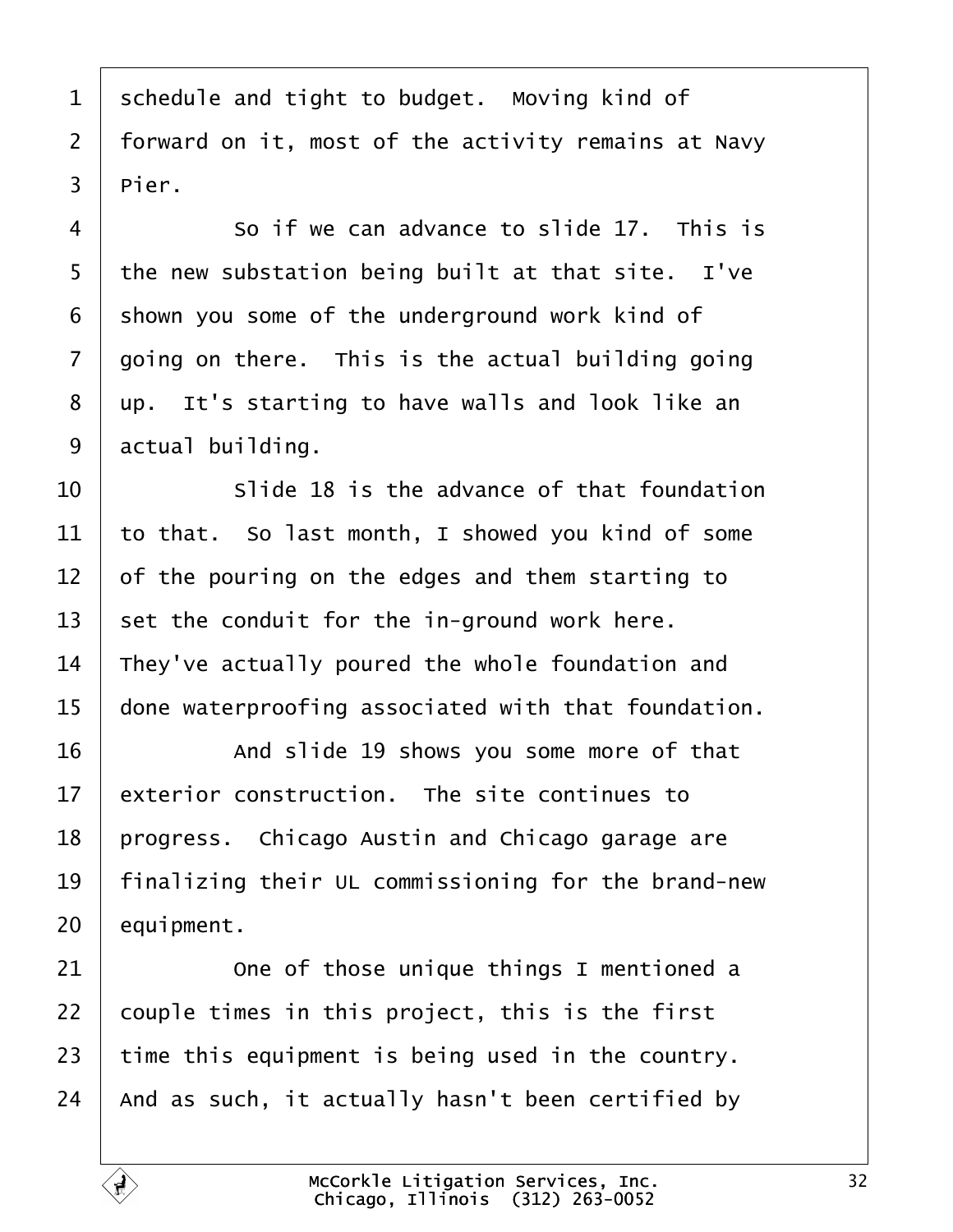<span id="page-32-0"></span>

| 1              | UL ever before this project. So they are in the     |
|----------------|-----------------------------------------------------|
| $\overline{2}$ | process of finalizing that certification so we can  |
| 3              | get our permits and put it into use.                |
| 4              | My next project is our system wide                  |
| 5              | traction power upgrades and transformer replacement |
| 6              | project. The project continues on schedule and      |
| 7              | within budget.                                      |
| 8              | If we move forward to Slide 22, we've               |
| 9              | dompleted the installations at a significant amount |
| 10             | of facilities at this point and most of the         |
| 11             | activity in the last month has been focused on      |
| 12             | Lotus substation.                                   |
| 13             | You can move to slide 23. Here is the               |
| 14             | removal of the existing transformer at Lotus        |
| 15             | substation and the new transformer actually in      |
| 16             | place. The courtyard.                               |
| 17             | And slide 24 shows you oil -- so many of            |
| 18             | these are older style transformers that are         |
| 19             | bil-filled and oil-cooled and before they can be    |
| 20             | decommissioned from the site, the oil actually has  |
| 21             | to be removed from them and pumped out to special   |
| 22             | totes to be removed as hazardous waste.             |
| 23             | My next project is the 98th rail shop               |
| 24             | bridge, deck, drainage improvement project. We can  |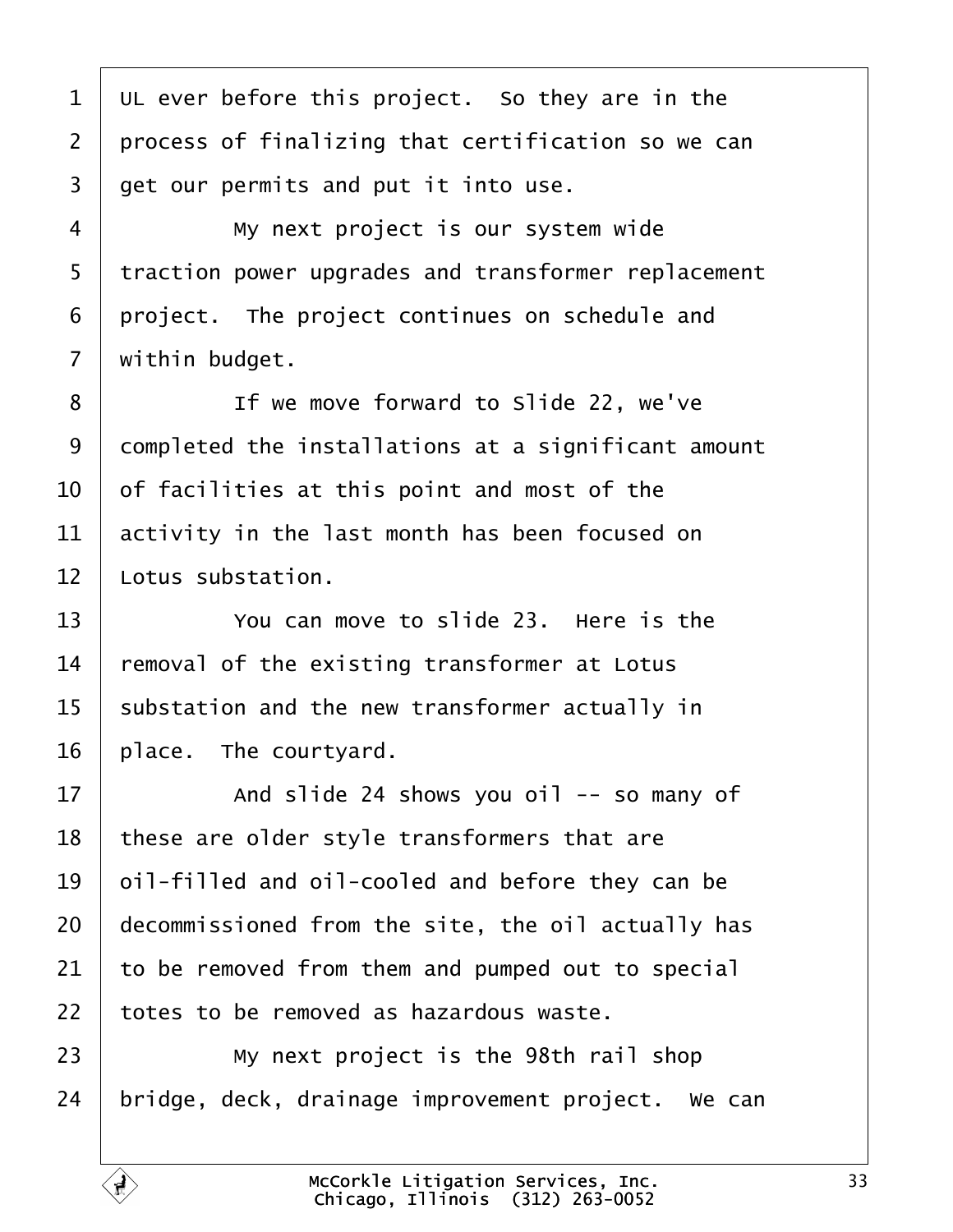<span id="page-33-0"></span>

| advance forward a couple slides to slide 28.       |
|----------------------------------------------------|
| So, you know, since we last talked, they           |
| finished the penthouse work and they started       |
| demolition and reconstruction of the actual bridge |
| itself. As part of kind of the penthouse activity, |
| there was a lunchroom and locker room underneath   |
| that floor that had to be temporarily relocated.   |
| So we've actually been in the process of           |
| reinstalling and improving that space as well.     |
| If we move forward through the pictures,           |
| slide 29 shows demolition of the canopy over that  |
| bridge deck.                                       |
| Slide 30 shows you -- what happens here is         |
| we actually take half the bridge deck out of       |
| service. The only access to the shop is through    |
| this bridge deck. So we have to facilitate full    |
| operation of the shop throughout this kind of      |
| project. So half the bridge deck gets demolished   |
| and rebuilt and then we phase over to the other    |
| half of the bridge deck. So this is the first half |
| being demolished.                                  |
| Slide 31. So this is below the penthouse           |
| floor. I talked a little bit about the lunchrooms  |
| and locker rooms. So now they're -- now that we've |
|                                                    |

 $\Gamma$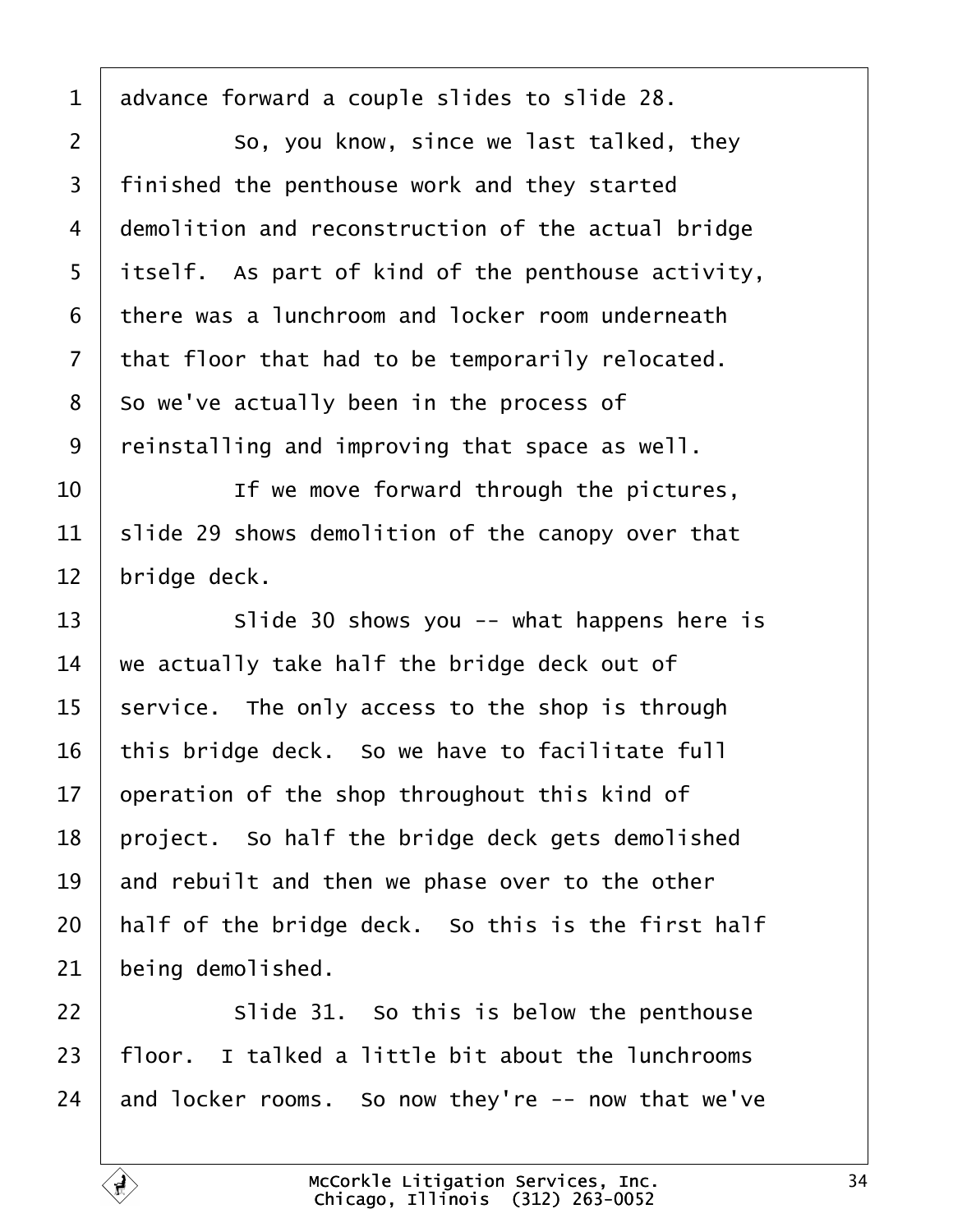<span id="page-34-0"></span>1 finished the new flooring, which is really the 2 deiling in this room, they are reinstalling all of 3 the fire alarm systems, the drainage, new lighting, 4 and a fresh code of paint. And, ultimately, all 5 the lockers and other equipment get reinstalled in 6 this space.

 $7 \mid$  Then slide 32 is that finished penthouse 8 slab. It's (inaudible) from what we looked at last 9 month, what that finished project looked like. 10 **I** My last project today is kind of a unique 11 broject that I felt like an opportunity -- it's a

12 one hitter. We'll only talk about it this month.

13 It was kind a quick project that spent a lot of

14 time in planning and conceptualization and

15 development, but a really kind of quick

16 implementation project and often times, Directors,

17  $\sqrt{2}$  you've asked a little bit about the public arts

18 program as one-offs post-project.

 $19$   $\parallel$  This is a standalone art project that

20 we've done kind of to advance our collection as a

21 whole. The piece is called An Ordinary Relic.

22 It's by an artist named Matthew Wilson. If we can

23 advance a couple slides to the pictures.

 $24$   $\parallel$  The vision of the project dealt with a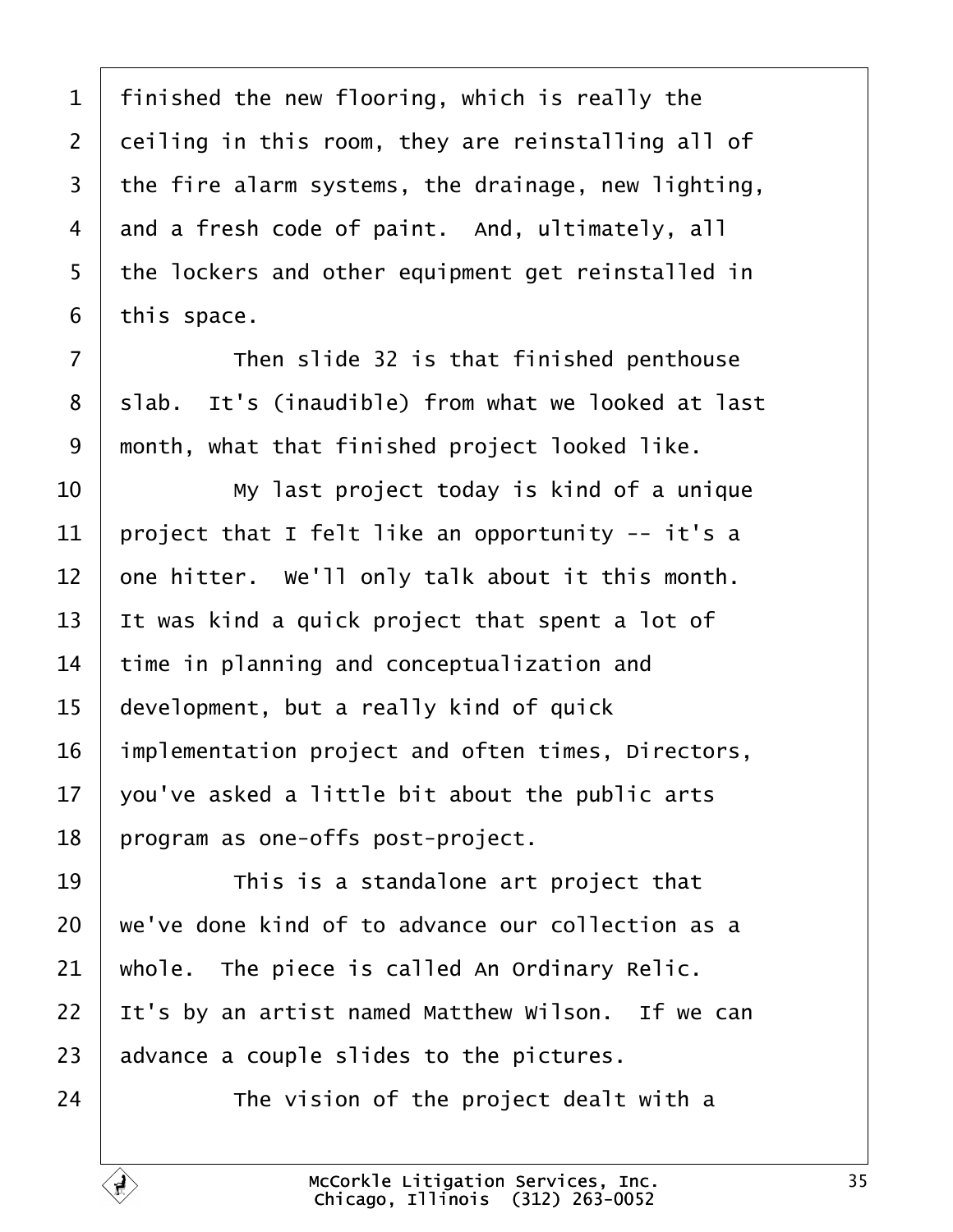<span id="page-35-0"></span>1 douple different elements. The first of which is 2 the painting of the structure here, this bright 3 yellow painting of the structure. Then the second 4 piece was pulling out and replicating the historic 5 dustomer assistance booth or ticket booth. 6 Actually, that's part of the decommissioned 7 historic station there. 8 **I** It's a very unique piece and he pulled

·9· ·forward this -- what he considered this relic of 10 history that existed, buried from the public eye, 11 and replicated it in this form. It mimics the same 12  $\sqrt{2}$  vellow as the structure here and, ultimately, then 13 we had a contractor come in and form and pour this 14 mass pedestal that's sitting on -- this bright blue 15 concrete pedestal. Along the edges of the 16 bedestals are a series of ten dates which are 17 significant to the community as historical dates. 18  $\parallel$  The artist -- and kind of throughout the 19 station, there's a couple placards that go up I'll 20 show you too, as kind of a last element that talk 21 about history and memory. And the artist plays 22 forward on this concept of memory is an 23 individual's collection of thoughts about how they 24 understand what occurred; history is society's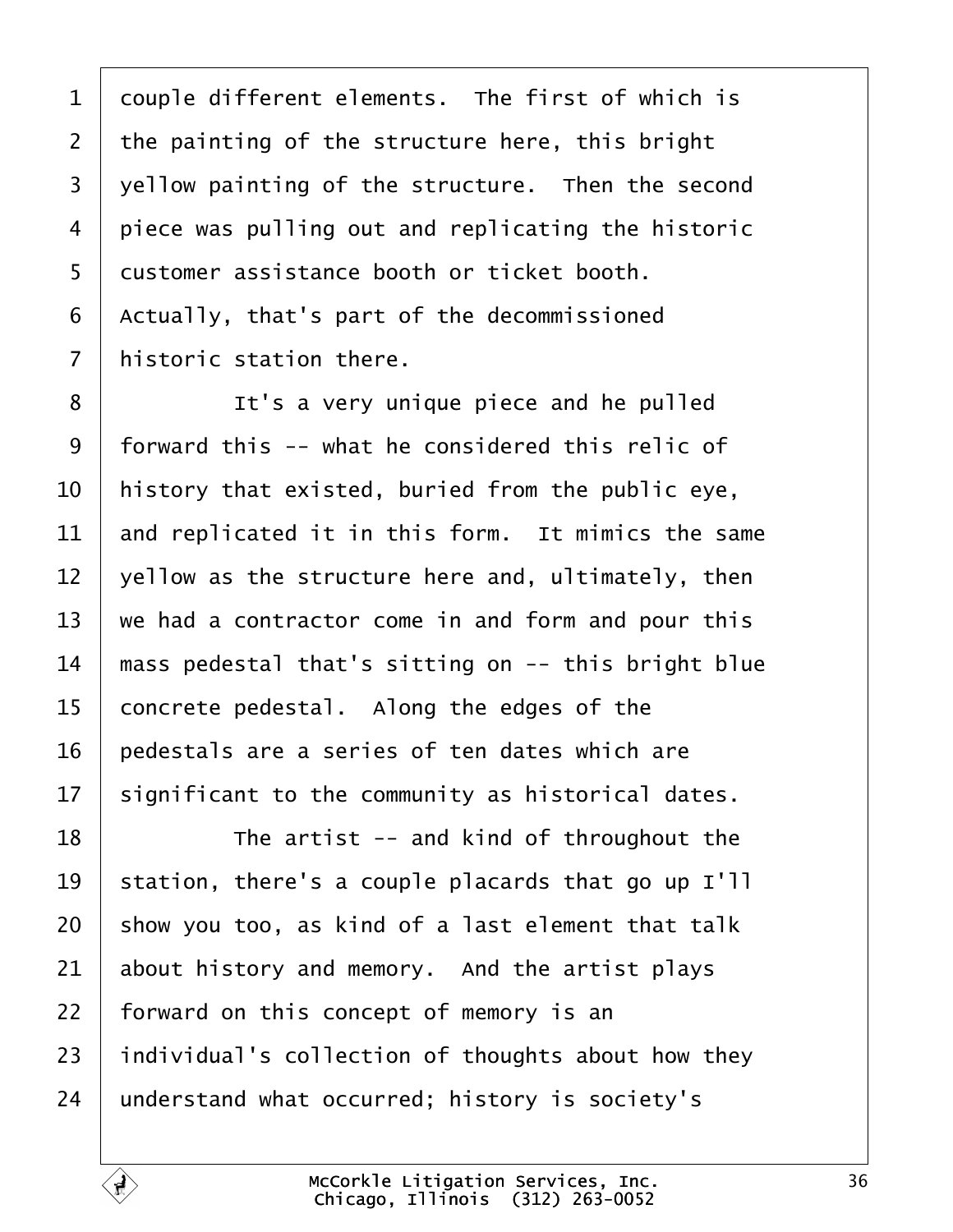<span id="page-36-0"></span>

| 1              | dollection of thoughts. And, oftentimes, you know,  |
|----------------|-----------------------------------------------------|
| $\overline{2}$ | history is representative in statutes of figures    |
| 3              | that most people don't know and we lose a sense of  |
| 4              | this. He felt like he wanted to play on and open    |
| 5              | the debate on what the collective person's memories |
| 6              | are versus how it's reflective in history and he    |
| $\overline{7}$ | wanted to open this forum of conversation.          |
| 8              | The project was first envisioned in 2015            |
| 9              | and has been through a couple iterations. I         |
| 10             | actually feel like, you know, we've finally got     |
| 11             | this installed and it was a combination effort      |
| 12             | between the artist actually developing the concept, |
| 13             | designing it, and fabricating the piece to our      |
| 14             | trades, as part of the CTA workforce, doing the     |
| 15             | painting and increasing the lighting in the         |
| 16             | premises, and then ultimately we had a construction |
| 17             | contractor who came in and poured the pedestal and  |
| 18             | installed the piece proper.                         |
| 19             | But it seems like a very timely piece for           |
| 20             | the conversation going on in society as a whole and |
| 21             | It seemed like a great opportunity to share this    |
| 22             | piece with you which we just opened up and kind of  |
| 23             | fully completed about a month ago.                  |
| 24             | DIRECTOR IRVINE: Bill, this is Kevin. Quick         |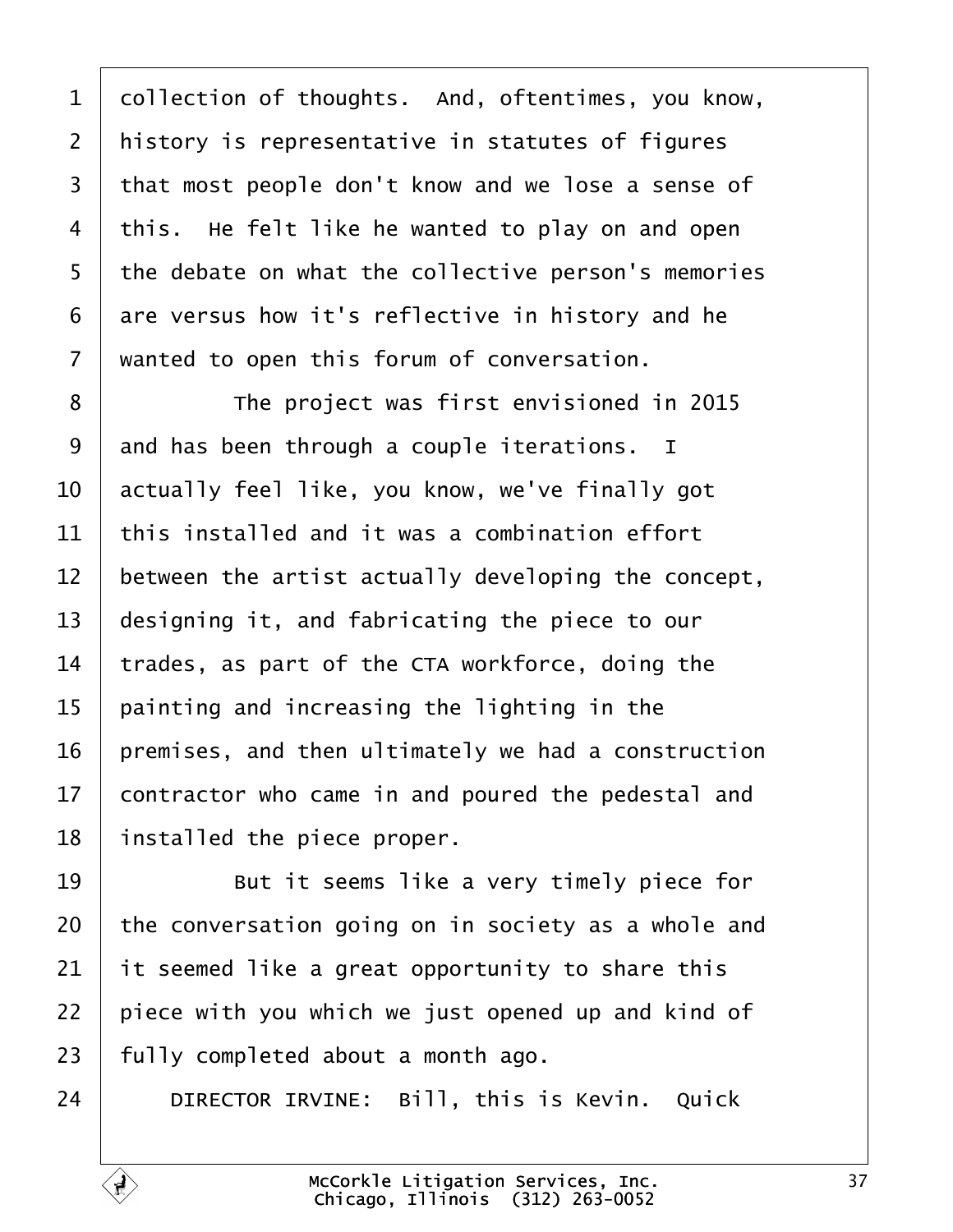<span id="page-37-0"></span>

| 1              | question. On the pedestal for this artwork, are     |
|----------------|-----------------------------------------------------|
| $\overline{2}$ | you going to be installing those guards that keep   |
| 3              | skateboarders from using that for stunts?           |
| 4              | BILL MOONEY: So it's not envisioned to have         |
| 5              | those guards today. What was existing there,        |
| 6              | Director, was actually a planter that was installed |
| $\overline{7}$ | as part of the Brown Line project that has long     |
| 8              | since lost its presentation, but had kind of a      |
| 9              | bench seating around it. So they wanted to kind of  |
| 10             | keep it available because there's a bus stop that's |
| 11             | right there, to make it available for seating. You  |
| 12             | know, we'll monitor the site. We try to build       |
| 13             | durable pieces of art that survive kind of our      |
| 14             | environment as a whole and if it seems like it's    |
| 15             | becoming a problem, we can always do some retrofit  |
| 16             | to work it in.                                      |
| 17             | DIRECTOR IRVINE: Thanks, Bill.                      |
| 18             | CHAIRPERSON ALVA ROSALES: It seems well             |
| 19             | received, isn't it, Bill? I know we've got some --  |
| 20             | BILL MOONEY: Yeah. We did some press releases       |
| 21             | on it. There has been some feedback. I would        |
| 22             | strongly encourage any of you to go out and see it  |
| 23             | in person. The pictures do not do it justice.       |
| 24             | You know, and if you come out of the                |
|                |                                                     |

 $\Gamma$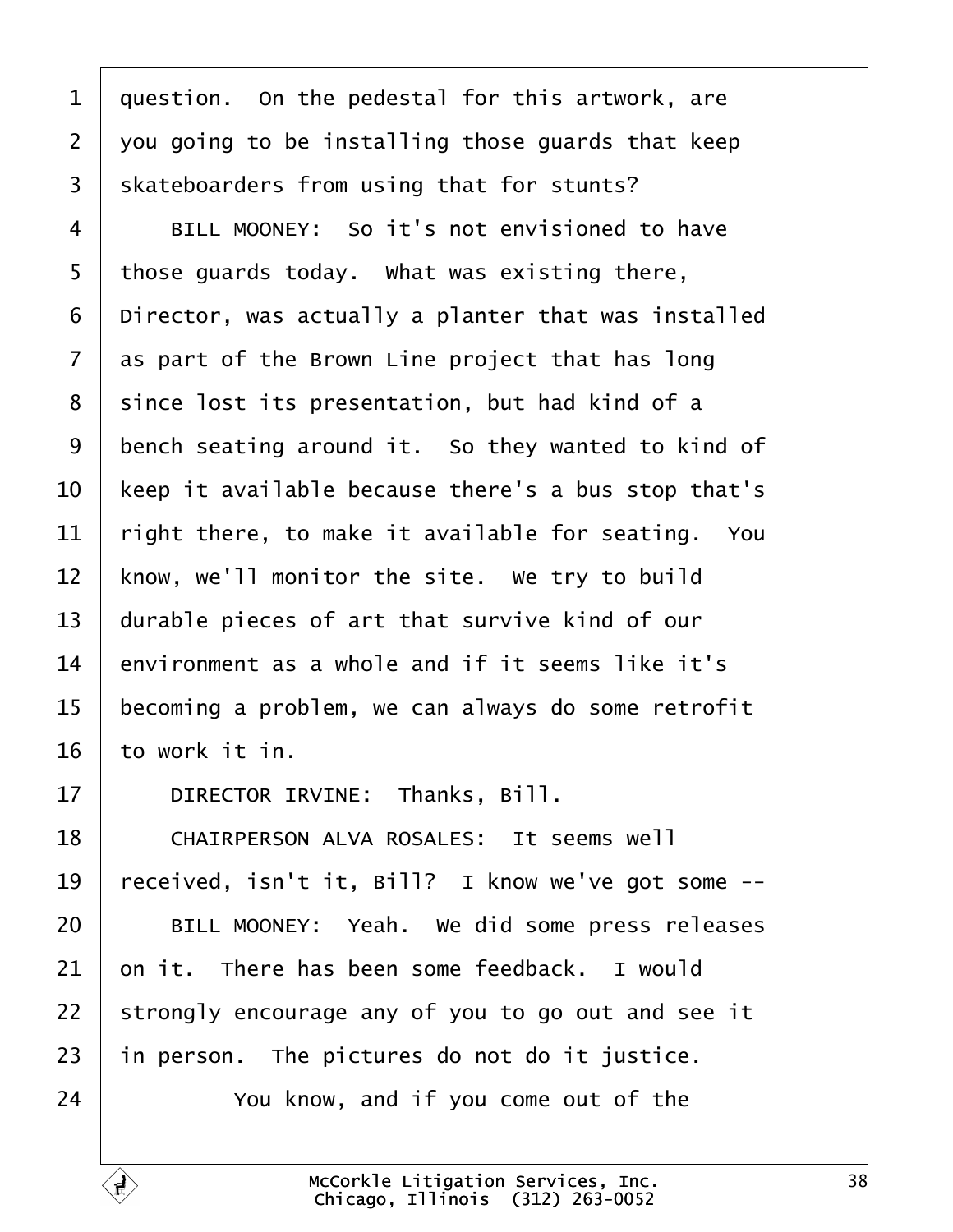<span id="page-38-0"></span>

| 1              | station, I would walk down to the corner and then   |
|----------------|-----------------------------------------------------|
| $\overline{2}$ | walk back on it. Because walking up and seeing the  |
| 3              | structure -- the bright yellow structure from a     |
| 4              | distance, it's a really stunning kind of moment.    |
| 5              | It really is breath taking.                         |
| 6              | So and, as you can see -- and, actually,            |
| $\overline{7}$ | if you look in the windows of the old station       |
| 8              | house, which is adjacent in this picture that's on  |
| 9              | display here, you can see the historic ticket agent |
| 10             | booth there that the replica is made of.            |
| 11             | So it's -- it is a standalone part of our           |
| $12 \,$        | collection. There are a couple placards on-site.    |
| 13             | So if you do go out and visit, and I'm glad to      |
| 14             | share it with you separately, that talk about what  |
| 15             | the historical dates are and what they're           |
| 16             | representative of and kind of the -- and then, you  |
| 17             | know, the artist's -- the artist's concept and what |
| 18             | his feelings are about what he's trying to display  |
| 19             | and the conversation he's trying to create.         |
| 20             | CHAIRPERSON ALVA ROSALES: It was a very             |
| 21             | interesting concept. Actually, I've experienced it  |
| 22             | probably the best way, but you do have to kind of   |
| 23             | walk away from it and then come back toward it.     |
| 24             | It's in my area. So I do encourage everybody to do  |
|                |                                                     |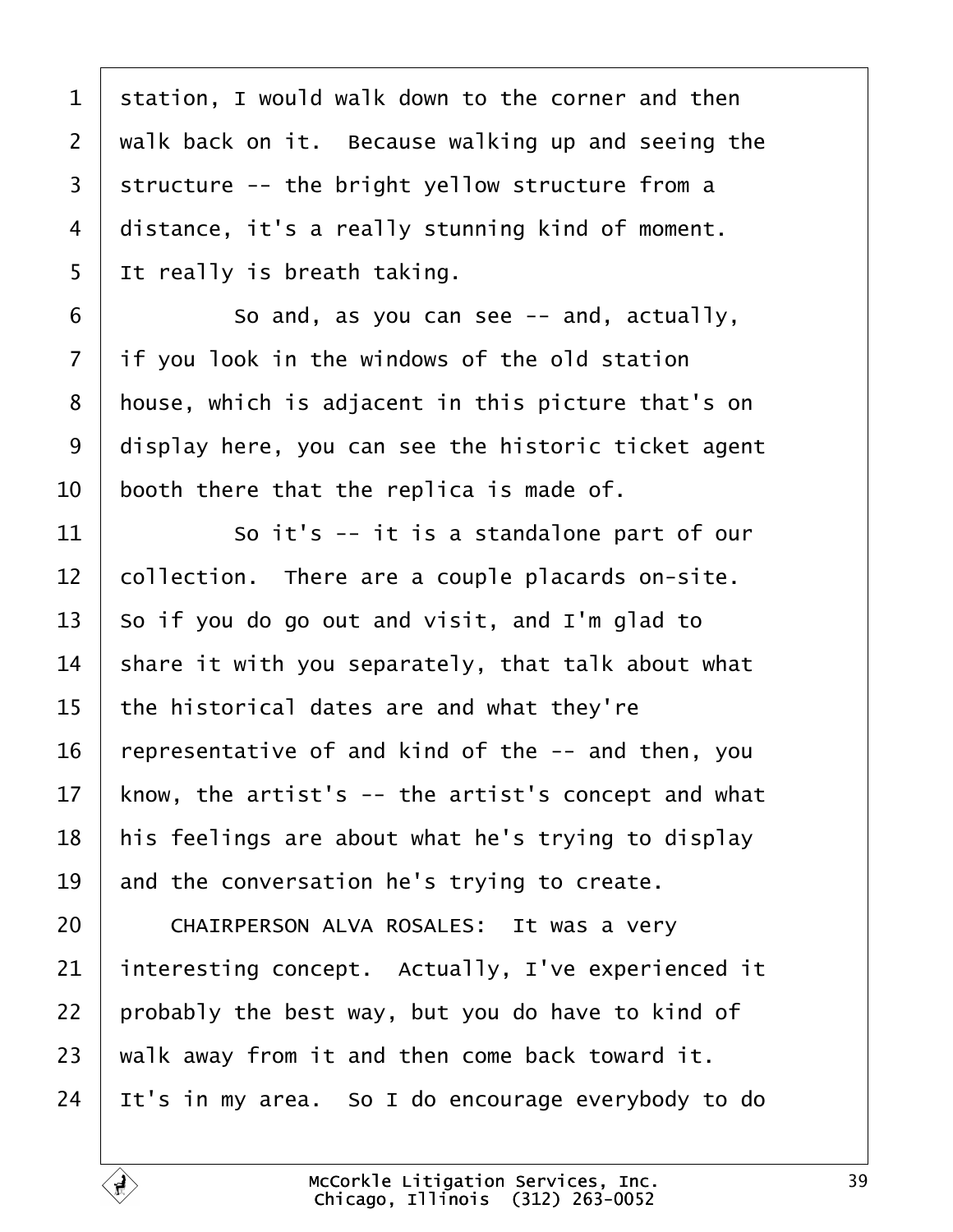<span id="page-39-0"></span>

| 1              | the same thing because it's a different feel when |
|----------------|---------------------------------------------------|
| $\overline{2}$ | you first are just close to it. But then as you   |
| 3              | walk away and then come back in and then kind of  |
| 4              | look at it with the surroundings, it does have a  |
| 5              | different impact. So thank you for that.          |
| 6              | BILL MOONEY: With that, if there's no more        |
| $\overline{7}$ | questions, I'll turn it over to Chris and JP.     |
| 8              | CHAIRPERSON ALVA ROSALES: Before we go --         |
| 9              | SECRETARY LONGHINI: I'm going to interrupt --     |
| 10             | (Simultaneous Cross-Talk.)                        |
| 11             | SECRETARY LONGHINI: I'm sorry. Go on.             |
| 12             | CHAIRPERSON ALVA ROSALES: Does anyone have any    |
| 13             | questions for Bill? Okay.                         |
| 14             | SECRETARY LONGHINI: I was cutting in because      |
| 15             | before we move onto Chris, we want to change the  |
| 16             | sign language interpreters. Let's give them a few |
| 17             | seconds. Sorry I interrupted.                     |
| 18             | BILL MOONEY: Hey, Herb, can you put the           |
| 19             | presentation back up, please?                     |
| 20             | SECRETARY LONGHINI: Okay. I think then we're      |
| 21             | ready for Chris now.                              |
| 22             | CHRIS BUSHELL: All right. Good day. I hope        |
| 23             | everyone's having -- having a good morning.       |
| 24             | So the RPM phase one design-build contract        |
|                |                                                   |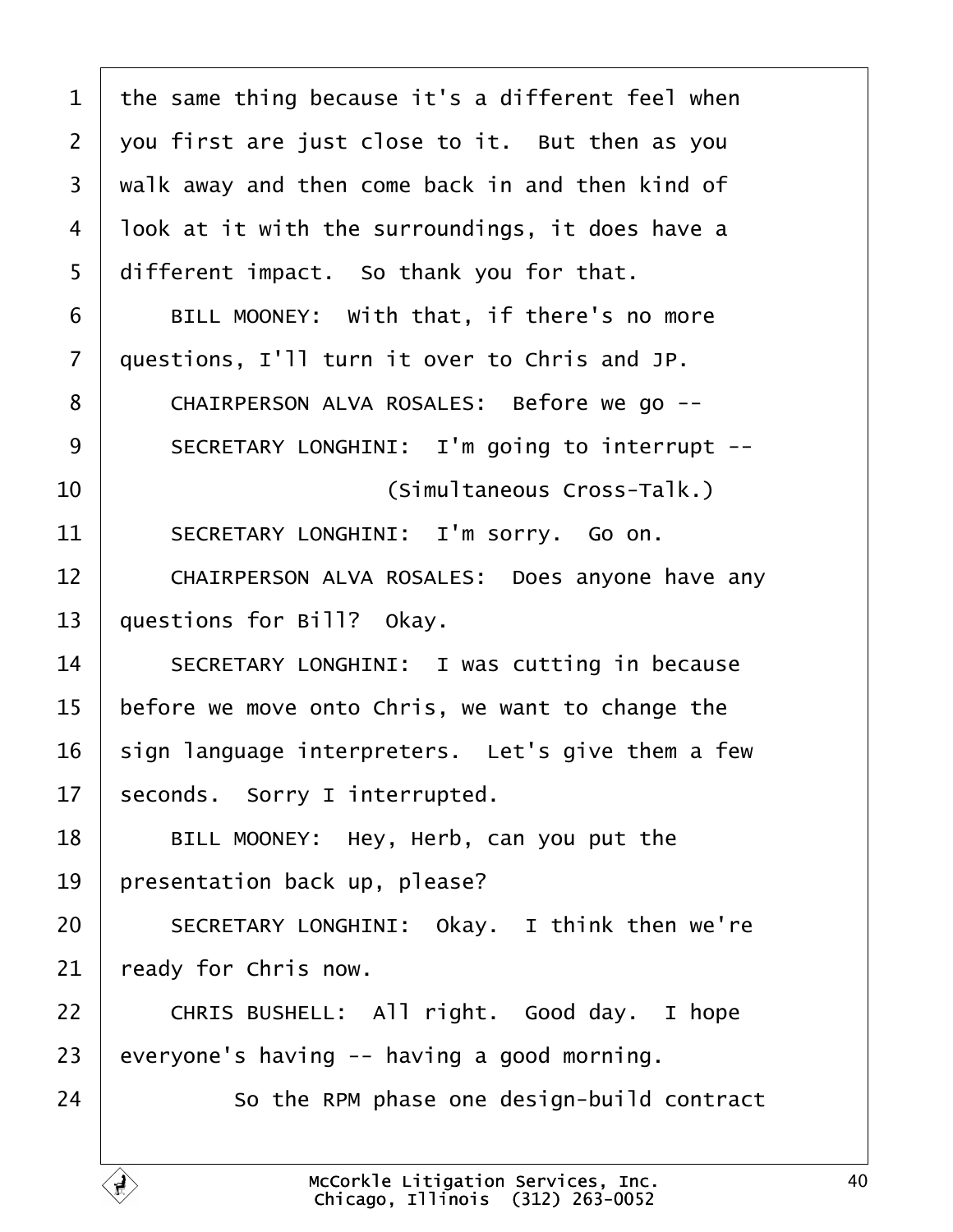<span id="page-40-0"></span>

| 1              | is on budget and tight to schedule due to           |
|----------------|-----------------------------------------------------|
| $\overline{2}$ | COVID-related delays. If we could skip forward two  |
| 3              | slides.                                             |
| 4              | So construction progress, we -- it has              |
| 5              | been a very busy summer into fall. I think most of  |
| 6              | you have followed some of the main pieces, which    |
| $\overline{7}$ | I'll cover. But design is sort of arcing from, you  |
| 8              | know, halfway done to sort of 60, 65 percent, at    |
| 9              | least the main part of the design. So that effort   |
| 10             | has continued seamlessly for the most part during   |
| 11             | the COVID times. Some challenges. But pretty easy   |
| 12             | to shift a lot of that work to a virtual            |
| 13             | environment and to make significant progress.       |
| 14             | As we have continued, you'll see from the           |
| 15             | photographs, we have continued work on the bypass   |
| 16             | and the foundation. So the first photograph here    |
| 17             | shows continuing structural work. So the columns    |
| 18             | report earlier, you've seen photographs of them.    |
| 19             | Now we are pouring pads on top in preparation for   |
| 20             | steel that will come. There will be sort of a       |
| 21             | steel piece that will sit on top of the column and  |
| 22             | then larger beams or girders that will be installed |
| 23             | after that. Those will be coming in the early fall  |
| 24             | or mid fall I should say. We're in the early fall   |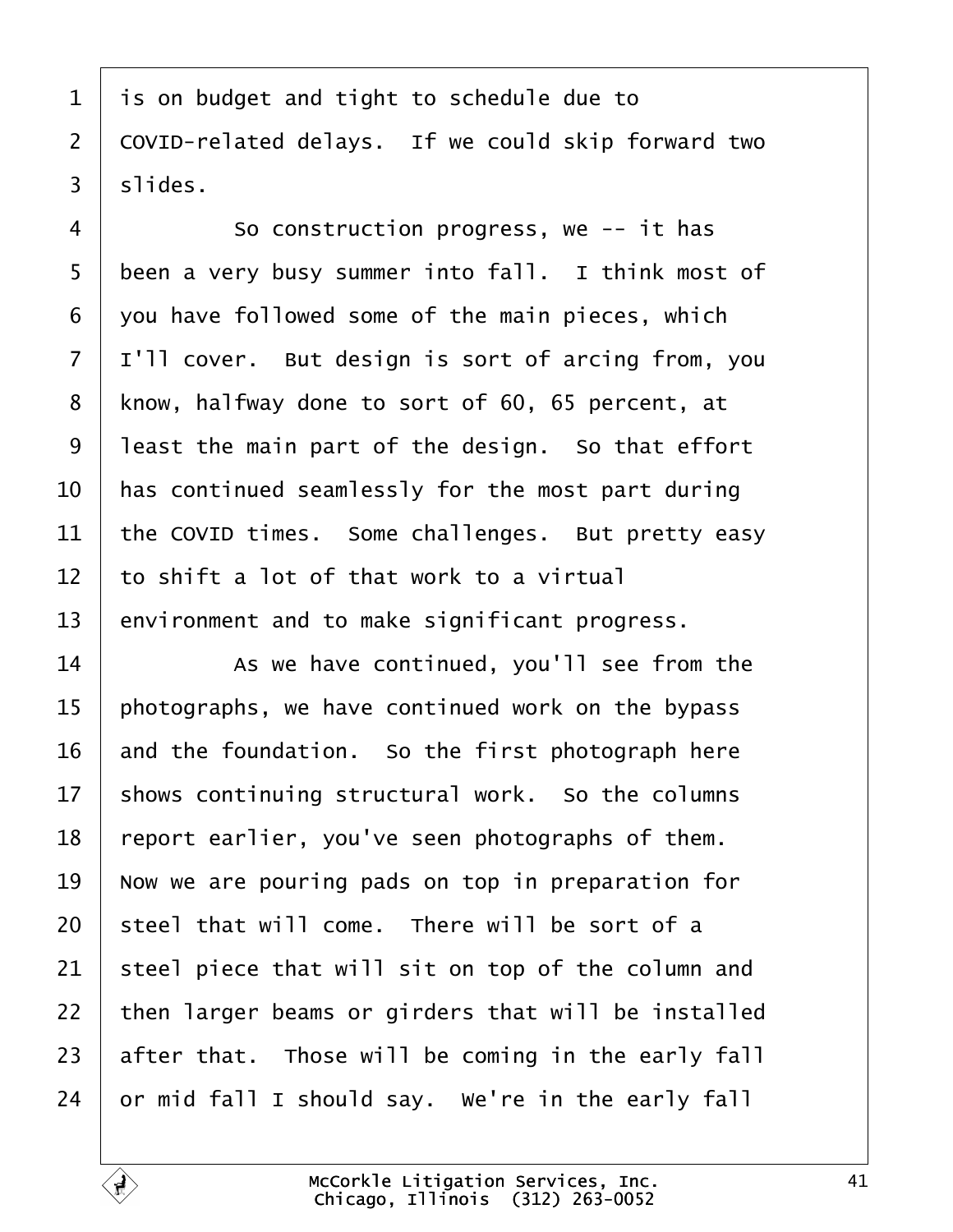<span id="page-41-0"></span> $1$   $now.$ 

2 | Next photograph. So similar to, Bill, 3 this RPM has a major signaling component. We have 4 been able to advance the design and various aspects 5 of the project and have been fabricating the 6 signaling houses. We've done much of the factory 7 acceptance testing remotely, which is unique. I 8 think Bill has found himself in a similar position 9 with regard to that. 10 **So this was our first relay house, which** 11 is now -- for those of you that are in the area of 12 Wilson, has been placed kind of right behind the 13 station, behind the Target there for those of you 14 in the area. This is a photograph of it prior to 15 shipping. It was shipped from South Carolina up to 16 Illinois a couple of weeks ago. 17 **Next photo.** So one of the other elements 18 that continues, along with the signaling system up 19 on the Lawrence to Bryn Mawr segment, is the 20 construction of temporary stations. So this is one 21 element of the Bryn Mawr temporary station. So it 22 is being constructed as we speak, making good 23 progress on the construction of the temporary 24 stations at both Bryn Mawr and Argyle. Next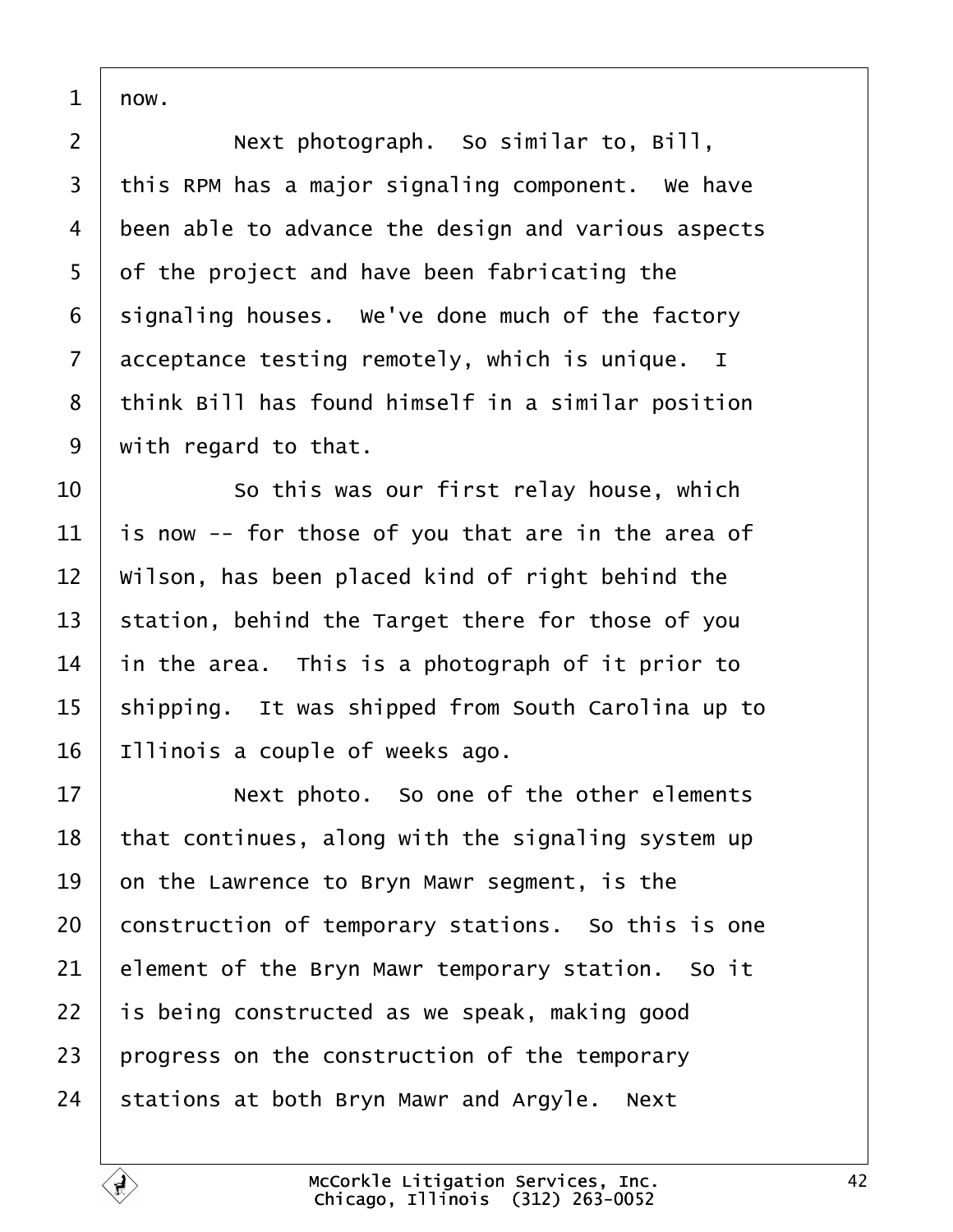<span id="page-42-0"></span>1 please.

2 **So you've seen various slides over the** 3 dourse of I think July and August showing the 4 progress that we've been making in the Lawrence to 5 Bryn Mawr segment installing two interlockings on 6 either side of it. Those interlockings help us 7 move trains from one track to another and build, in 8 an incremental fashion, half of the segmented box 9 dirder bridges that will follow. 10 **This was an extremely difficult piece of** 11 work that took place over a concentrated time. We 12 did some reroutes through this area, extended 13 feroutes which enabled the contractor to increase 14 the efficiency of this effort versus doing it just 15 on weekends. So this is sort of a final picture of 16 that work that was completed in mid August.  $17$   $\phantom{0}$  Very proud of the team, the contractor, 18 the construction manager, and my own CTA team. 19 They did a great job pulling together to do this 20 work under some pretty trying circumstances. 21 **So next slide.** So the segmented box 22 girder, you will see probably a few slides of these 23 area segments. We do cast over a thousand of them 24 for the major Lawrence to Bryn Mawr bridge. So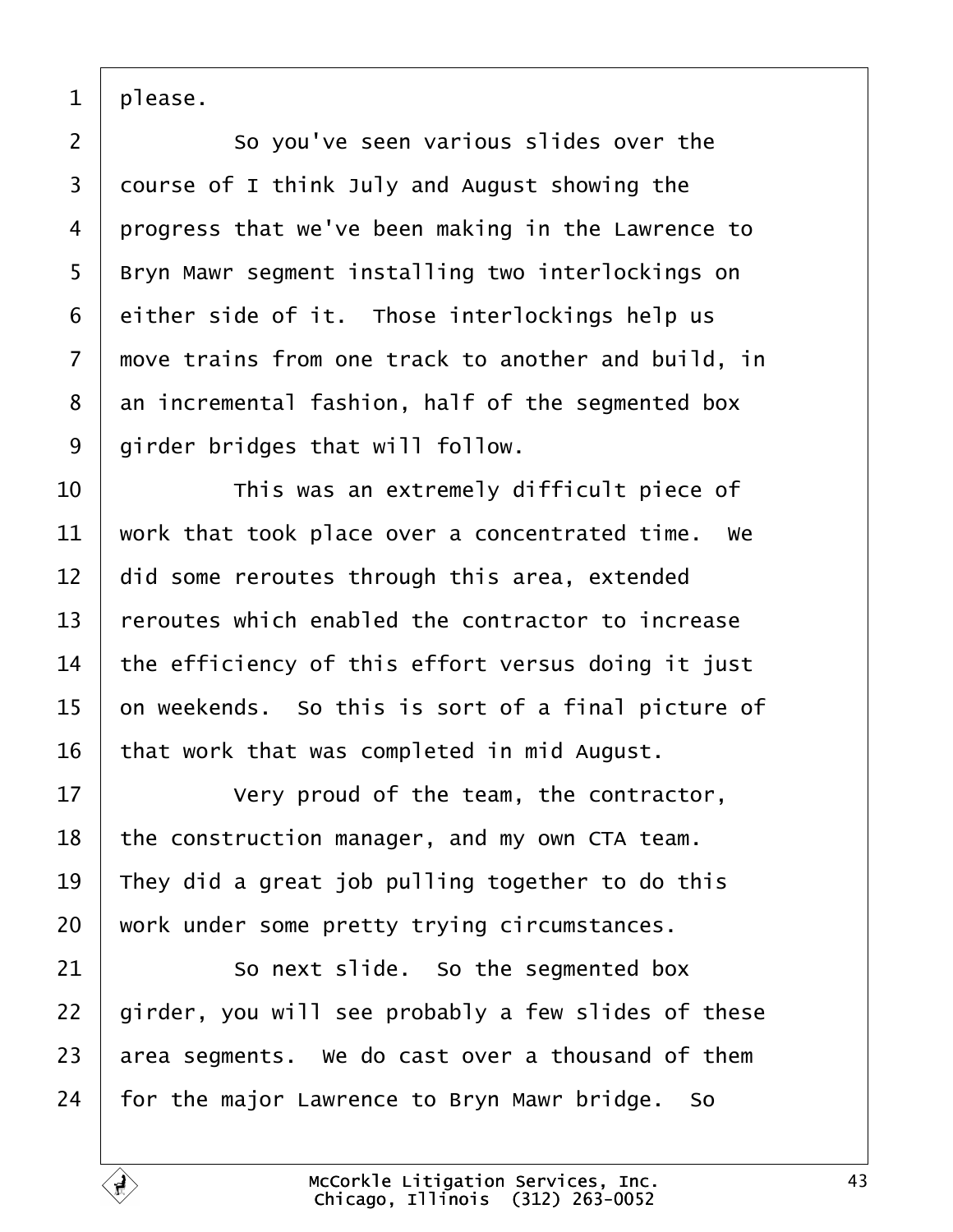<span id="page-43-0"></span>1 I'll beg your patience as I show pictures of a few 2 of them probably in different configurations. I 3 believe you've seen pictures of the form work. It 4 is quite a process to complete a piece like this. 5 **• • You will also see in coming months,** 6 pictures of the (indiscernible) crane, which we'll 7 use to erect them in the following year -- next 8 vear. 9 | Next photograph. So the advance contracts 10 similar to last month are really in close-out at 11 this point. We are completing various pieces of 12 work mostly relative to the communication scope 13 where we continue to pull cable through various 14 duct banks that were installed previously. 15 **The impacts to community on this advance** 16 utility work is becoming less. We are coordinating 17 to the extent there are any impacts due to service 18 butovers or other work on the com (phonetic) side 19 through the various aldermen's offices and making 20 sure that our constituents are aware. We've had  $21$  virtual town hall meetings to cover the topic as  $22$  well. 23 **The ComEd work is for the most part also** 24 in close-out. If we can get to the slides, you can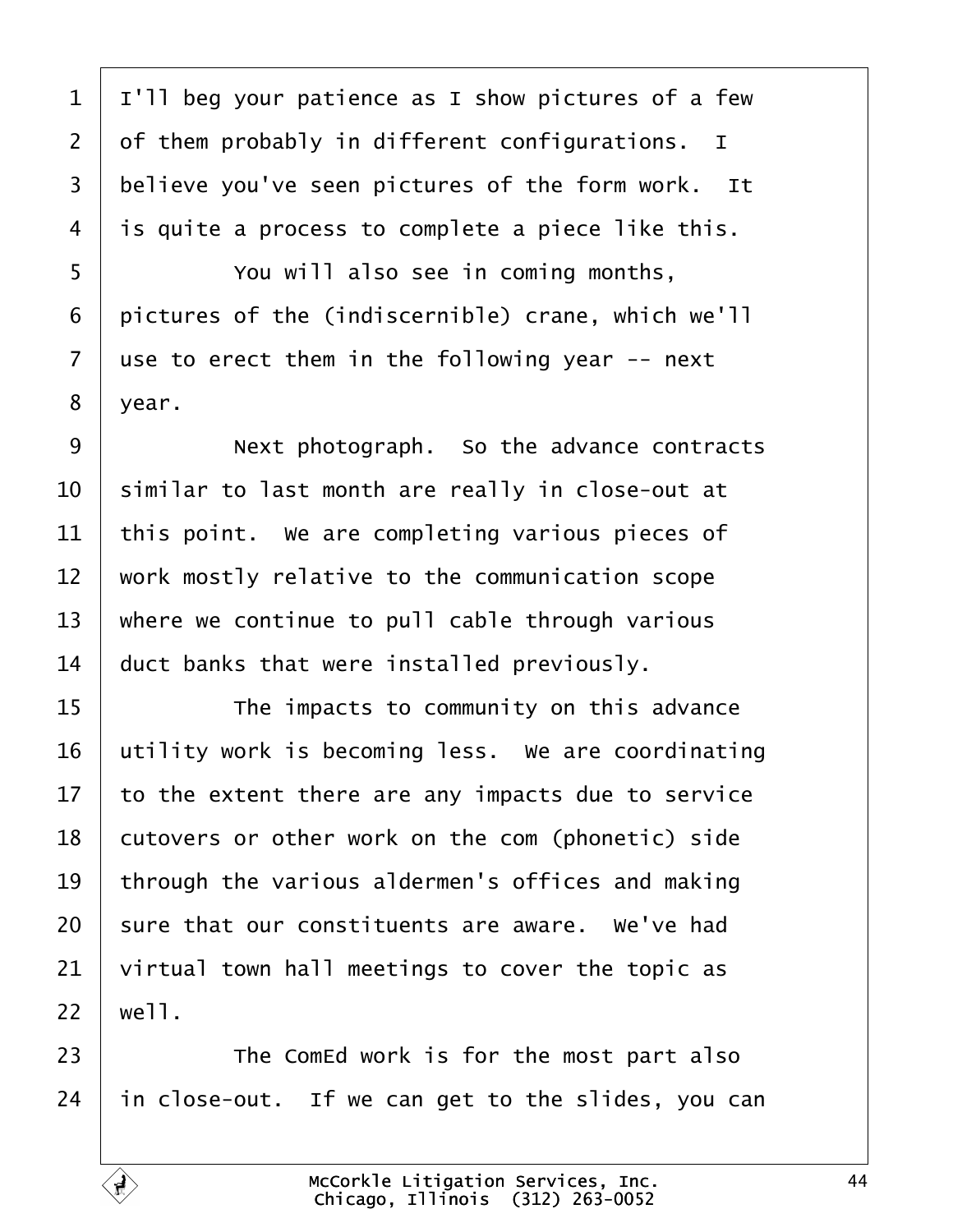<span id="page-44-0"></span>1 get a flavor for what we're doing.

2 **Some of the last work that's happening** 3 Here is the City's own com work for various sorts 4 of fiber connections throughout the project area. 5 | Next slide, please. DEO, for those of you 6 not familiar, is CDOT's Department of Electrical 7 Operations that handles a lot of the cabling and 8 fiber work for the City. Splicing copper still 9 dets done. There's not much of it out there, but 10 it still gets done. This is obviously in the area 11 **bet Argyle.** Next slide. 12 **So the outreach effort has focused mostly** 13 around some of the major construction impacts and, 14 bagain, has occurred all virtually. We actually had 15 some virtual office hours. The first office hour 16 was last night. So we're -- we have a community 17 biffice up in the area of the Lawrence to Bryn Mawr 18 segment. We haven't opened that during these times 19 for obvious reasons; but we feel as though kind of 20 continuing with periodic less formal communication 21 with the community is important, so we've started 22 some virtual office hours. We're trying to do it  $23$  on a regular basis. So if people have questions, 24 we'll answer the questions in an e-mail, but if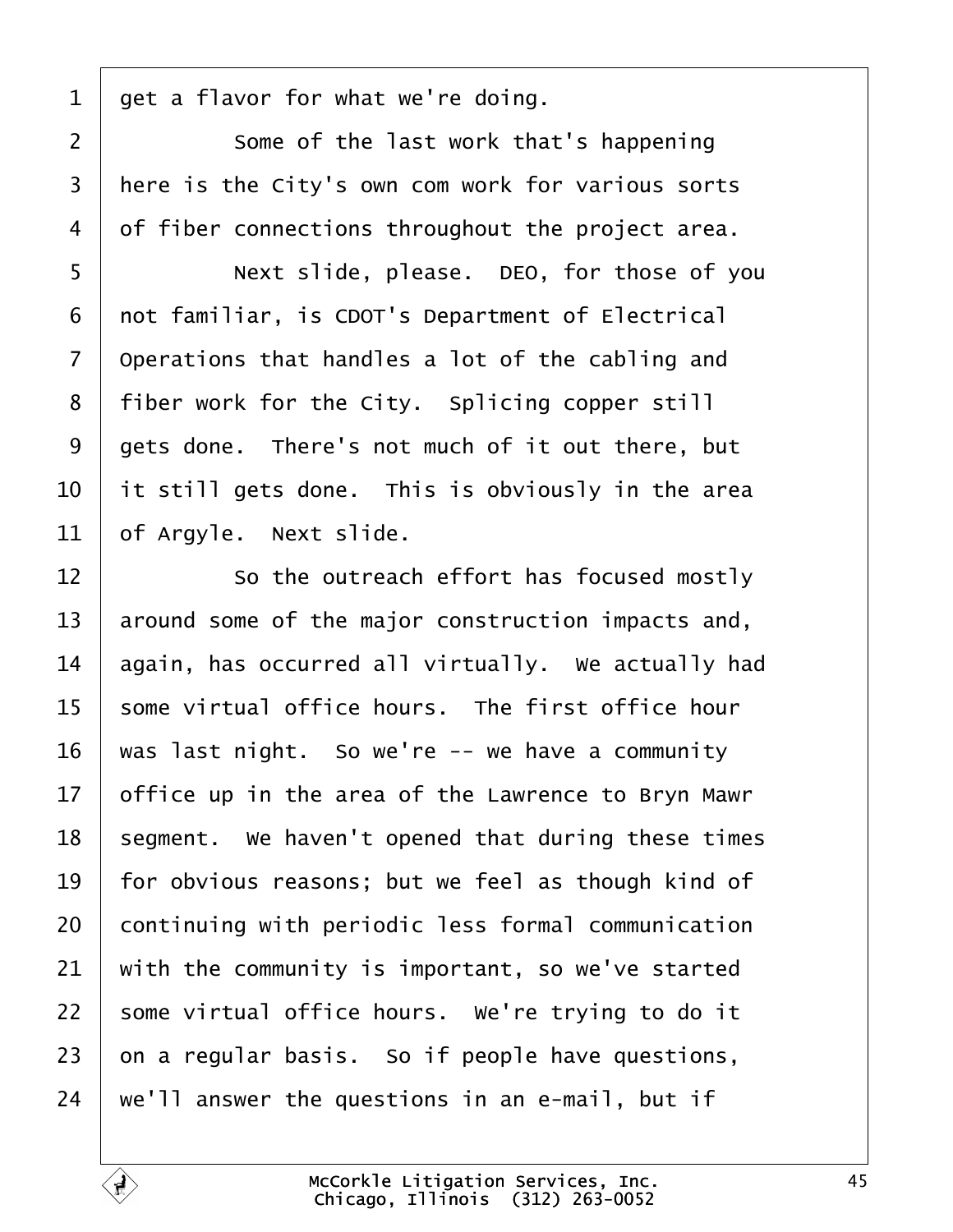<span id="page-45-0"></span>

| $\mathbf 1$    | they feel like a longer discussion is necessary,           |
|----------------|------------------------------------------------------------|
| $\overline{2}$ | we'll schedule time and do a public meeting with           |
| 3              | smaller groups.                                            |
| 4              | But you can see up here the various                        |
| 5              | dutreach we've done, again, mostly focused on              |
| 6              | donstruction and construction-related impacts.             |
| 7              | Some related to job opportunities and business             |
| 8              | opportunities that I will turn over to Juan Pablo          |
| 9              | and his team to cover.                                     |
| 10             | So, Juan Pablo, take it away.                              |
| 11             | J.P. PRIETO: Thanks, Chris.                                |
| 12             | Good morning again, Directors. Juan Pablo                  |
| 13             | Prieto, Director of Diversity Programs.                    |
| 14             | We continue to hold our monthly meetings                   |
| 15             | with Walsh-Flour to discuss compliance and outreach        |
| 16             | for both DBE and workforce.                                |
| 17             | On August 18th, we attended a                              |
| 18             | HISEA (phonetic) virtual membership meeting to talk        |
| 19             | about -- to talk to their members about our                |
| 20             | <b>Building Small Businesses Program and opportunities</b> |
| 21             | on RPM.                                                    |
| 22             | We will be attending other technical                       |
| 23             | assistance agencies virtual membership meetings to         |
| 24             | continue to spread the word about the BSB program          |
|                |                                                            |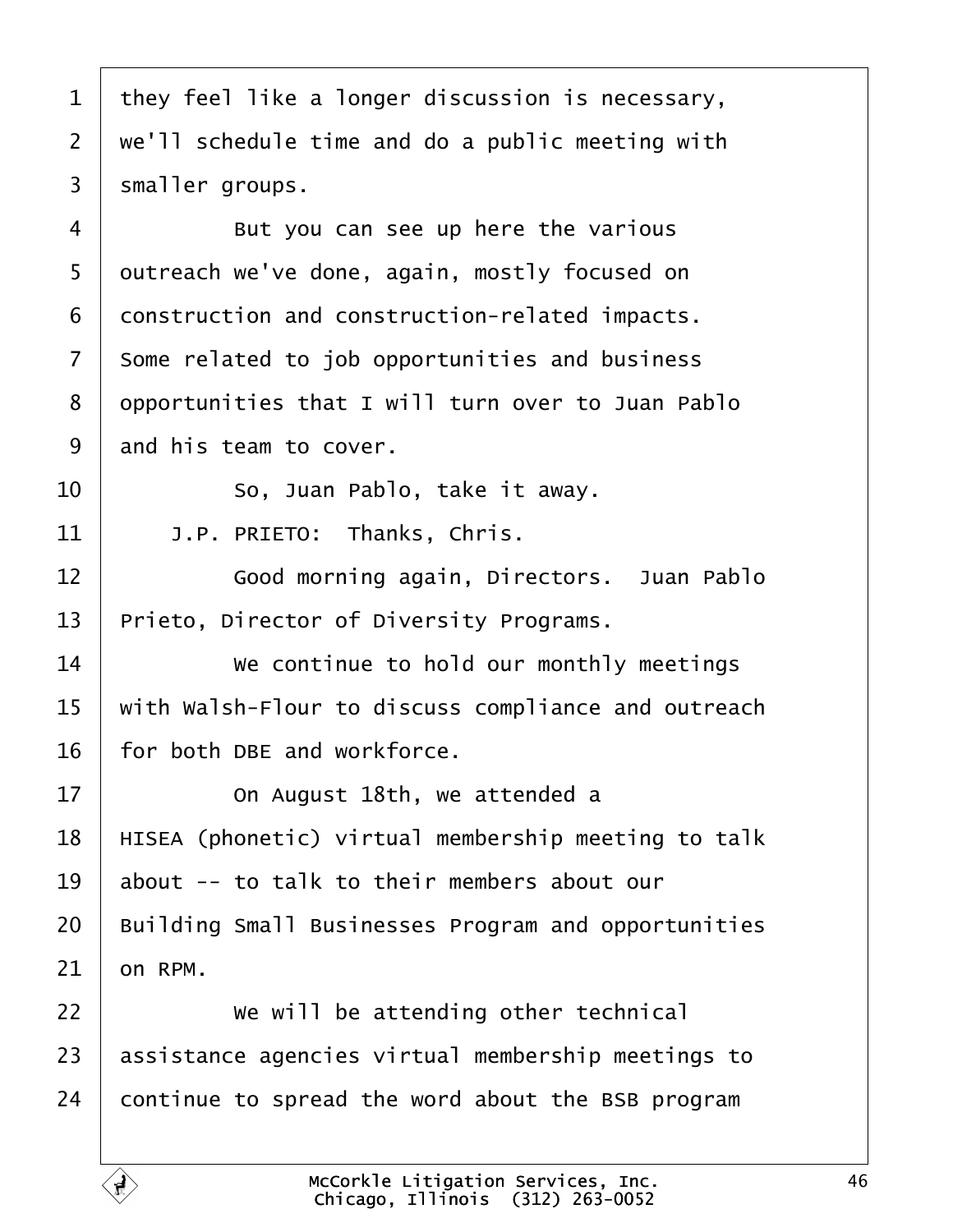<span id="page-46-0"></span>1 and opportunities on RPM. 2 **Comediat** 21st, we held another 3 Construction Talks webinar and took a tour of the 4 Plumbers Local 130 Apprentice Training Center. 5 After the tour, we answered questions regarding the 6 plumbers' apprenticeship program. 7 **And, lastly, we hosted an RPM training and** 8 workforce outreach webinar on August 27th. This 9 webinar featured our workforce partners, HIRE360 10 and Chicago Cook Workforce Partnership and they 11 covered the training and career opportunities that 12 individuals can sign up for through them, including 13 **opportunities on the RPM project.**  $14$   $\parallel$  • For this event, we coordinated with the 15 aldermen in the RPM corridor and the 48th Ward held 16 a viewing at their office for individuals who do 17 hot have the technology to jump onto a webinar. 18 **That concludes my portion of the report.** 19 Happy to answer any questions. 20 | CHAIRPERSON ALVA ROSALES: Does anyone have any 21 guestions for either Chris, Pablo [sic], or even 22 Bill if you thought of something that we haven't 23 covered? 24 **Looks like no questions.** Everybody seems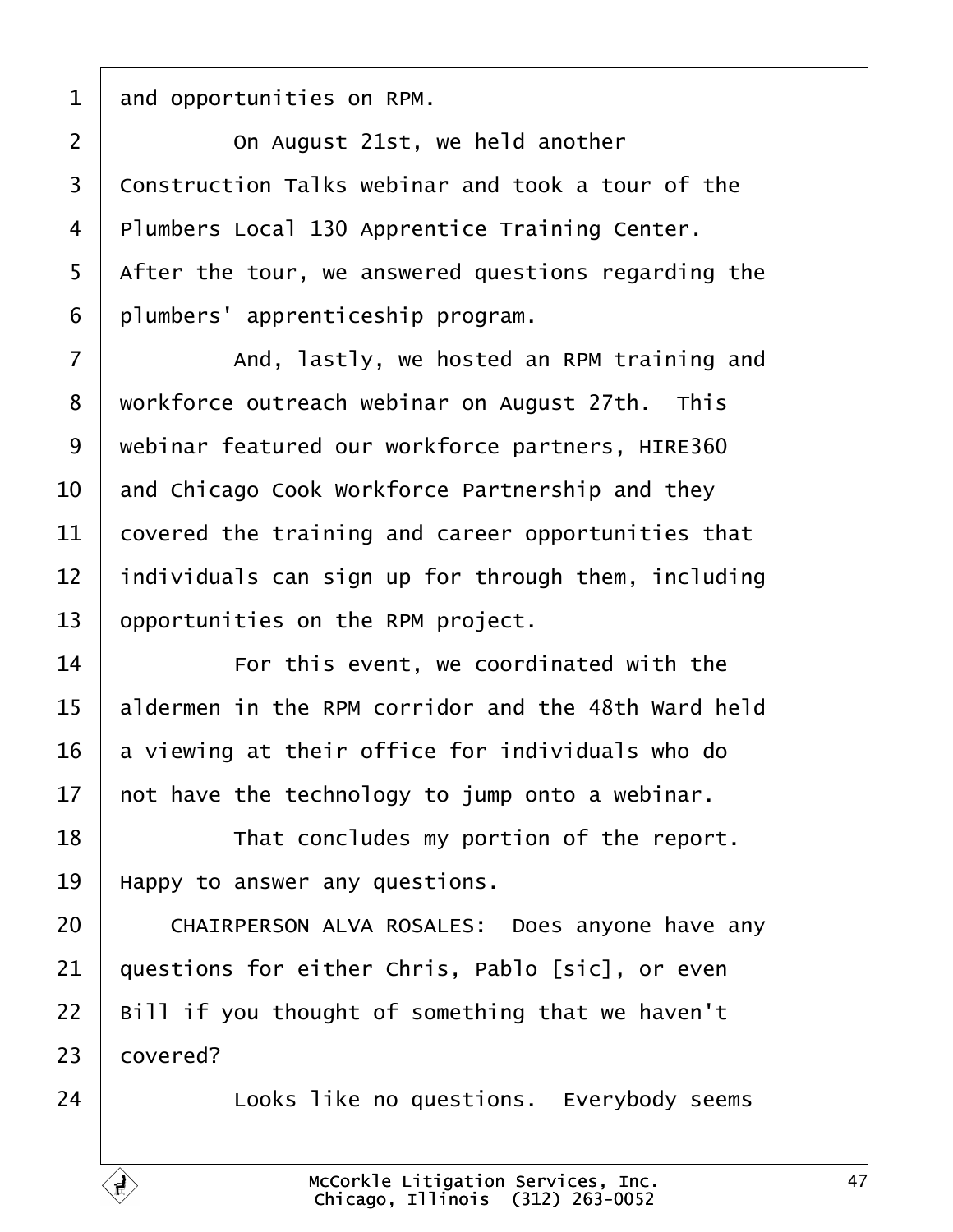1 to be shaking their heads no.  $2 \mid$  Well, I want to thank the three of you 3 because great report and apart from that, it's so 4 good to see that we're on target with all of our 5 projects and really moving forward because I think 6 what people don't realize is just how much these 7 projects will affect our city. So thank you so 8 much for the work that you're doing and for keeping 9 it on track. 10 **I** is also want to thank you for keeping the 11 **Community organizations involved.** That's not the 12 easiest thing to do, especially right now during 13 this period. I'm so curious how you're getting 14 ahold of all these people. It seems like --15 correct me, but it sounds like aldermen, community 16 brganizations, chambers of commerce, is that how 17  $\sqrt{2}$  vou're reaching out and getting the feedback 18 virtually? 19 | CHRIS BUSHELL: Well, I think Juan Pablo can 20 comment more on some of his issues. But we have 21 developed a list of various folks. At each of our 22 public meetings, we encourage people to sign up for 23 alerts and otherwise provide us with their e-mail 24 address so we can contact them whenever we have a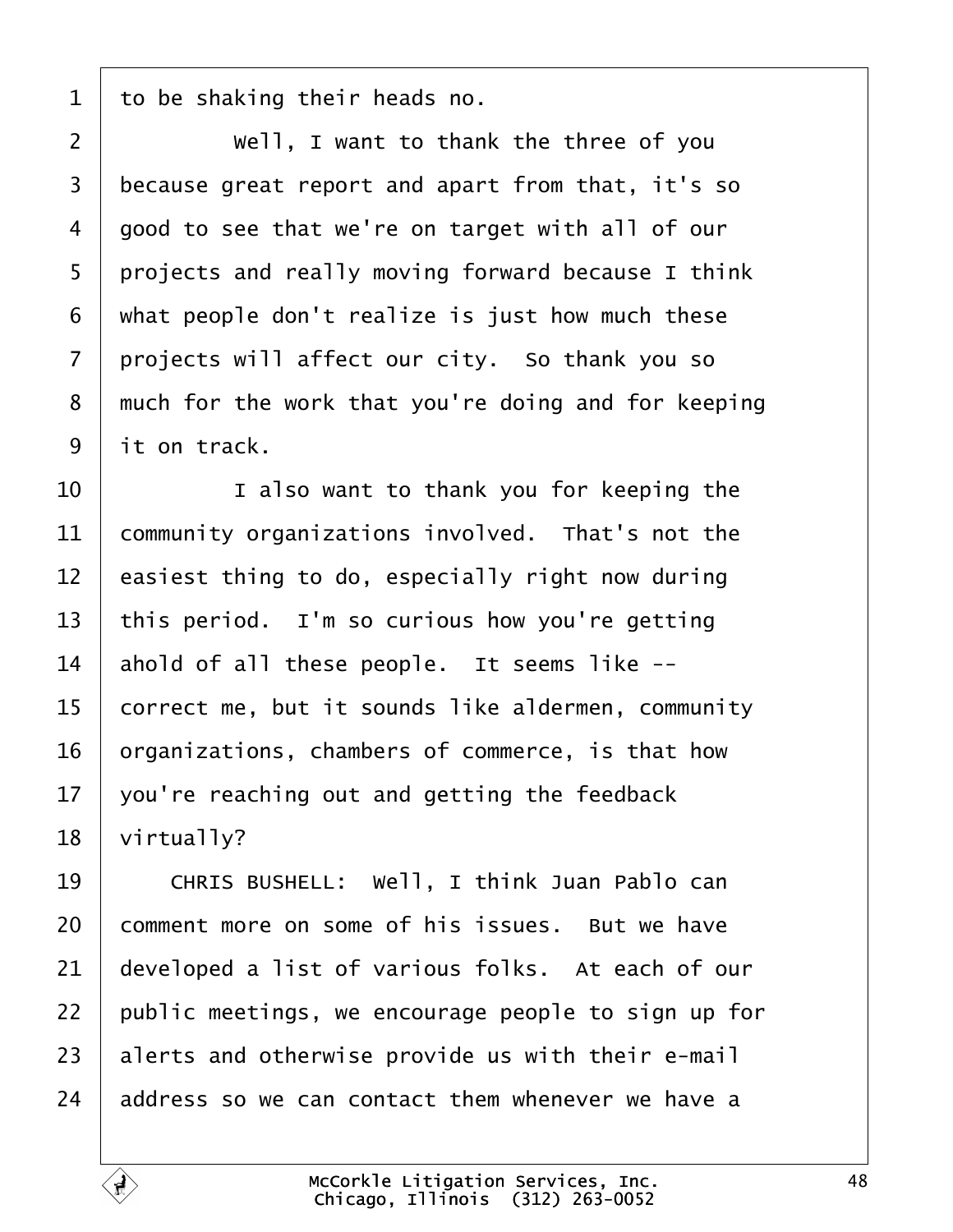1 meeting.

 $2 \mid$  As time goes on and that list gets bigger, 3 we're endeavoring to focus it around specific 4 pieces of work, you know, so that you don't bomb 5 folks in the area of the bypass with information 6 about work that's occurring in the Lawrence to Bryn 7 Mawr area, which they may be interested in, but may 8 not affect them directly either as a passenger or 9 dommunity member. So we're endeavoring, as time 10 goes on, to make that outreach more focused. But 11 most of it is occurring electronically through 12  $\,$  e-mail initially and then we set up sort of virtual 13 meetings through different web conferencing 14 blatforms. 15 **And, you know, we found in some of the** 16  $\sqrt{ }$  virtual town halls that we've done, the 17 participation is increasing, simply because most 18 people find that they can get the information in a 19 more efficient way rather than taking a whole 20 evening out. They can still be with their kids, 21 doing homework, or otherwise working on stuff while 22 they attend the Zoom conference. So we've actually 23 seen some better participation recently in terms of 24 community involvement. So we've tried to make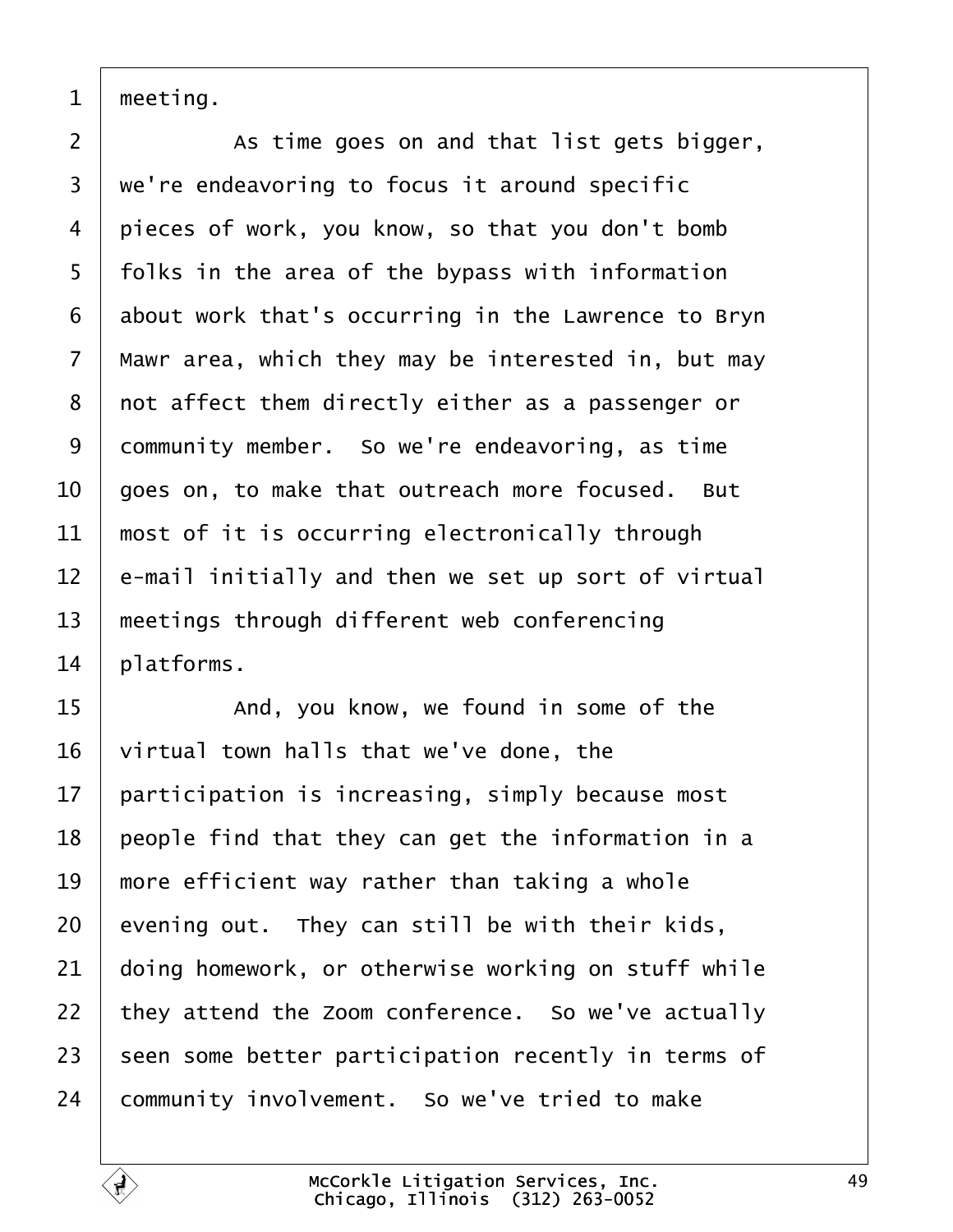1 lemonade out of lemons, if you will. 2 | CHAIRPERSON ALVA ROSALES: Well, thank you for 3 all that hard work. I don't know if Juan Pablo was 4 going to say something. I wasn't quite sure. 5 | J.P. PRIETO: For the DBE community, much like 6 Chris said, we are in touch with a lot of the 7 chambers of commerce. We're members of a lot of 8 the technical assistance agencies that help the DBE 9 dommunity, so getting the word out through them has 10 helped and also attending their virtual membership 11 meetings. 12 As President Carter has said many times to 13 the DBE community, you know, the diversity 14 program's office is their number one advocate 15 within CTA and they know that, so they contact us 16 frequently to talk about opportunities on our 17 **construction projects.** 18 | CHAIRPERSON ALVA ROSALES: Well, thank you for 19  $\frac{1}{2}$  that. I think that's all -- if anybody else has 20 any other questions, you can ask now. If not, 21 we're going to move on. But I want to thank the 22 three of you for your report and the team for their 23 hard work because everybody is, you know, keeping  $24$  us on track. So thank you for that. We really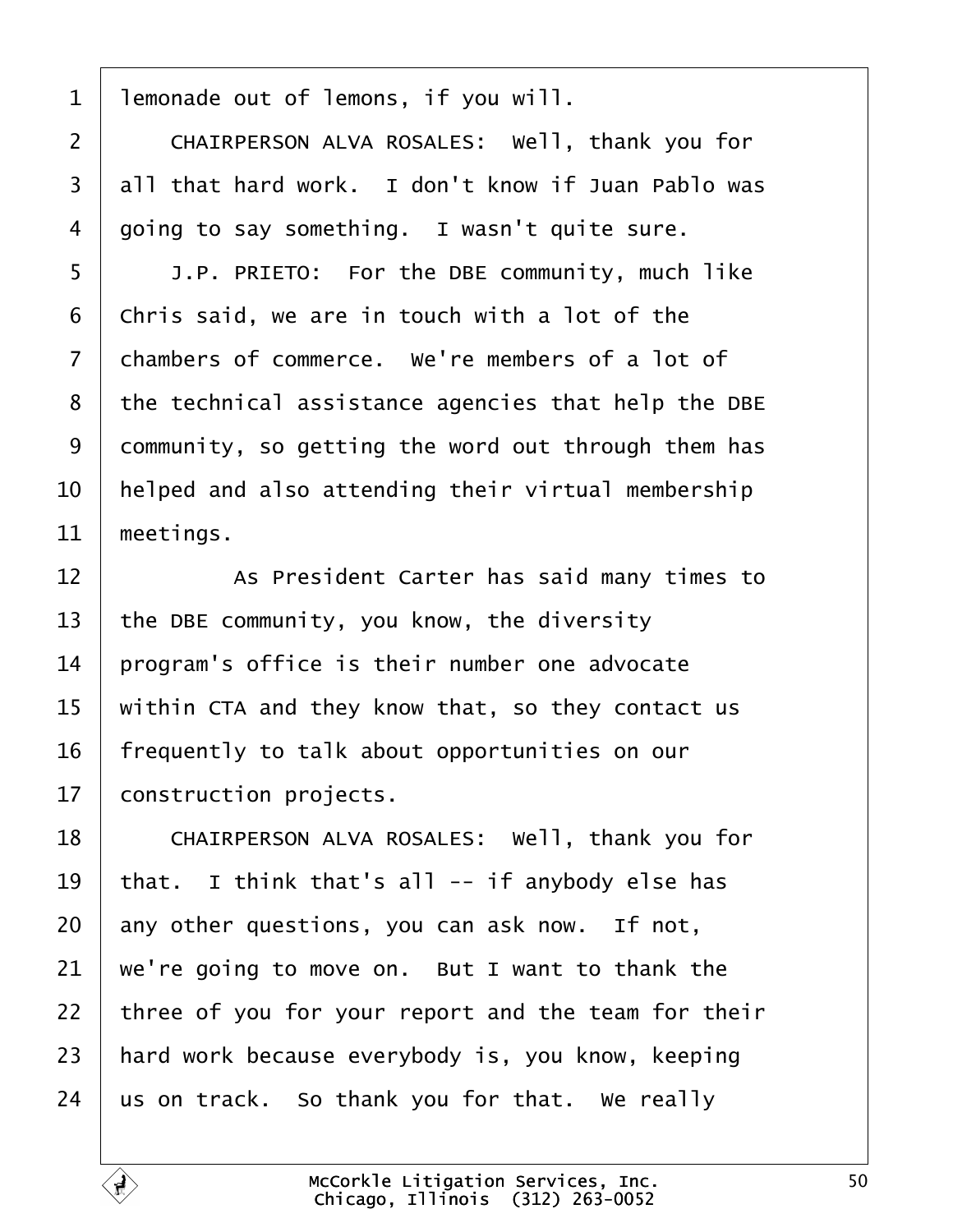| $\mathbf 1$    | appreciate it.                                    |
|----------------|---------------------------------------------------|
| $\overline{2}$ | Our next agenda item is new business.             |
| 3              | Greg, is there any new business?                  |
| 4              | SECRETARY LONGHINI: No, ma'am, there is not.      |
| 5              | CHAIRPERSON ALVA ROSALES: Okay. Great.            |
| 6              | I'd like to entertain a motion now to             |
| $\overline{7}$ | adjourn if there is no other business.            |
| 8              | DIRECTOR JAKES: So moved.                         |
| 9              | DIRECTOR IRVINE: I second. And great job,         |
| 10             | Arabel.                                           |
| 11             | CHAIRPERSON ALVA ROSALES: Thanks, everybody.      |
| 12             | Have a great day and --                           |
| 13             | SECRETARY LONGHINI: Let me just take the vote.    |
| 14             | Moved by Director Jakes and seconded by Director  |
| 15             | rvine. And I also want to say, I just calculated, |
| 16             | Arabel, I've been to 264 of these board meetings, |
| 17             | this is 265, and you've done as well as anyone I  |
| 18             | have ever seen anyone do it.                      |
| 19             | DIRECTOR MILLER: Good job. Good job.              |
| 20             | SECRETARY LONGHINI: So let me take the vote on    |
| 21             | the adjournment.                                  |
| 22             | <b>Director Miller?</b>                           |
| 23             | <b>DIRECTOR MILLER: Yes.</b>                      |
| 24             | <b>SECRETARY LONGHINI: Director Jakes?</b>        |
|                |                                                   |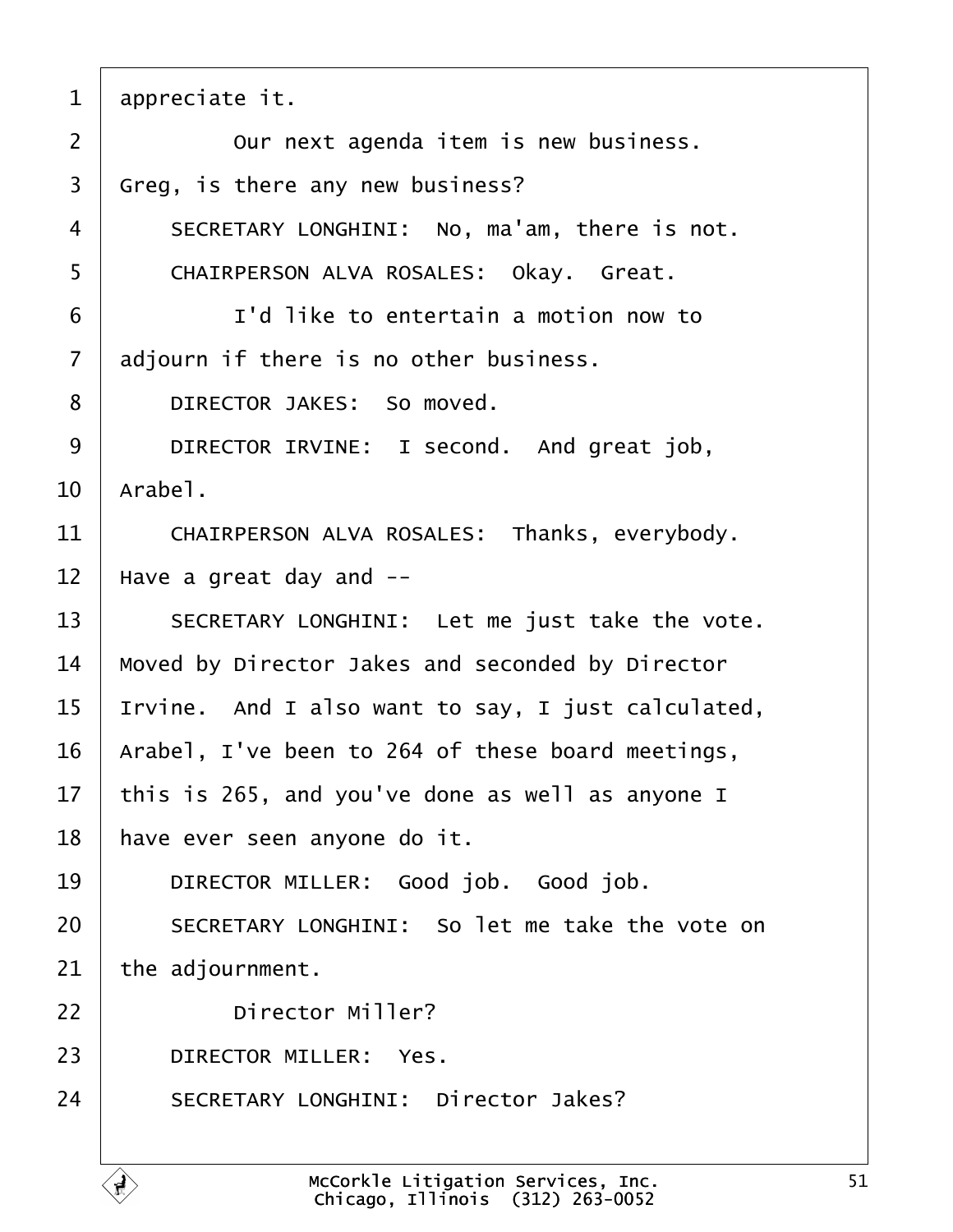| 1              | DIRECTOR JAKES: Yes.                              |
|----------------|---------------------------------------------------|
| $\overline{2}$ | <b>SECRETARY LONGHINI: Director Irvine?</b>       |
| 3              | <b>DIRECTOR IRVINE: Yes.</b>                      |
| 4              | <b>SECRETARY LONGHINI: Director Silva?</b>        |
| 5              | <b>DIRECTOR SILVA: Yes.</b>                       |
| 6              | <b>SECRETARY LONGHINI: Chairman Alva Rosales?</b> |
| 7              | CHAIRPERSON ALVA ROSALES: Yes. And thank you.     |
| 8              | SECRETARY LONGHINI: The motion passes with        |
| 9              | five yes votes and we are adjourned. Thank you    |
| 10             | all.                                              |
| 11             | (Which were all the proceedings                   |
| 12             | had in the above-entitled                         |
| 13             | cause.)                                           |
| 14             | (Meeting adjourned at                             |
| 15             | $11:29$ a.m.)                                     |
| 16             |                                                   |
| 17             |                                                   |
| 18             |                                                   |
| 19             |                                                   |
| 20             |                                                   |
| 21             |                                                   |
| 22             |                                                   |
| 23             |                                                   |
| 24             |                                                   |
|                |                                                   |

 $\Gamma$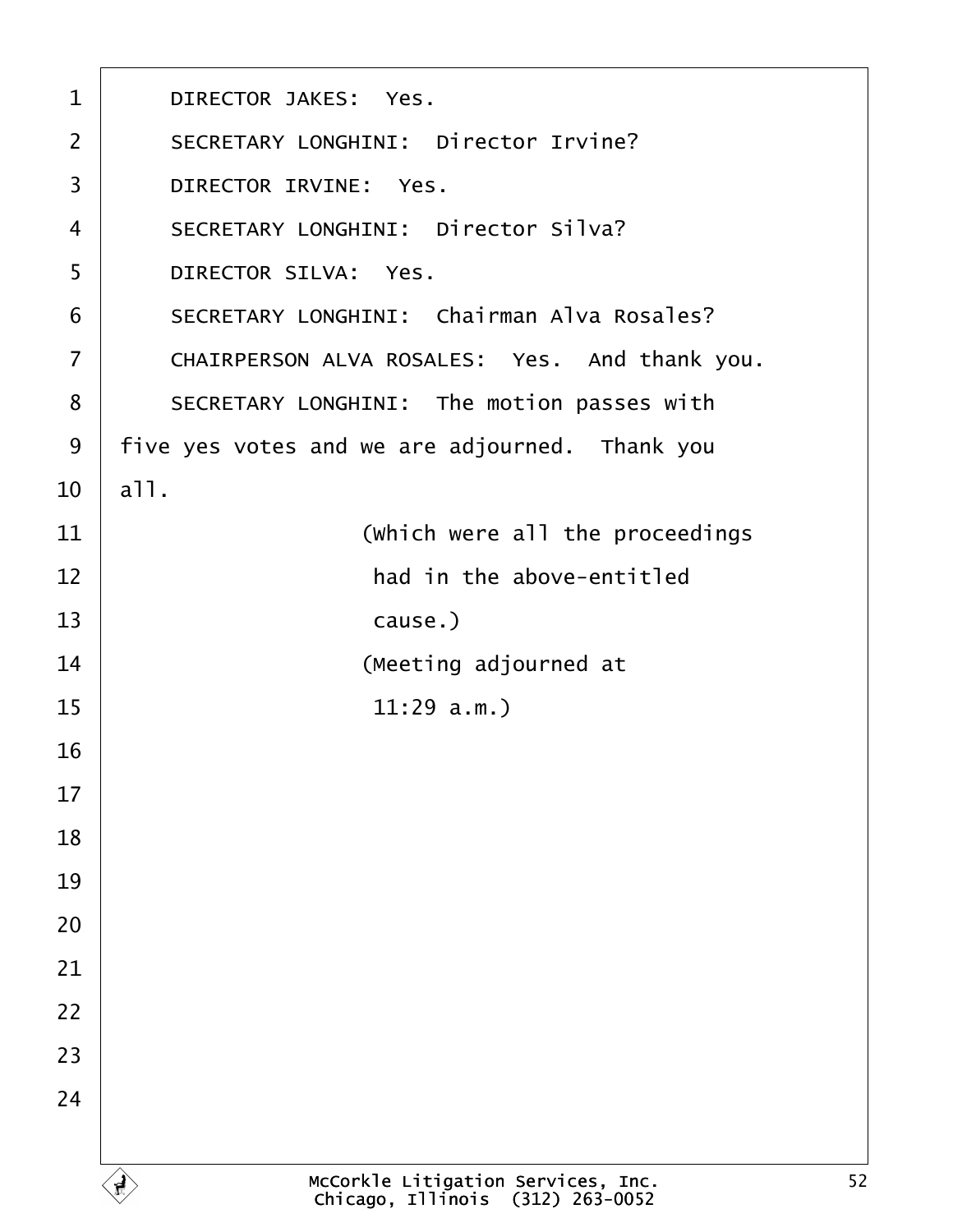| 1                       | <b>STATE OF ILLINOIS</b> )                         |
|-------------------------|----------------------------------------------------|
| $\overline{2}$          | ) SS:                                              |
| 3                       | COUNTY OF COOK)                                    |
| $\overline{\mathbf{4}}$ |                                                    |
| 5                       | Tabitha Watson, being first duly sworn, on         |
| 6                       | dath says that she is a court reporter doing       |
| $\overline{7}$          | business in the State of Illinois and that she     |
| 8                       | reported in shorthand the proceedings of said      |
| 9                       | meeting and that the foregoing is a true and       |
| 10                      | correct transcript of her shorthand notes so taken |
| 11                      | as aforesaid and contains the proceedings given at |
| 12                      | said meeting on said date via videoconference.     |
| 13                      |                                                    |
| 14                      |                                                    |
| 15                      | <b>Certified Shorthand Reporter</b>                |
| 16                      |                                                    |
| 17                      |                                                    |
| 18                      |                                                    |
| 19                      |                                                    |
| 20                      |                                                    |
| 21                      |                                                    |
| 22                      |                                                    |
| 23                      |                                                    |
| 24                      |                                                    |
|                         |                                                    |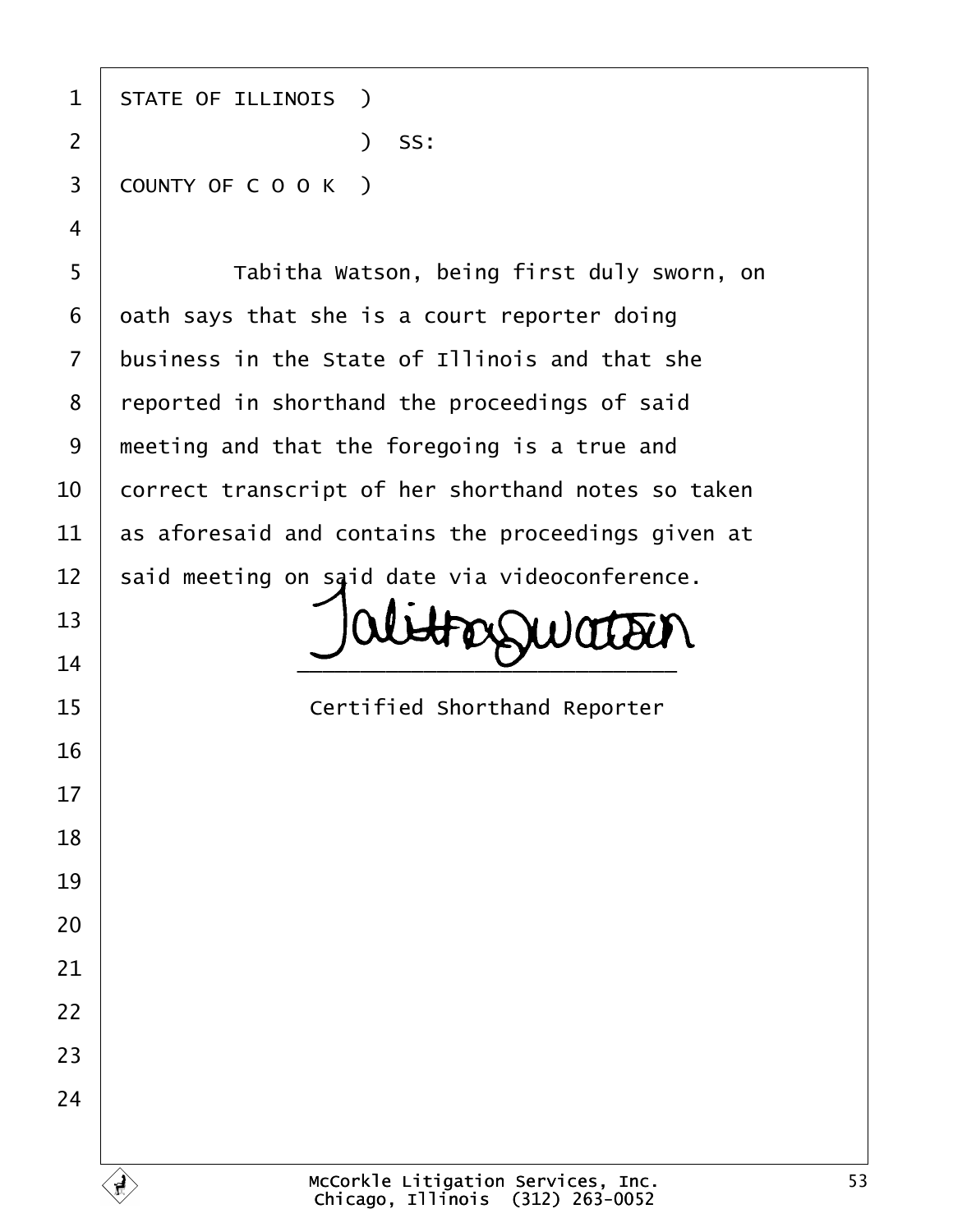$\mathbf{0}$ 04206  $28:2$ 1  $11$ 21:17 23:24 24:17  $12$ 20:3 27:12 28:4.8  $31.13$  $12th$ 5:5 19:24 13  $31.1c$ 130  $47.4$ 1300  $23:10$ 131  $23.22$ 16th  $3:4,11$  $17$  $32:4$ 18  $32.10$ 18th 46:17 19  $32:16$ 1st 10:16  $\overline{2}$  $\mathbf 2$ 13:18 18:7,10,13  $2.3$  $22.6$ 2009  $21:18$ 201 5:9,10,20,21,24 6:1  $7:2,12$  $2010$ 13:24 2015  $37:8$ 2020 3:4,11 19:24 20:4  $27.1218$ 2021  $27:18$  $21st$  $47:2$  $22$  $33:8$ 23  $33:13$ 24  $33:17$  $26<sub>th</sub>$  $11:2$  $27th$ 47:8 28  $34:1$ 29  $34:11$ 3 30  $34:13$  $31$  $34.22$ 

32

 $35:7$ 

4,000

4.006

40

5

50

60

65

70

8

90

 $11:3$ 

 $22:1$ 

 $7.6$ 

98th

 $33.23$ 

ability

17:13

 $14:4$ 

 $42:7$ 

access

 $34:15$ 

 $22:13$ 

 $4:12$ 

action

 $16.23$ 

activity

actual

additional

addressed

address

 $16.6$ 

 $39:8$ 

adjacent

Act

accessible

absolute

absolutely

acceptance

95th

97

21:23

 $41:8$ 

 $41.8$ 

22:14,16

48th

 $11.2$ 

23:19

 $22.10$ 

 $47.15$ 

 $25:15$ 

 $22:14$ 

 $\blacktriangle$ 

5

6

 $\overline{7}$ 

8

 $\boldsymbol{9}$ 

A

adopt  $10:8$ adopted  $10.3$ advance 32:4,10 34:1 35:20, 23 42 4 44 9 15 advanced  $30.8$ afternoons  $14.1$ agencies 46:23 agenda 16:2 21:7 25:14 agent  $\overline{3}0.0$ agreement 27:16,20 ahead  $5:1$  13:17 25:10 air  $17:4$ airborne  $17:11$ airplane  $17:7$ airplanes  $17:8$ alarm  $35:3$ aldermen  $47.15$ aldermen's 44:19 allowed 10:13.15 11:9.11 Alva 3:5,6,9 4:5,6,13 8:10,11 9:6,16 11:24 12:1,19,22 13:17 15:13,23 16:11 18:16.18 19:12.21 22 20:20,21,24 21:6 24:22 26:7.8 27:1.5 28:10 11 29:6 7 10 38:18 39:20 40:8,12  $47.20$ Alyssa  $18:2,6$ amenities  $23:17$ amount  $33.9$ anonymous  $11:15$ answering  $6:1625:2226:468$  $15.9$ answers  $19:4$ apologies 8:16.18 apologize  $8.15$ appointed  $21:18$ appreciated  $24:2.6$ appreciation 32:2 33:11 34:5 21:9,14 **Apprentice** 30:5 32:7.9 34:4  $47.4$ apprenticeship 27:15 28:1 30:9  $47.6$ approval 19:23 28:6 4:22 9:21 26:12 approve 20:2 21:11 24:23 25:10,14 28:13 29:8

approved 20:22 27:11 28:6  $30:10$ approximately  $4:24$ April 13:24 Arabel  $8.1112.1$ arcing  $41.7$ area 7:21 39:24 42:11,14 43:12,23 45:4,10,17 Argyle 42:24 45:11 art  $35.19.38.13$ article 10:17 16:13 artist 35:22 36:18,21  $37.12$ artist's  $39:17$ arts 35:17 artwork  $38:1$ aspects  $42:4$ assigned  $19.17$ assistance 36:5 46:23 assists  $23:7$ **ATORRNEY**  $21:4$ attempt  $10:11$ attempted  $19.10$ attended 46:17 attending 46:22 audio  $23.1$ **Audit** 27:7,10 **August**  $11.2$  19:24 20:3 27:12 43:3.16 46:17  $47.2R$ **Austin**  $32:18$ **Authority** 13:22 14:22 21:21, 24 23:9.13.19 24:6. 12 **Authority's** 22:13,17,22 authorizing 27:15,19 28:1 **Avenue**  $5.1874$ award 28:5 aware 44:20 B **B1b2**  $28:2$ back 7:4 13:6,23 14:13 17:16 18:5 39:2,23 40:3,19

bank  $31:3$ banks  $44.14$ hasis  $45.23$ beams 41:22 beq  $44.1$ began 11:22 13:10 begin  $3:3.5$ bench 38:9 Rill 29:12.13.14 37:24 38:4,17,19,20 40:6, 13, 18 42: 2, 8 47: 22 billion  $21.23226$ bit 34:23 35:17 blessings  $24.20$ blinded  $13:23$ blue  $36.14$ board 3:2,3,11 4:8,23 9:21 10:10 11:20 13:8.19 19:3.8.24 20:3 21:7. 17.20 22:12 23:22 24:3,8,10,15,16,19 25.9.14.28.6 boards 15:12 **Bonds** 16:20 17:17 18:21 booth 36:5 39:10 box 43:8.21 brand-new  $32:19$ breath  $39.5$ bridge 27:24 33:24 34:4,12, 14.16.18.20 43:24 bridges  $43:9$ **bright** 36:2,14 39:3 bring  $9:8$ brought  $9:9$ **Brown** 13:20 14:2 38:7 Bryn 42:19,21,24 43:5,24 45:17 **BSB** 46:24 budget 27:7,10 30:12 32:1 33:7 41:1 build 38:12 43:7 building  $4.11$   $22.9$   $32.7$  9  $46.20$ built  $32:5$ buried  $36:10$ 

bus 5:7,9,11,14,15,16, 22,23 6:19 7:1,3,4,5, 8, 12, 14, 15, 16, 17, 19 8:1,3,7,17 9:2 10:6, 10, 12, 18 11: 9, 19, 22 13:10 14:3,15 15:6,  $15.38:10$ buses  $5:11198:1104$ 11:5 14:18 17:1.14 **Bushell** 29:16 40:22 business 4:14 19:23 21:1 7 22:21 27:6 28:3 29:11 46:7 businesses 17:4 46:20 busy  $41:5$ bypass  $41:15$ C cab  $30:3$ cable 44:13 cabling  $45:7$ call 3:9,12 25:5 called  $35.21$ calling 4:17,22 5:2 canopy  $34.11$ capital 21:23 car  $14:18$ care  $26.16$ career 47:11 Carolina  $42:15$ Carter 4:9 15:19 16:10 19:6 cast 43:23 **CDOT's**  $45.6$ ceiling  $35.2$ Center  $47:4$ Central  $5.10309$ certainty  $14.4$ certification  $33.2$ certified  $32.24$ Chair 13:15 15:13 21:4 chairing  $8:11$  12:1 chairman 3:5 4:5 16:11 18:16 19:7,19,21 20:20 21:10,17,20 22:12 23:20 25:1 26:7,12, 14,19 28:9 29:6 **CHAIRPERSON** 3:6,9 4:6,13 8:10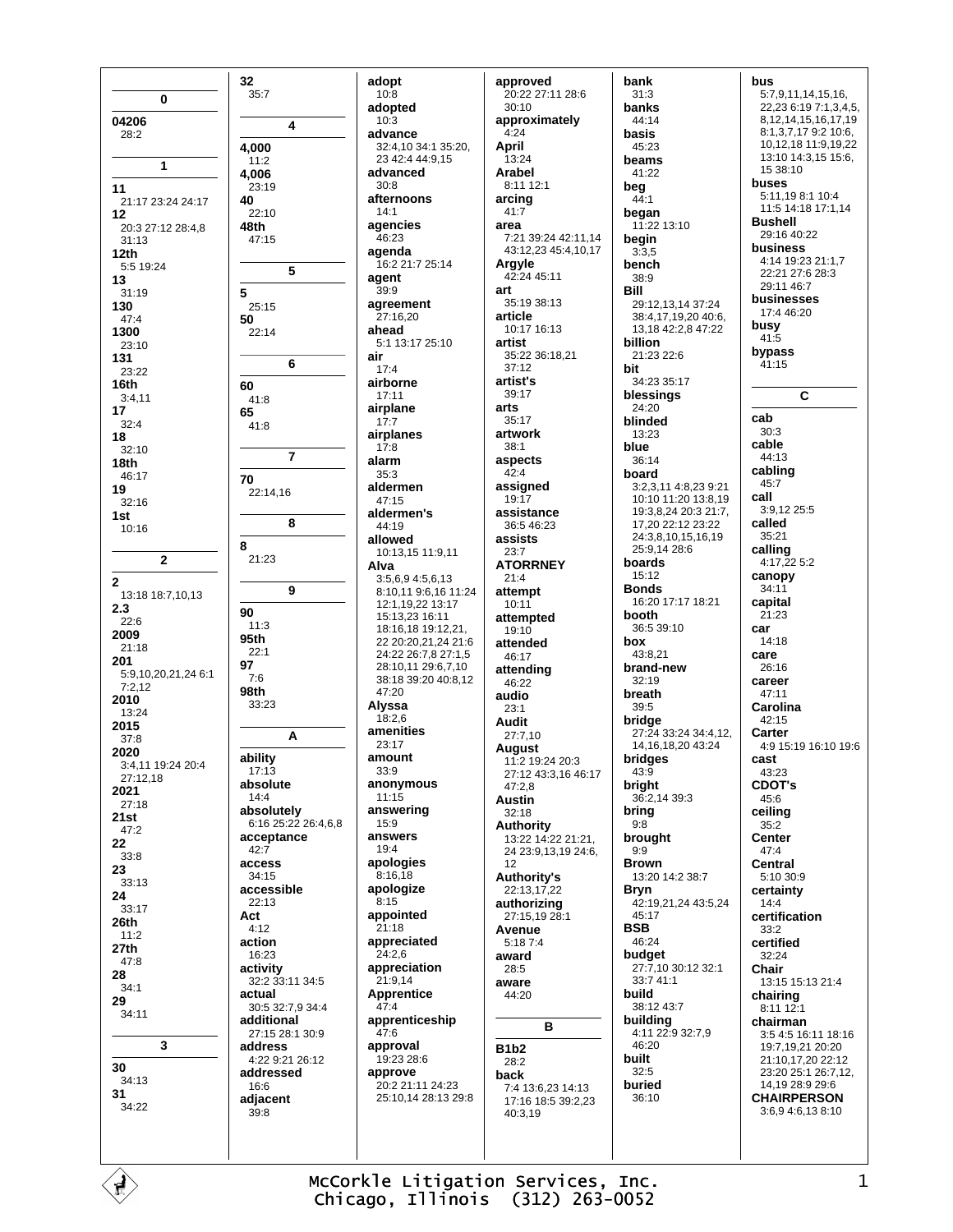9:6.16 11:24 12:19. 22 13:17 15:23 18:18 19:12.22 20:21,24 21:6 24:22 26:8 27:1,5 28:11 29:7,10 38:18 39:20 40:8,12 47:20 challenges 41:11 Chance  $23:7$ change  $40:15$ charging  $31:24$ **Chevere** 3:14,15 13:13,18,19 15:8 16:15 20:10,11 25:21.22 26:11.14  $27.24$ Chicago 3:2.11 5:18 7:4 11:7 13:21 14:21 21:17, 21 24:10,12 27:17, 21 32:18 47:10 Chief 17:16 18:21 29:15 China  $10.18$ **Chris** 29:16 40:7.15.21.22 46:11 47:21 circulated  $17.4$ circumstances 43:20 City 10:3.7 11:2.6 27:17.  $20.45.8$ city's 11:4 45:3 clean  $14:5$ cleaner  $14.5$ cleaning 14:23 cleanliness  $14:6$ clear  $4:4$ close  $40:2$ close-out 44:10.24 closed  $6:3$ closer 6:10 7:6 17:7 closest  $7.3$ code  $35:4$ collection 35:20 36:23 37:1  $39.12$ collective  $37:5$ **Colleges**  $27:17$ column  $41.21$ columns 41:17 combination  $37:11$ Comed 44:23 commendations  $24.7$ 

comment 4:14,17 8:8 9:19 16:4 19:9.20 24:3 comments 4:24 13:5 15:15 25:9 commissioned  $31:5$ commissioning 30:1,5 32:19 commitment  $23.15.26.15$ **Committee** 27:6,9,11,12,13 28:4.5.7 common 7:11.13 8:1 **commonsense**  $10.8$ communication 44:12 45:20 communities  $23.18$ community 36:17 44:15 45:16,  $21$ Company  $28:3$ comparable 12:11 compare 17:9 complete  $44.4$ completed 31:15 33:9 37:23  $43:16$ completing  $44.11$ compliance  $46.15$ component  $42:3$ concentrated  $43.11$ concept 36:22 37:12 39:17,  $21$ conceptualization  $35.14$ concerned 15:21 concerns  $19.11$ concludes 19:20 28:9 47:18 concrete 36:15 conduit 31:3 32:13 configurations  $44.2$ confused 18:11 connect  $8.24$ connection  $9:14$ connections 45:4 considered  $36.9$ constituents 44:20 constructed  $42:22$ construction 22:22,24 29:12 32:17 37:16 41:4 42:20,23 43:18 45:13 46:6 47:3

constructionrelated  $46.6$ contact  $9.13$ continue 8:4 29:21 30:14,23 44:13 46:14,24 continued 6:14,15,24 41:10,14,  $15$ continues 32:17 33:6 42:18 continuing  $41.1745.20$ contract 28:2 40:24 contracting  $22.20$ contractor 36:13 37:17 43:13, 17 contracts 28.8.44.9 control  $31.19$ controls  $30.3$ conversation 37:7,20 39:19 Cook  $47.10$ cooling  $17:14$ coordinated  $47.14$ coordinating 44:16 copper 45:8 corner  $5.14.39.1$ correct 12:17 21:3,4 correctly 8:18 12:24 corridor  $47.15$ **Counsel**  $4:10$ country  $32:23$ couple 32:22 34:1 35:23 36:1,19 37:9 39:12  $42:16$ courtesy  $7.13.8.2$ courtyard  $33:16$ cover 41:7 44:21 46:9 covered 47:11.23 COVID 6:21 7:10 30:15 41:11 COVID-19 10:18,24 11:18 **COVID-RELATED**  $41:2$ crane  $44:6$ create  $39.19$ **Cross-talk**  $40:10$ **CTA** 5:6 9:21,24 10:4,9, 10,22,23 11:6,9,13,

14.18.22 13:10.19. 21 14:2 15:4 37:14 43:18 CTA's 16:17 23:7 curb  $6:10$ customer 7:9 23:16 36:5 customer's  $R \cdot R$ customers 15:22 16:23 17:11, 20,22 cutover 29:22 cutovers  $44.18$ cutting 40:14 D **Daley**  $21.18$ dark  $8:7$ dates 36:16,17 39:15 day  $10:10$  13:22 15:1 10  $27.340.22$ days 23:19 24:21 **DBE**  $46.16$ dealt  $35.24$ **Dearborn** 27:23 debate  $37.5$ decency 6:20 7:11 deck 33:24 34:12,14,16, 18.20 decommissioned 33:20 36:6 degree  $14:4$ delays  $41:2$ delivered 29:23 delivery 29:24 demolished  $34.1821$ demolition 31:17 34:4,11 **DEO**  $45.5$ **Department**  $27:2145:6$ design 30:8.10 41:7.9 42:4 design-build  $40.24$ designing  $37.13$ detail  $17.18$ detailed 16:22 developing  $37:12$ development  $27.22.35.15$ 

differences 16:16 difficult  $12:543:10$ direct  $16.7$ directly  $9:325:1$ director 3:14 15 16 18 20 21  $22.23$   $24.4.2$   $11.21$ 13:8,13,18,19 15:8 13 14 23 16 9 11 15 20:5,6,8,10,11,12, 13, 14, 15, 16, 17, 18, 19 23:1,2 25:17,18, 19,20,21,22,23,24 26:1,2,3,4,5,6,11,14 27:1,4,8,9 28:11,14, 15, 16, 17, 18, 20, 22, 24 29:1,2,3,4,5 37:24 38:6,17 46:13 directors 15:12 26:21 35:16 46:12 disability  $5:3$ disabled  $10:13$ disadvantaged 22:21 discuss  $46.15$ discussed  $16.4$ discussing 16:13 discussion  $46.1$ display  $5:20.399918$ distance  $39.4$ distancing  $14.10.30.15$ distinguish 14:17 distributed  $20:1$ diverse 23:18 **Diversity** 46:13 division  $11:4$ documented  $10:17$ Don 16:20 17:17 **Donald**  $18.21$ door 6:3,5,8,13,16,20,24 7:11 8:2 10:21 doors  $13:20$ Dorval 15:24 16:4,10 19:2,6 drainage 33:24 35:3 drive  $13.24$ driver 5:23 6:19 7:16 8:1 driver's 6:4 10:10 drivers 7:9 8:3 10:15 11:9 duct  $31:344:14$ 

due 41:1 44:17 durable  $38.13$ E e-bus 31:23.24 e-mail  $45.24$ earlier  $27.1041.18$ early  $10:941:23.24$ earth  $11:12$ easily  $11.1$ easy 13:11 41:11 edges 32:12 36:15 efficiency 43:14 effort 37:11 41:9 43:14  $45.12$ electric  $31.23$ **Electrical** 45:6 element 36:20 42:21 elements  $36.142.17$ elevator 31:11,14,20 elevators  $31:10$ employees 23:13.24:6 enabled 43:13 encourage 38:22 39:24 encouraged  $14.11$ enterprises  $22.21$ entertain  $20.225.14$ entire  $22.18$ environment 30:15 38:14 41:13 envisioned 37:8 38:4 equipment 30:20 32:20.23 35:5 erect  $44.7$ evenings  $14:1$ event  $10.1847.14$ everyone's 40:23 evidenced 23:19 ex-offenders  $23:8$ exciting  $30:11$ excuse 26:17 executive  $21:1,2,5$ existed  $36:10$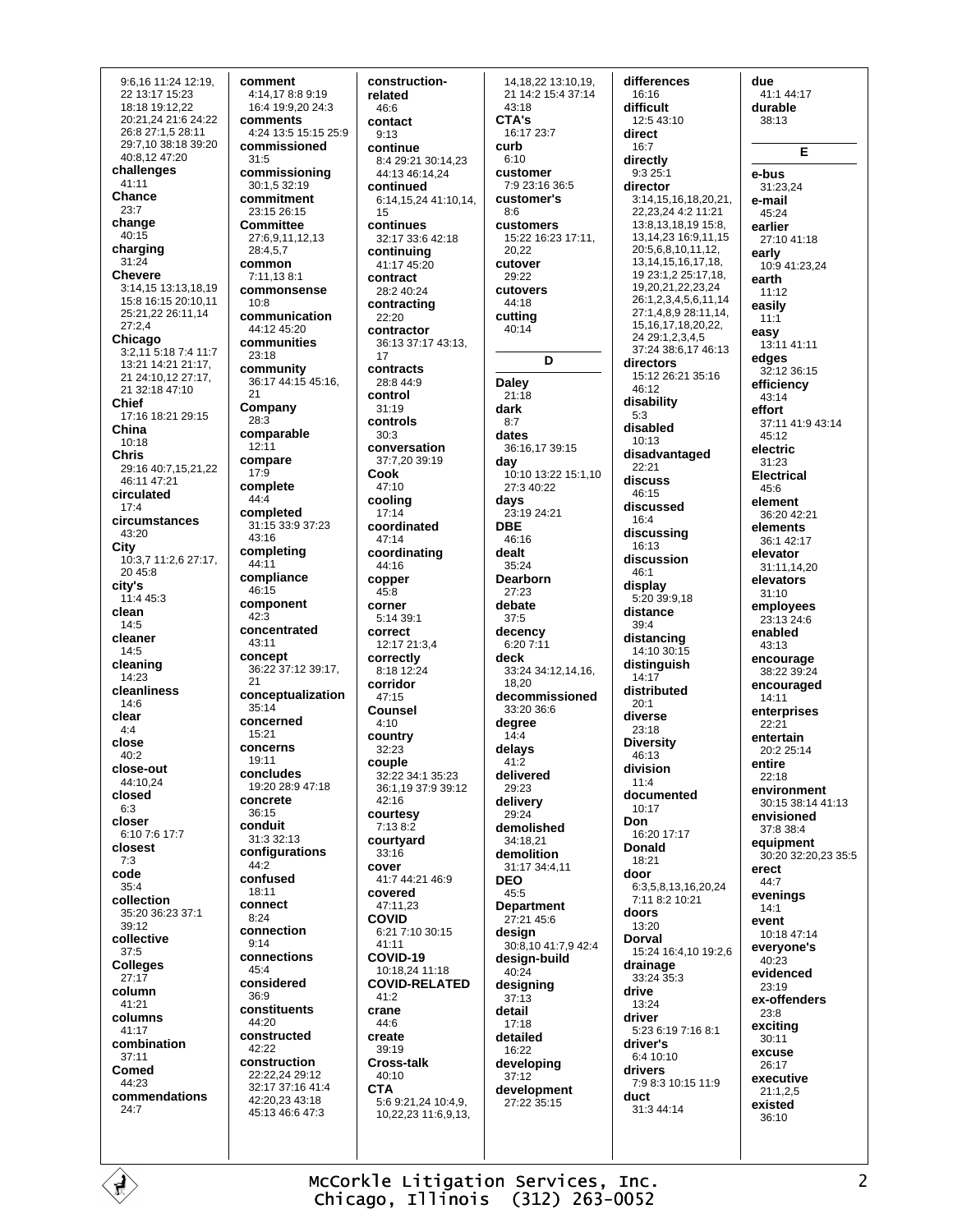existing 33:14 38:5 expanded  $22.20$ experience  $17.782316$ experienced 39:21 experimental  $27.16$ explain  $17:18$ explanation 16:22 extended 43:12 **Extension**  $22:7$ extent 44:17 exterior  $32:17$ extraordinary  $24:11$ extremely 43:10 eye 36:10 eves  $25.12$ F fabricating  $37.1342.5$ fabrication  $30:11$ facilitate  $34.16$ facilities 14:22 33:10 fact 8:19 14:10 17:6 factor 10:19 factory  $42:6$ fall 27:18 41:5.23.24 familiar 16:12 45:6 families  $11:17$ fashion  $43.8$ Fauci  $10:2$ featured 47:9 features  $31.20$ feedback 10:5.22 11:14 23:1 38:21 feel 25:4 37:10 40:1  $45.19461$ feelings  $39:18$ feet 6:22 15:2 felt  $35.11.374$ fiber 45:4,8 figures  $37.2$ final 43:15

finalizing 32:19 33:2 finally 24:18 37:10 finance 27:6.9.13.22 find 10:24 17:3 finding  $23.8$ finished 34:3 35:1,7,9 fire 15:2 35:3 flavor  $45:1$ fleet 22:18 flip  $29:20$ floor 34:7,23 flooring  $35:1$ focus  $31.9$ focused 33:11 45:12 46:5 follow 16.21 17:17 18:22 19:16 43:9 follow-un 12:21 19:3.8 form 36:11,13 44:3 formal  $45.20$ format 19:14 forum  $37 - 7$ forward 25:13 29:20 30:18 31:8 32:2 33:8 34:1. 10 36:9,22 41:2 Foster  $30:9$ found  $A2.8$ foundation 31:2 32:10,14,15  $41:16$ frequently  $15:17$ fresh  $35.4$ friendly  $7:9$ friends  $11.17$ front  $5:23.8:22$ full  $34.16$ fully 6:20 31:12,15 37:23 functional  $31:15$ funding 28:2 funds 27:22 future  $30:23$ G garage  $32:18$ 

Garfield  $22:3$ Garv 9:23 10:2 13:1.8 15:5.11 Gatewav  $22.3$ General  $4.912.20$ gentleman  $7.20$ Genuine  $28:3$ girder  $43.922$ girders  $41.22$ give 16:21 40:16 glad 39:13 Gloria 13:19 good  $3:1,6,8$  18:15 24:20 25:4.6.8 27:2 40:22. 23 42 22 46 12 grace つつ・つつ great 10:2 25:2 37:21 43:19 green  $6.13$ Greg 4:15 12:14 19:18 21:12 29:10 Gregory  $3:2$ groups  $46:3$ guards 38:2.5 guess  $6.218.17$ guidance 23:12 н half 34:14.18.20 43:8 halfway  $41.8$ hall  $44.21$ handle  $17.15$ handles  $45.7$ happen 16:19 happening  $45.2$ happiness  $24:20$ happy 21:13 47:19 Harlem  $30:10$ hazardous 33:22 head  $16:20$ health 24:20 hear 4:2 6:2 9:24 15:11 hearings  $24:4$ 

heating  $17:13$ heavy  $14.2$ held  $47.215$ helpful 19:5 helping  $12.7$ Herb 40:18 Hey  $40:18$ high  $15.3$ **HIRE360**  $47:9$ **HISEA** 46:18 historic 36:4,7 39:9 historical 36:17 39:15 history 21:20 36:10,21,24  $37:2.6$ hitter  $35:12$ hold 46:14 holding  $6:10$ holistic  $23:9$ home  $7.617.9$ homes  $17:3$ honestly  $16:3$ honored 23:13 honoring  $25:15$ hope  $40:22$ hoping 7:5 12:13 host 18:4.13 hosted  $47.7$ hour 17:5 45:15 hours  $45:15.22$ house 29:22 39:8 42:10 houses 30:9 42:6 Howard 5:17.19 6:9.14 7:4 humor 23:22 I. **I-DON'T-KNOW**  $6:6$ identical  $17:6$ **Illinois** 42:16 impact 17:12 24:11 40:5 *impacts* 44:15,17 45:13 46:6 implementation  $35.16$ 

important 8:23 45:21 improve  $22.2023.16$ improved  $23.17$ improvement 22:2 33:24 **improvements** 14:9 22:4,10 27:23 improving 34:9 in-ground  $32:13$ inaudible 29:17 35:8 incident  $5:4$ includina  $17.21$   $21.24$   $47.12$ increase  $43.13$ increasing  $37:15$ increment  $27.22$ incremental  $43:8$ indiscernible  $44.6$ individual's  $36.23$ individually 12:15 individuals  $24.2$  47.12 16 indoor  $17:3$ indulge 26:21 infected  $11:17$ infection  $10:20$ information 8:14 17 23 9:7 13 11:1,5 18:24 19:9 informed  $6:18$ Infrastructure 29:15 initial  $22 - 6$ initiated  $22:19$ input  $12.615.1$ installations 30:24 33:9 installed 30:21 31:3,5 37:11, 18 38:6 41:22 44:14 installing  $38.243.5$ interest 19:15 29:17 interestina  $39.21$ intergovernmental  $27:20$ interlocking 30:6,19 31:6 interlockings 43:5,6 interpreter 17:23 18:4,7,10,12 **interpreters** 18:1 40:16 interrupt 17:24 40:9

interrupted  $40:17$ **intricacies**  $12.12$ investment  $21.23$ **Irvine** 3:22,23 15:13,14,23 20:6,8,16,17 25:18, 20 26:3,4 28:16,18 29:2.3 37:24 38:17 issue  $5.66187.821$  $16.12$ **issues** 15:20 16:8 item  $25.15$ **items** 28:6,7 iterations  $37:9$  $\mathbf{I}$ J.P.  $29:1346:11$ Jairo  $9:1.12$ **Jakes** 3:20,21 20:5,8,14,15  $23:2$  25:17.19 26:1.2 28:15 17 24 29:1 Jefferson 29:19.22 30:2.6.20  $31.6$ job 15:3 22:20 23:8 43:19 46:7 join 29:16 joining  $29:15$ **JP**  $40.7$ Juan 29:16 46:8,10,12 Judge  $27:2$ July  $7.2310.9433$ jump 47:17 justice  $38.23$ K Karen  $21.2$ keeping 11:19 15:2 Kevin 15:14 37:24 kind 7:14 12:18 30:14 31:8 32:1,6,11 34:5, 17 35:10,13,15,20 36:18,20 37:22 38:8, 9,13 39:4,16,22 40:3 42:12 45:19 knowing  $7.12$ L Lake 27:24 language  $40:16$ 

McCorkle Litigation Services, Inc. Chicago, Illinois (312) 263-0052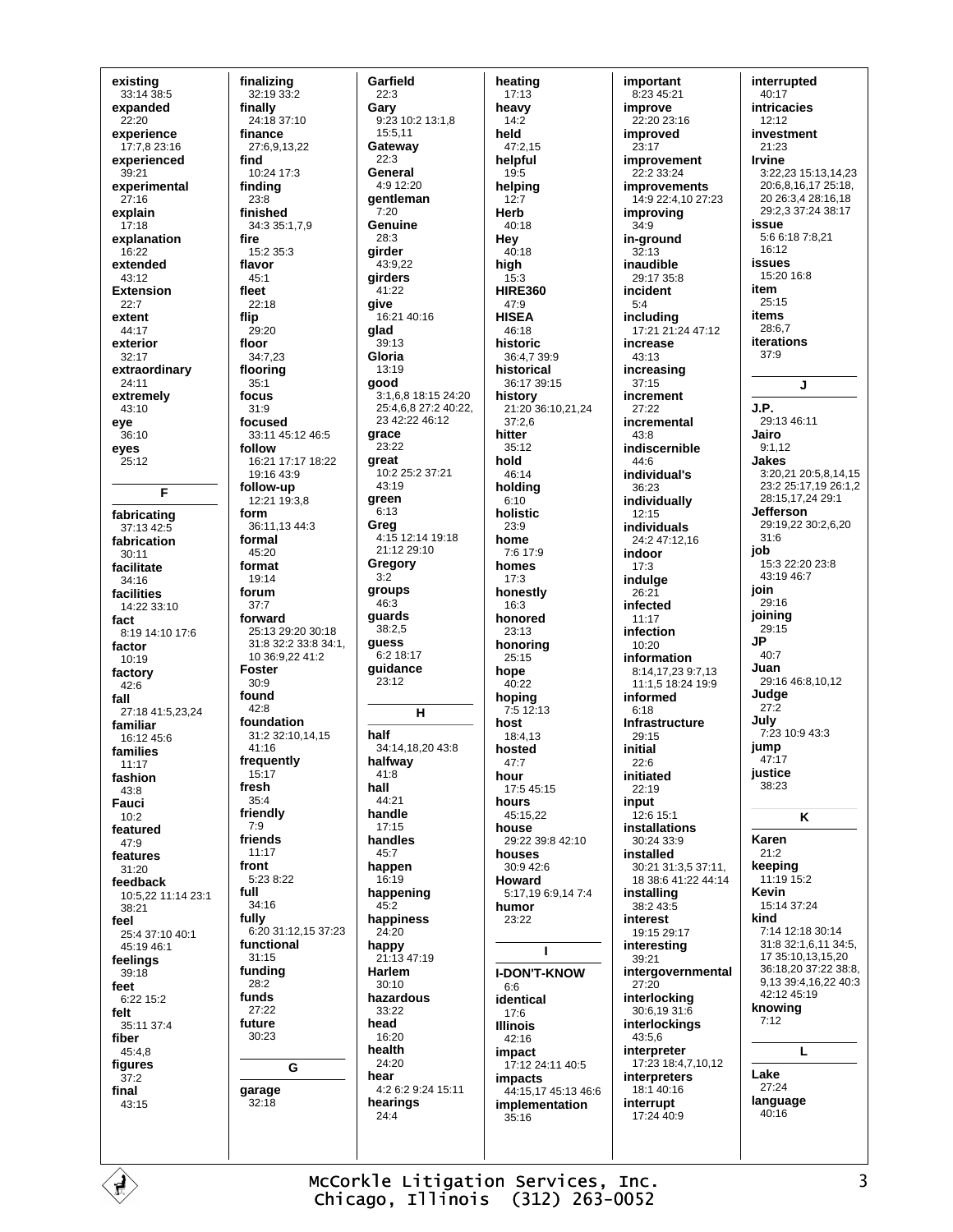larger  $41:22$ lastly 11:20 47:7 **Lawrence** 42:19 43:4.24 45:17 leader  $25:3$ leadership  $24.16$ leave 26:22 leaving  $7:1.2$ left 6:14 8:7,20 26:21 letting  $7:19$ level  $17:13$ life 23:18 light  $5:216:13$ lighting 35:3 37:15 limit 4:23 18:19 limited  $19.13$ lines  $14.3$ list 16:5 18:23 listening  $R \cdot Q$ live 7:3 13:20 Local  $47:4$ location  $5:11$ **locations**  $30:16$ locked  $10.13$ locker 34:6,24 lockers  $35:5$ Logan  $31.7$ lona 4:18,19,20,21 5:1,2 8:10 9:5,10,11,15 14:7 16:2,5 18:23  $38.7$ longer 13:24 46:1 longest  $21:19$ Longhini 3:1, 2, 8, 13, 16, 19, 22, 24 4 3 7 16 21 9 11 17 10:1 12:17 20 13:3 12 16 18:2 6 9 16 19:19 20:7.12.14. 16 18 20 22 21:13 23:4 25:19.23 26:1. 3,5,7,9,11,13 28:17, 23 29:2,4,6,8 40:9, 11.14.20 looked 5:8 35:8,9 lose  $37.3$ lost  $38.8$ lot 12:14 14:15 25:8.11

35:13 41:12 45:7 Lotus  $33.12$  14 Loud  $4.4$ lunchroom  $34.6$ lunchrooms  $34.23$ M machines  $31:5$ made  $39.10$ main  $41.69$ maintain  $17:13$ maintained  $14:11$ maintenance  $14.23$ major 30:24 42:3 43:24 45:13 make 6:9 9:13 12:23 17:20 18:23.25:9.38:11  $41.13$ makes  $25.4$ making 30:6 42:22 43:4  $44.19$ manager  $43:18$ manpower  $30:17$ many-fold  $5.6$ mask 6:5,23 11:10,12 masks 11:13 15:7,21 17:22 mass 36:14 matter  $26:16$ **Matthew**  $35.22$ Mawr 42:19,21,24 43:5,24  $45.17$ Mayor  $21:18$ **MARSUITA** 10:14 measures 17:10 meeting  $3:3,10.8:11.12:1$ 19:21,24 20:3 23:23 24:3 26:18,22 46:2,  $18$ meetings 4:11 23:22 24:8 44:21 46:14,23 members 4:8 24:10.14.19 46:19 membership 46:18,23 memories  $37:5$ memory 36:21.22 mentioned 31:9 32:21

met  $27:10$ mid 41:24 43:16 miles  $22.16$ **Miller** 3:16,17,18 16:9 20:12,13 23:1,2 25:23,24 28:20,22 mimics  $36:11$ mine  $14:7$ minutes 4:24 19:24 20:1.3  $27.12$ missed 23:23 25:2 mitigated  $10:19$ mobility  $7:2$ modernization 22:1 31:20 **MOIKA** 4:20 5:2 9:5.10.15 moment 17:24 39:4 monitor 38:12 month 26:23.29:23.31:2.22 32:11 33:11 35:9 12  $37.2344.10$ monthly 46:14 months 31:9 44:5 **Mooney** 29:12,14 38:4,20 40:6.18 morning  $3:1,6,8$  27:10 40:23 46:12 motion 20:2,7,22 24:23 25:14 26:10 28:13  $29.8$ motioned  $6:6$ move 25:13 31:8 13 33:8 13 34:10 40:15 43:7 moved 20:5,7 25:17,19 28:15.17 30:10 movements  $30 - 4$ **Movina** 30:18 32:1 **MTA** 16:13 MTA's  $16:17$ mute 23:3 29:13  $\mathbf N$ Nagel  $30.9$ named  $35.22$ **NAPA**  $28:3$ **Naranio**  $Q·1$ Navy  $32:2$ 

needed  $22:4$ niaht  $45.16$ normal 14:13.14 19:7 north  $14:3$ northbound  $5.13$ noticed 14:9,10 number 8:16 10:23 13:18 18:7 10 12 21:8 25:1.15 28:2 numerous  $17:5$  $\mathbf{o}$ **O'HARE** 29:19 obvious  $45.19$ occurred 5:4 36:24 45:14 offered 23:11 offering  $23.9$ office 29:15 45:15.17.22  $47.16$ Officer 17:17 18:21 offices  $44.19$ oftentimes  $37.1$ oil  $33.17.20$ oil-cooled  $33:19$ oil-filled  $33:19$ older  $33:18$ omnibus 28:8.14.21 29:9 on-site  $39.12$ one-offs  $35:18$ **OP**  $28.2$ open 4:11 6:5.7.15.20.24 7:11 8:2 10:6.11  $11.19.3747$ open-window  $10.4$ opened 10:21 37:22 45:18 opening  $6:1217:12$ operate  $16:1430:16$ operation  $34.17$ operations 9:2 16:20 45:7 operators  $10.23$ opportunities 22:21 23:8 46:7,8,20 47:1.11.13 opportunity 35.11.37.21

order 3:10 4:14 19:23 20:24 21:7 27:5 29:11 ordinance  $27.1528.1$ ordinances 27:14,19 28:8 Ordinary  $35.21$ outreach 45:12 46:5,15 47:8 overhaul 22:17 oversaw 21:22 22:8.15 overseen  $22.5$ Þ Pablo 29:16 46:8,10,12  $47.21$ nads  $41.19$ paint  $35:4$ painting  $36:2.3\,37:15$ pandemic 10:8.14 11:22 12:6 13:10 14:6,19 15:16 Park 29:19.22 30:2.6.20  $31.6$ part  $-4.11$  31:5 34:5 36:6 37:14 38:7 39:11 41:9 10 44:23 part-time  $27:17$ partially  $13.23$ participates  $23:10$ partners 47:9 Partnership  $47.10$ Parts 28:3 Pass  $27:16$ passengers 10:13 11:13,16 14:16 15:6 passes 26:10.29:9 nast  $24.16$ patience  $44:1$ pedestal 36:14,15 37:17 38:1 pedestals  $36.16$ peeve  $14:7$ penthouse  $34:352235:7$ people 12:21 14:23 25:12 37:3 45:23 percent 11:3 22:14 41:8 percentage  $22.12$ periodic 45:20

permits  $33:3$ person 5:2 16:7 19:16 26:23  $38.23$ person's  $37.5$ pet  $14:7$ Peterson 21:9 15 16 19 22 22:5,8,15,19 23:6, 11.21 24:1.5.11.15.  $20.25.16$ Peterson's 22:11 23:15 phase  $34.1940.24$ phone  $25:5$ phonetic 30:3 44:18 46:18 photo 42:17 photograph 41:16 42:2,14 44:9 photographs  $41:15.18$ picking  $7.18$ picture 30:19 39:8 43:15 pictures 29:23 31:1 34:10 35:23 38:23 44:1.3.6 piece 35:21 36:4,8 37:13, 18, 19, 22 41: 21 43:10 44:4 pieces 38:13 41:6 44:11 Pier  $32:3$ placards 36:19 39:12 place 17:10,21 33:16  $43:11$ planning 22:6,9 27:21 35:14 planter  $38.6$ play  $37:4$ plays 36:21 plexiglass  $6:4.\overline{2}3$ **Plumbers**  $47:4$ plumbers'  $47.6$ point 7:6 31:15 33:10 44:11 pointed  $5:22$ policy  $10.48$ portion  $47:18$ position  $8.5624.742.8$ positive 10:24 11:3 24:11 post-project  $35:18$ pour  $36.13$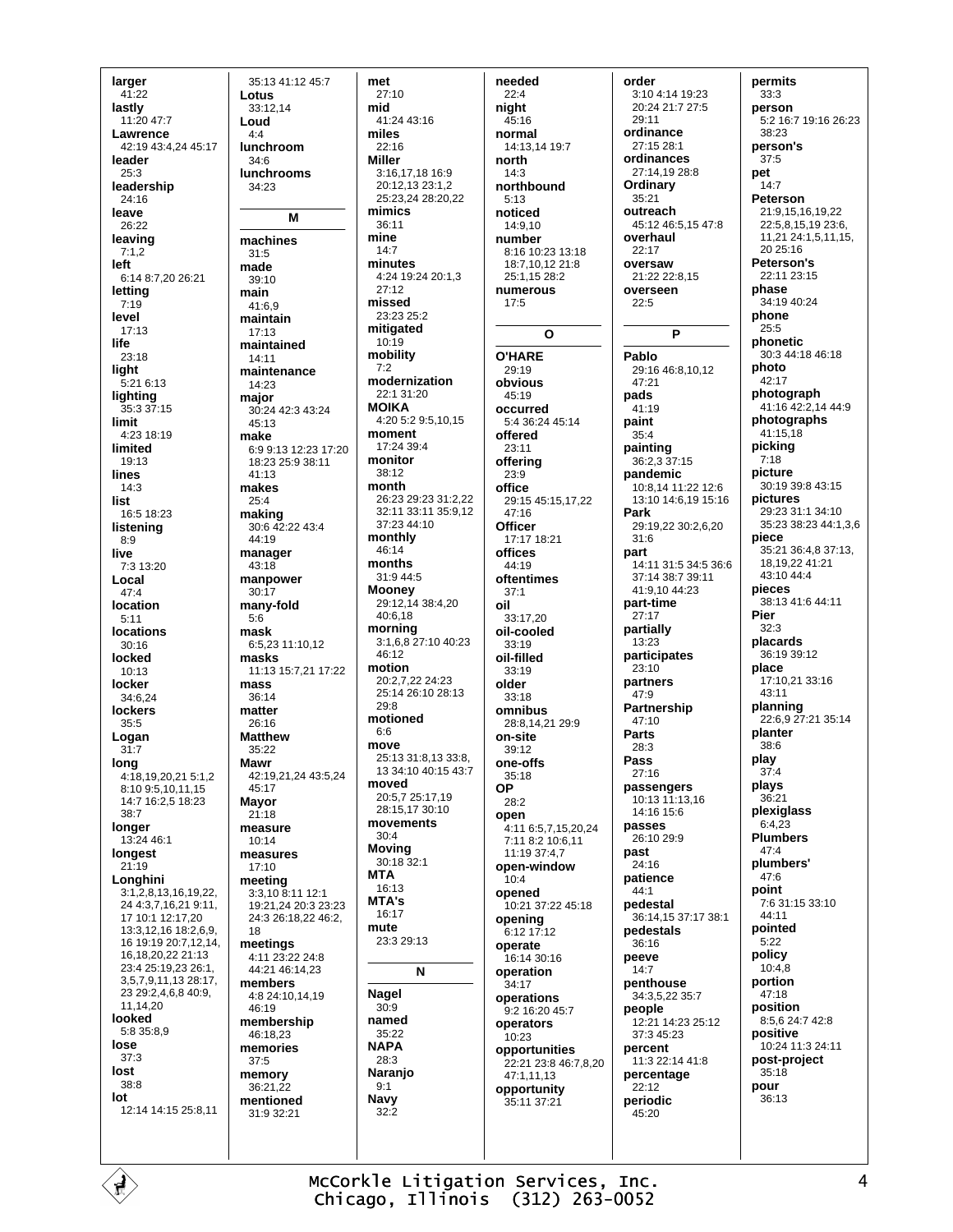poured 32:14 37:17 pouring  $32.12\,41.19$ power  $33.5$ practice  $19:7$ premises  $37.16$ prep  $30:23$ preparation  $41:19$ present 3:15,184:8 presentation  $38.840.19$ presided  $23:21$ president 4:9 15:19,24 16:4,10 18:20 19:2,6 26:12, 15 press  $38.20$ pressing 26:16 pretty 41:11 43:20 previous  $31:9$ previously 20:1 44:14 Prieto 29:13,16 46:11,13 prior 26:15 29:23 42:14 problem 18:9 38:15 problems  $7.2$ process 30:1 33:2 34:8 44:4 program 23:7 27:16 35:18 46:20.24 47:6 programs  $22.2046.13$ progress 30:7 32:18 41:4,13 42:23 43:4 project 22:1.2.3.4.7.24 29:19 30:12 31:7,8, 23 24 32 22 33 14 6.23.24 34:18 35:9. 10, 11, 13, 16, 19, 24 37:8 38:7 42:5 45:4  $47.13$ projects 22:22 proper 17:13 18:24 37:18 proponent 23:6 protect 16:23 17:10 protected 6:21 7:10 protection  $10.14$ proud 14:21 43:17 provide 8:4 19:8 provided 19:9 24:2,12,16 public 4:14,16 5:3 9:19

13:18 19:8.20 24:3. 4,13 35:17 36:10 46:2 published  $11:5$ pull  $44.13$ pulled  $36.8$ pulling 6:12 36:4 43:19 pumped  $33:21$ purchases  $28.4$ **Purple**  $21:24$ put 11:10 33:3 40:18  $\Omega$ quality  $23.17$ question 10:7 11:8,21 13:7, 11,14 15:8,10 38:1 questions 12:23 13:2 16:5 19:4 40:7,13 45:23,24 47:5,19,21,24 quick 13:11 35:13,15 37:24 quickly 15:24 16:5 quorum  $4.726.20$ quote 10:18  $\mathsf{R}$ rail 14:18 22:9,13 33:23 railcars 16:14 reaching  $9:12$ read 21:12 ready  $40.21$ reasons 45:19 rebuilt  $34.19$ received 24:7 38:19 recognition  $24:8$ recognize  $17.1224.10$ recommendations  $28:5$ recommends 10:3 28:6 recommissioned  $31.12$ reconstruction 22:3.31:17.34:4 record  $A \cdot Q$   $Q \cdot 21$ red 5:21 21:24 22:6,23  $23:5$ reflective  $37:6$ refuse  $11:11$ 

regard 15:3 42:9 reaion's  $24.13$ regular  $20.345.23$ regularly 3:10 9:24 rehab  $31.8$ reinstalled 35:5 reinstalling 34:9 35:2 rejected  $10:5$ related 46:7 relative 44:12 relay  $29.2242.10$ relayed  $8:18$ releases  $38.20$ relic 35:21 36:9 relocated  $34.7$ remainder  $26:17$ remains 30:12 31:24 32:2 remotely 15:17 42:7 removal  $33:14$ removed 33:21.22 repair  $22.16$ repeatedly  $10:5$ replacement  $22.17.33.5$ replica  $39:10$ replicated  $36:11$ replicating  $36.4$ report 27:6,13 28:9 29:12 41:18 47:18 representative  $37.2.39.16$ requested  $10.22$ required  $4:11$ requires  $17.22$ requiring  $11:13$ reroutes 43:12.13 resolution 9:8 21:8,12,14 24:24 25:7,15 resolve 19:10 heyloset 24:9,14,18 resources 23:12 respect 23:23 response  $12.20$ 

rest  $27:3$ restaurants  $17.3$ resulting  $23.10$ retrofit 38:15 reviewed 27:12 13 28:4 Richard  $21:18$ ridden  $16:1$ ride 9:24 15:10,15 riders 12:7 14:12 Ridge  $5:10$ riding  $7:14$ risk 10:19 rode 11:21 13:9 15:9 roll  $3:12$ rollcall 20:9 28:19.21 rolling  $14:18$ room 34:6 35:2 rooms  $34.24$ **Rosales** 3:5,6,9 4:5,6,13 8:10,11 9:6,16 11:24 12:1,19,22 13:17 15:13,23 16:11 18:17,18 19:7,12,21, 22 20:20,21,24 21:6 24:22 26:7,8,19 27:1.5 28:10.11 29.6 7.10.38.18 39:20 40:8.12 47:20 **Rosemont**  $31.1$ **RPM** 40:24 42:3 46:21 47:1,7,13,15 rule  $11.13$ rules 11:9 17:21 running  $30.2$ runs  $11:4$ S. safe 17:20 30:4 safety  $15.22$ sales 28:5 Saturday  $5:4$ schedule 30:13 32:1 33:6 41:1  $46.2$ scheduled  $3:10$ scope  $44.12$ screen 18:8,10

seamlessly  $41:10$ seat  $10.12$ seating 38:9.11 seconded 20:8 25:20 28:18 seconds  $13.940.17$ secretary  $3:1,2,8,12,13,16,19,$ 22,24 4:3,7,16,21 9:11,17 10:1 12:17, 20 13:3,12,14,16 18:2,6,9,16 19:19 20:7,12,14,16,18,20, 22 21:13 23:4 25:19, 23 26 1 3 5 7 9 11 13 28:17,23 29:2,4, 6.8 40:9.11.14.20 section  $19.20$ security  $23.17$ segment 42:19 43:5 45:18 segmented  $43:8.21$ segments  $43.23$ **Seimetz**  $4.10214$ semesters  $27:18$ sense  $37.3$ separately 39:14 **September** 3:4,11 5:5 10:16 series  $12.23.36.16$ served 21:16 23:18,20 service 8:4 11:11 12:8 23:16.24 30:21 31:11.14.16 34:15  $44.17$ session 21:1,3,5 set  $32.13$ share 8:14 37:21 39:14 sharing  $8.23$ shield  $6.422$ shift 41:12 shipped  $42.15$ shipping 42:15 shooting  $7:23$ shon  $30.11$   $33.23$   $34.15$ 17 show 36:20 44:1 showed 7:17 29:23 31:1  $32:11$ showina  $43:3$ shown  $32.6$ 

shows 30:22 31:19 32:16 33:17 34:11.13  $41:17$ sic  $28.247.21$ side 14:3 43:6 44:18 sign 40:16 47:12 signal 29:19 signaling 42:3.6.18 significant 33:9 36:17 41:13 Silva 3:24 4:1.2 20:18.19 26:5,6 27:8,9 28:12, 14 29:4,5 similar 42:2,8 44:10 simple 11:18 simultaneous 40:10 single  $23:23$ sir 10:1 13:4,6 sit 41:21 site 32:5.17 33:20 38:12 sitting 10:20 36:14 situation  $8.1693$ skateboarders  $38.3$ skip  $41:2$ slab  $35.8$ slide 29:20 30:18,22 31:4, 13,19 32:4,10,16 33:8,13,17 34:1,11, 13,22 35:7 43:21 45:5,11 slides  $\frac{11111}{34:1}$  35:23 41:3 43.2.22.44.24 **Small** 46:20 smaller  $46.3$ smell 14:20 smelled 14:19 social 14:10 30:15 society 37:20 society's 36:24 sort 41:7.8.20 43:15 sorts  $45:3$ **South**  $42.15$ southbound  $5.12$ space 14:16 34:9 35:6 speak  $31.1242.22$